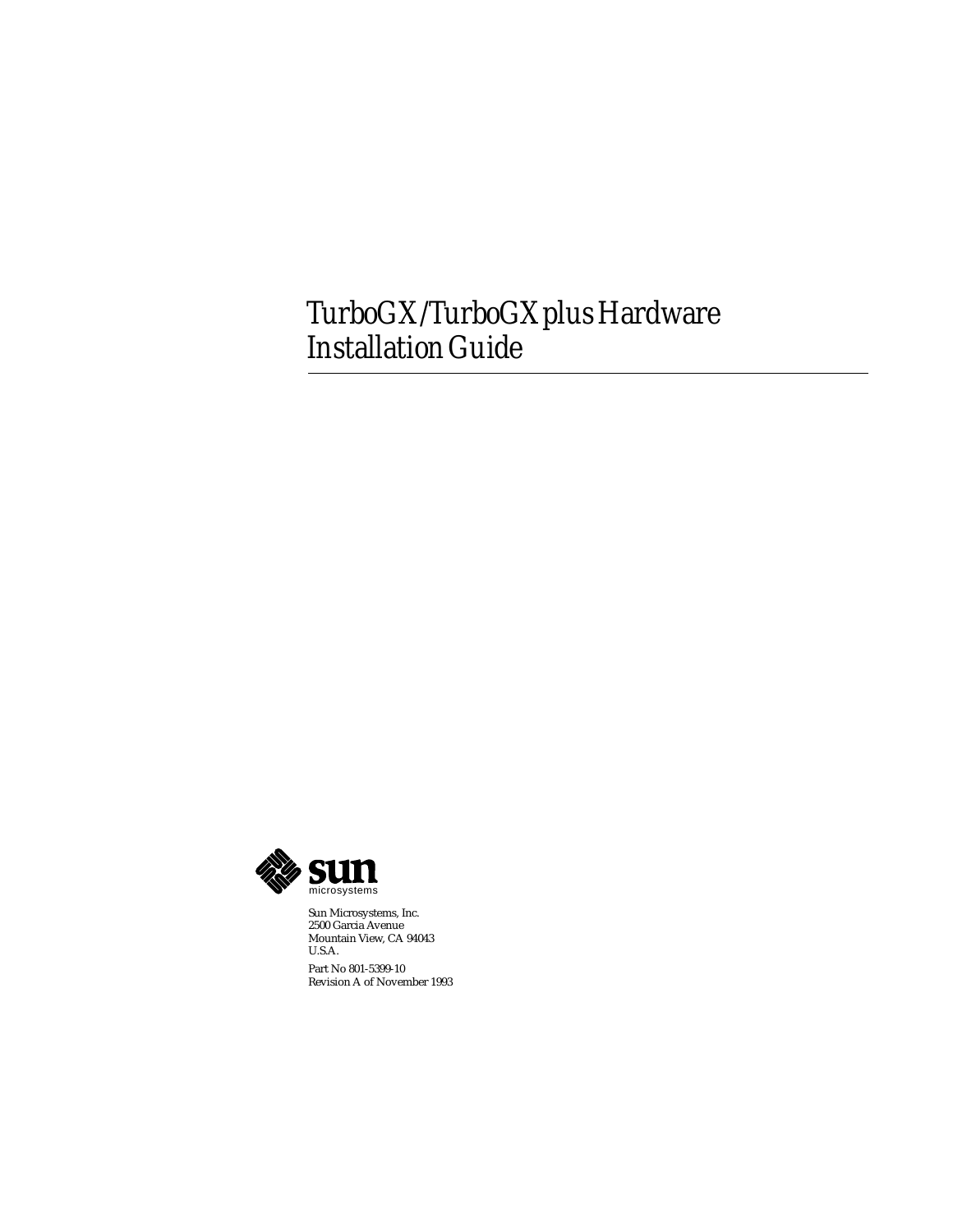1993 Sun Microsystems, Inc.—Printed in the United States of America. 2550 Garcia Avenue, Mountain View, California 94043-1100 U.S.A.

All rights reserved. This product and related documentation are protected by copyright and distributed under licenses restricting its use, copying, distribution, and decompilation. No part of this product or related documentation may be reproduced in any form by any means without prior written authorization of Sun and its licensors, if any.

Portions of this product may be derived from the UNIX® and Berkeley 4.3 BSD systems, licensed from UNIX System Laboratories, Inc. and the University of California, respectively. Third-party font software in this product is protected by copyright and licensed from Sun's Font Suppliers.

RESTRICTED RIGHTS LEGEND: Use, duplication, or disclosure by the United States Government is subject to the restrictions set forth in DFARS 252.227-7013 (c)(1)(ii) and FAR 52.227-19.

The product described in this manual may be protected by one or more U.S. patents, foreign patents, or pending applications.

#### **TRADEMARKS**

Sun, Sun Microsystems, and the Sun logo, are trademarks or registered trademarks of Sun Microsystems, Inc. UNIX and OPEN LOOK are registered trademarks of UNIX System Laboratories, Inc. All other product names mentioned herein are the trademarks of their respective owners.

All SPARC trademarks, including the SCD Compliant Logo, are trademarks or registered trademarks of SPARC International, Inc. SPARCstation, SPARCserver, SPARCclassic, and SPARCcenter are licensed exclusively to Sun Microsystems, Inc. Products bearing SPARC trademarks are based upon an architecture developed by Sun Microsystems, Inc.

The OPEN LOOK® and Sun™ Graphical User Interfaces were developed by Sun Microsystems, Inc. for its users and licensees. Sun acknowledges the pioneering efforts of Xerox in researching and developing the concept of visual or graphical user interfaces for the computer industry. Sun holds a non-exclusive license from Xerox to the Xerox Graphical User Interface, which license also covers Sun's licensees who implement OPEN LOOK GUIs and otherwise comply with Sun's written license agreements.

X Window System is a trademark and product of the Massachusetts Institute of Technology.

THIS PUBLICATION IS PROVIDED "AS IS" WITHOUT WARRANTY OF ANY KIND, EITHER EXPRESS OR IMPLIED, INCLUDING, BUT NOT LIMITED TO, THE IMPLIED WARRANTIES OF MERCHANTABILITY, FITNESS FOR A PARTICULAR PURPOSE, OR NON-INFRINGEMENT.

THIS PUBLICATION COULD INCLUDE TECHNICAL INACCURACIES OR TYPOGRAPHICAL ERRORS. CHANGES ARE PERIODICALLY ADDED TO THE INFORMATION HEREIN; THESE CHANGES WILL BE INCORPORATED IN NEW EDITIONS OF THE PUBLICATION. SUN MICROSYSTEMS, INC. MAY MAKE IMPROVEMENTS AND/OR CHANGES IN THE PRODUCT(S) AND/OR THE PROGRAM(S) DESCRIBED IN THIS PUBLICATION AT ANY TIME.

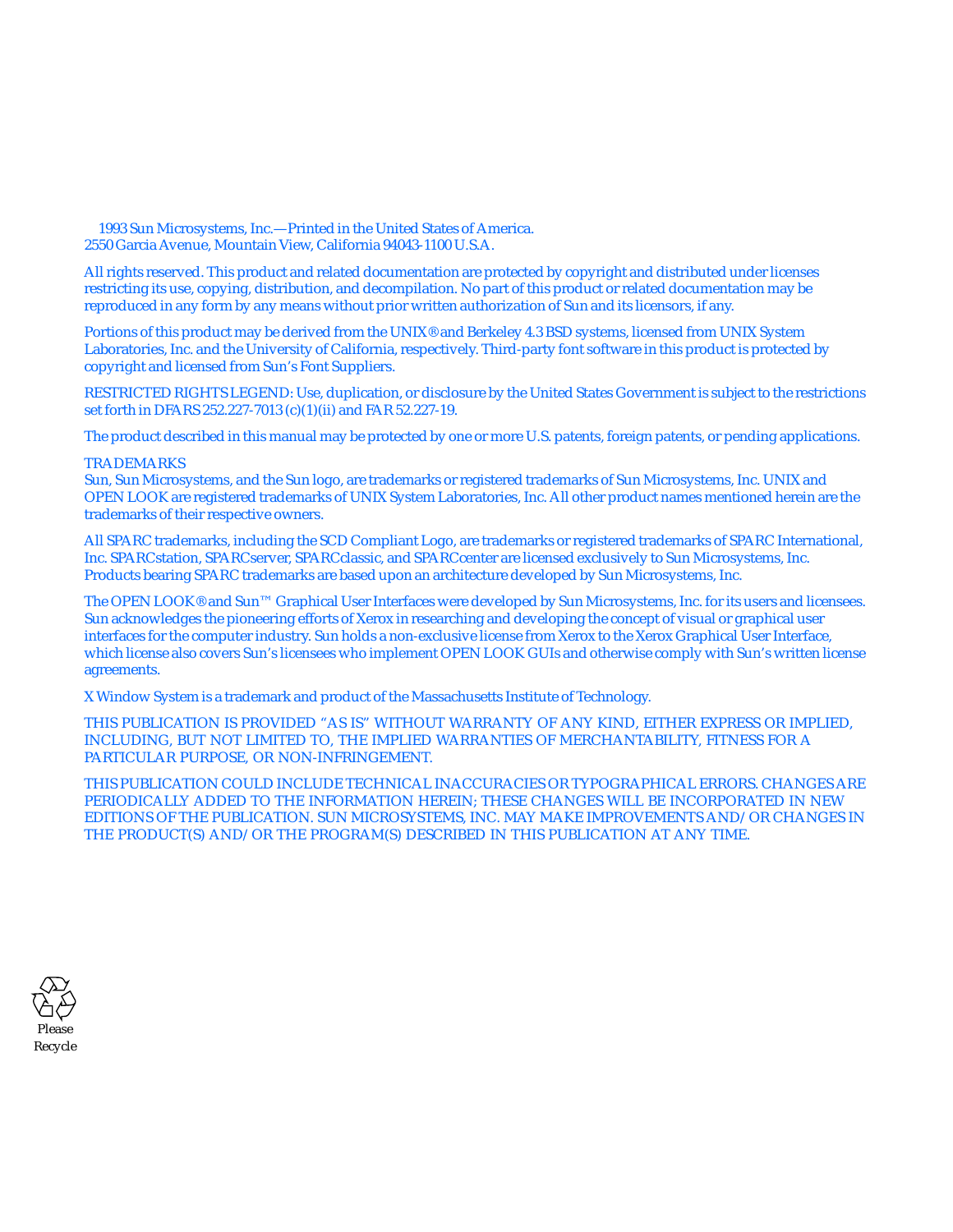## *FCC Class B Notice — United States*

This device complies with Part 15 of the FCC Rules. Operation is subject to the following two conditions:

- 1. This device may not cause harmful interference.
- 2. This device must accept any interference received, including interference that may cause undesired operation.

**Note:** This equipment has been tested and found to comply with the limits for a Class B digital device, pursuant to Part 15 of the FCC Rules. These limits are designed to provide reasonable protection against harmful interference in a residential installation. This equipment generates, uses and can radiate radio frequency energy and, if not installed and used in accordance with the instructions, may cause harmful interference to radio communications. However, there is no guarantee that interference will not occur in a particular installation. If this equipment does cause harmful interference to radio or television reception, which can be determined by turning the equipment off and on, the user is encouraged to try to correct the interference by one or more of the following measures:

- **•** Reorient or relocate the receiving antenna.
- **•** Increase the separation between the equipment and receiver.
- **•** Connect the equipment into an outlet on a circuit different from that to which the receiver is connected.
- **•** Consult the dealer or an experienced radio/television technician for help.

#### **Shielded Cables**

Connections between the workstation and peripherals must be made using shielded cables in order to maintain compliance with FCC radio frequency emission limits.

#### **Modifications**

Modifications to this device, not approved by Sun Microsystems, Inc., may void the authority granted to the user by the FCC to operate this equipment.

## *DOC Class B Notice — Canada*

This digital apparatus does not exceed the Class B limits for radio noise emission for a digital apparatus as set out in the Radio Interference Regulations of the Canadian Department of Communications.

## *Avis Concernant les Systèmes Appartenant à la Classe B du DOC — Canada*

Le présent appareil numérique n'émet pas de bruits radioélectriques dépassant les limites applicables aux appareils numériques de la classe B prescrites dans le Règlement sur le brouillage radioélectrique édicté par le ministère des Communications du Canada.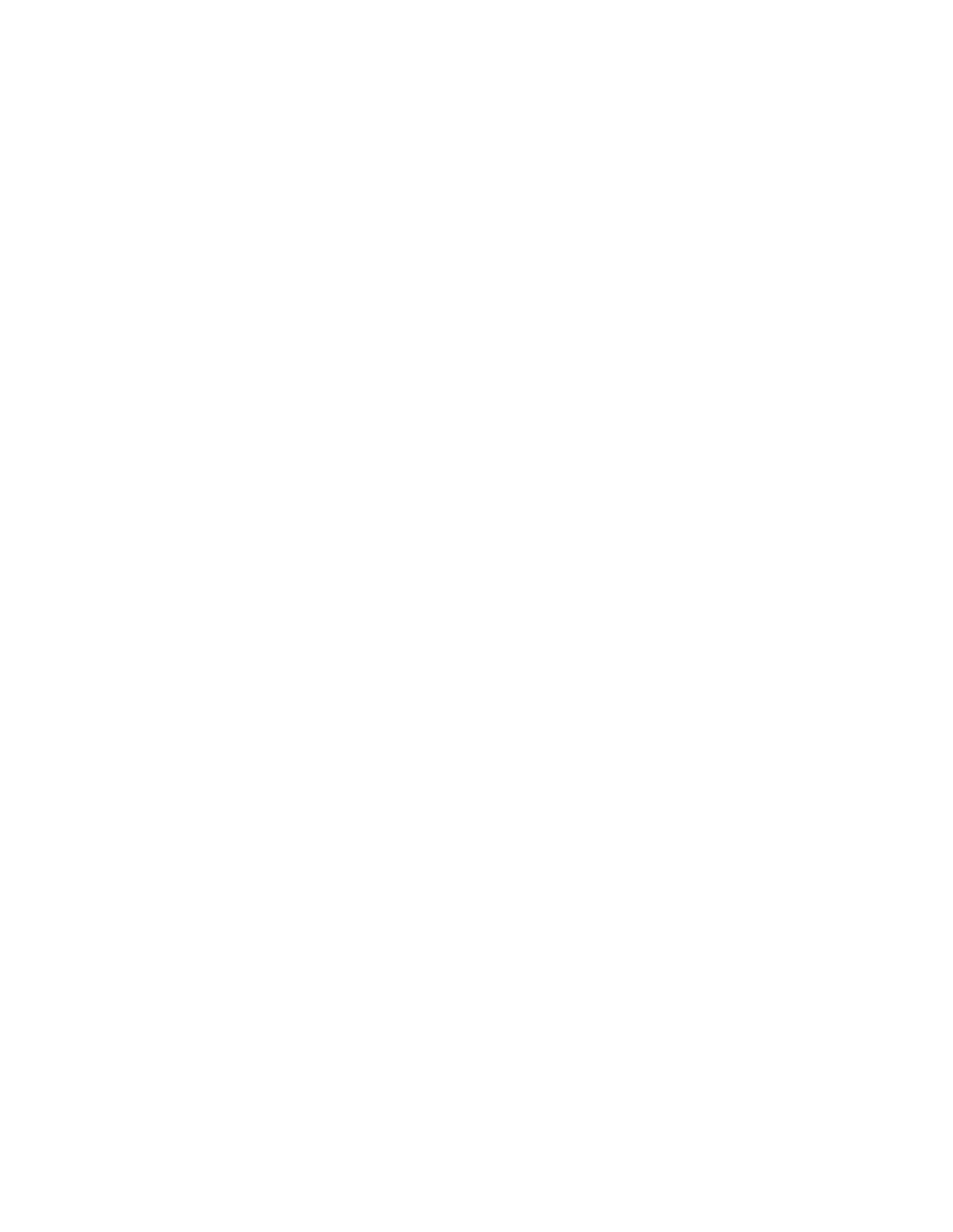# *Contents*

## **1. TurboGX/TurboGXplus Introduction**

|    | 1.1 TurboGX/TurboGXplus Specifications  1-1          |         |
|----|------------------------------------------------------|---------|
|    |                                                      |         |
|    |                                                      | $1 - 2$ |
|    |                                                      | $1 - 2$ |
| 2. | <b>General Installation Instructions</b>             |         |
|    |                                                      |         |
|    |                                                      |         |
|    | 2.3 Running Direct Xlib                              | $2 - 2$ |
|    |                                                      |         |
|    | 2.5 System Requirements for TurboGXplus  2-4         |         |
|    | 2.6 Identifying the UNIX Version of Your System  2-4 |         |
|    |                                                      |         |
|    |                                                      |         |
|    | 2.9 Overriding the Sense Code Bus using the setenv   |         |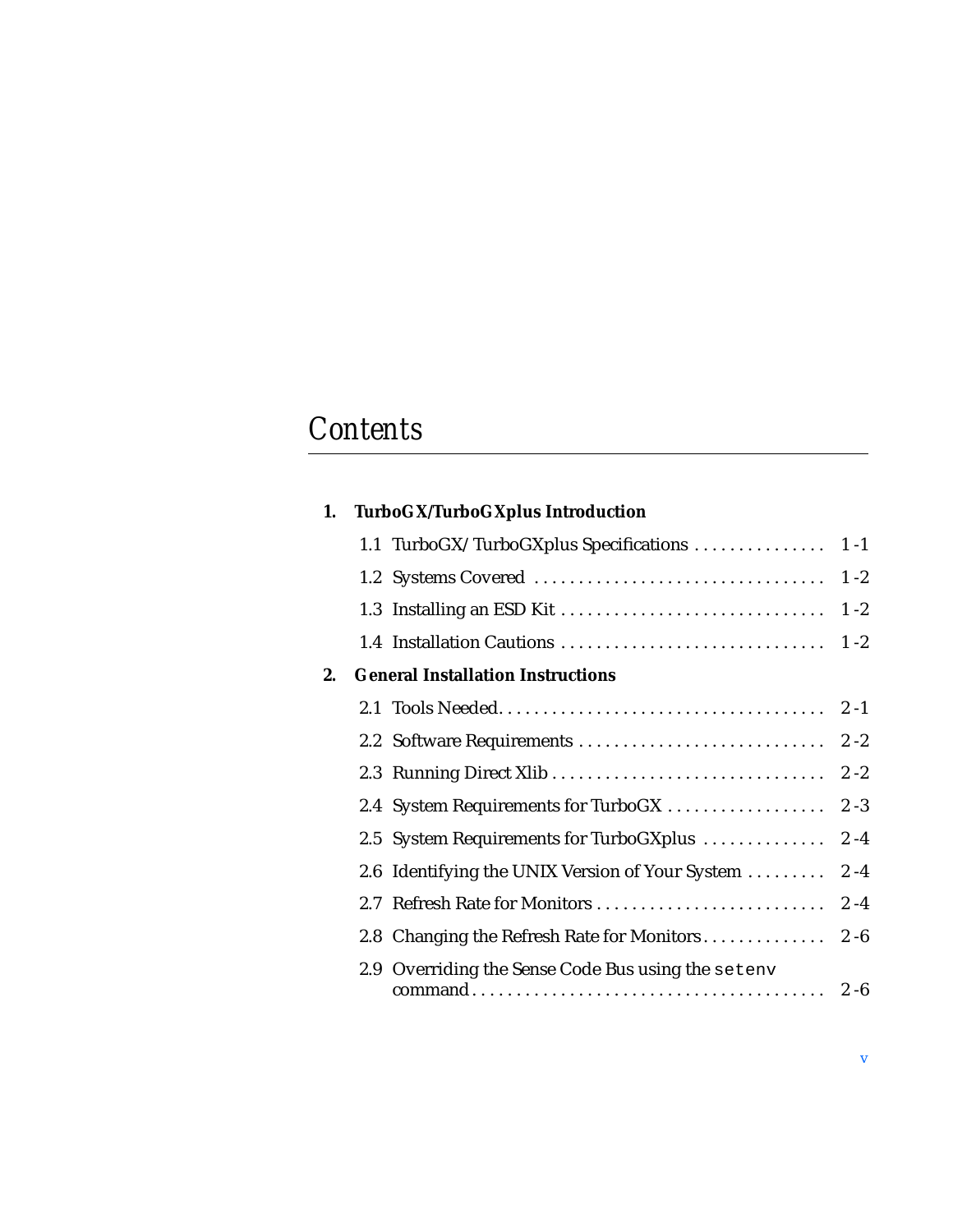| A.        |              | <b>Servicing and Ordering Information</b>                    |
|-----------|--------------|--------------------------------------------------------------|
|           |              | A.1 Field Replaceable Units  A - 1                           |
|           |              | A.2 Ordering the TurboGX Card  A - 1                         |
|           |              | A.3 Ordering the TurboGXplus Card  A - 2                     |
|           |              |                                                              |
| <b>B.</b> |              | <b>Configuration Options</b>                                 |
|           |              |                                                              |
|           |              | B.2 TurboGX/TurboGXplus Supported Monitors B-2               |
|           |              |                                                              |
|           | <b>B.3.1</b> |                                                              |
|           | B.3.2        |                                                              |
|           |              | B.3.3 Changing sbus-probe-list B-4                           |
|           |              |                                                              |
|           |              |                                                              |
|           |              | B.6 Programming Multiple Monitor Configurations  B - 7       |
|           |              | B.6.1 Configuring Monitors using a UNIX script B - 9         |
|           |              | B.6.2 Configuring Monitors using the PROM method B - 9       |
|           | B.6.3        | Setting up Multiple Monitors using a UNIX                    |
|           | <b>B.6.4</b> | Setting up a single Monitor using the PROM                   |
|           |              | B.6.5 Setting up a single Monitor using a UNIX Script B - 11 |
|           |              |                                                              |
|           |              | B.7.1 Checking the Available Frame Buffers B - 13            |
|           |              | B.8 Starting OpenWindows from the Console B-13               |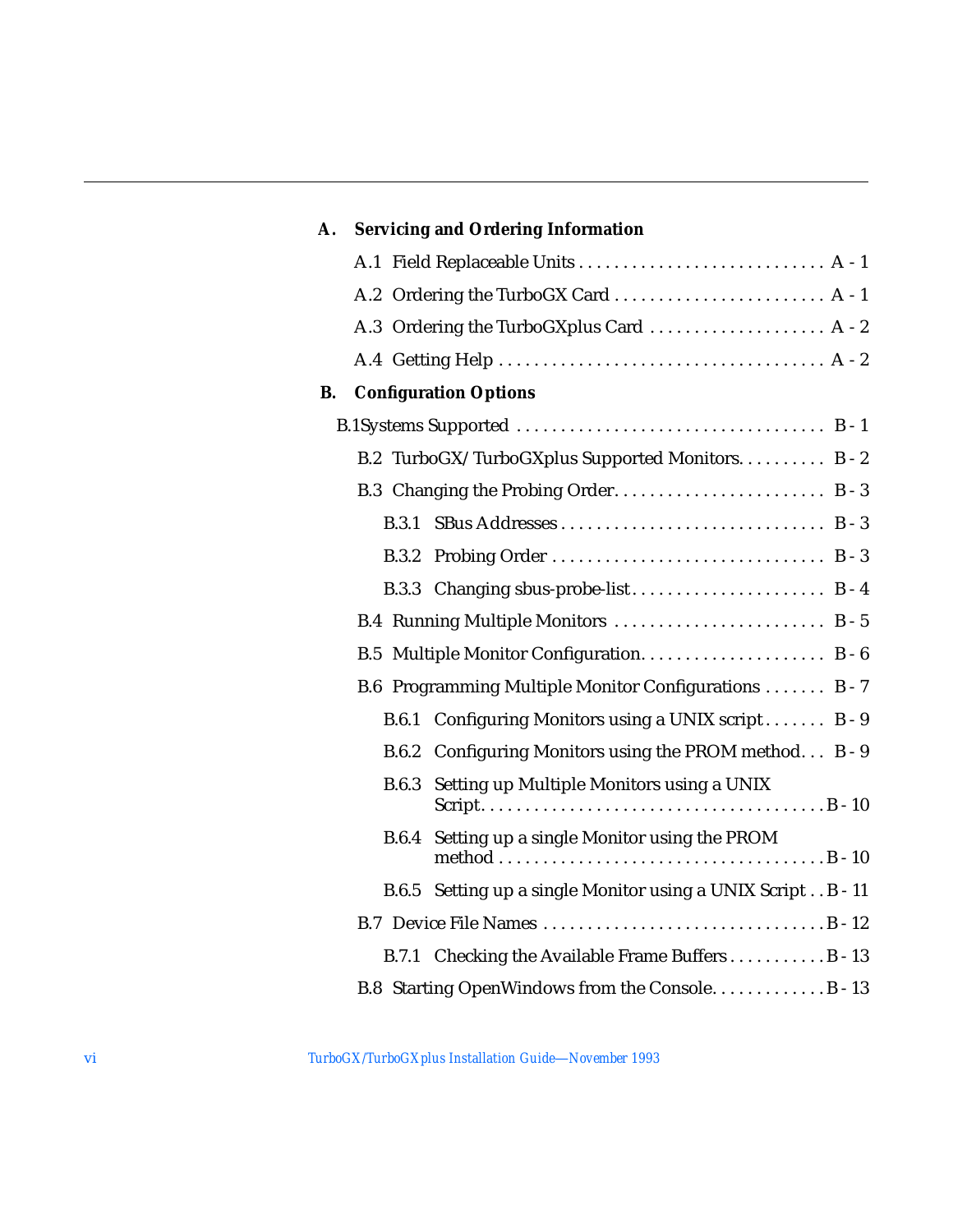|    |             | B.9 Running OpenWindows Version 2 with Multiple                                                              |
|----|-------------|--------------------------------------------------------------------------------------------------------------|
|    |             | B.10 Running OpenWindows Version 3 with Multiple                                                             |
|    | <b>B.11</b> | <b>Running OpenWindows and SunView Environments</b>                                                          |
|    |             | B.12 Running Multiple Monitors in the SunView                                                                |
|    |             | C. Video Cable and Interface Signals                                                                         |
|    |             |                                                                                                              |
| D. |             | Troubleshooting                                                                                              |
|    |             | D.1 Checking the fcode-debug Parameter  D-1                                                                  |
|    |             |                                                                                                              |
|    |             | D.3 No Dark Border on the Screen  D - 2                                                                      |
|    |             | D.4 Partly Hidden or Shifted Icons D - 2                                                                     |
|    |             |                                                                                                              |
|    |             |                                                                                                              |
|    |             | SPARCstation 1, 1+, 2, SPARCstation IPC, IPX,<br>D.6.1<br>LX, and SPARCclassic System Circuit Breakers D - 4 |
|    |             |                                                                                                              |
| E. |             | <b>Specifications</b>                                                                                        |
|    |             | E.1 TurboGXplus Specifications Summary  E-1                                                                  |
|    |             | Physical Specifications  E - 1<br>E.1.1                                                                      |
|    |             | Electrical Input Requirements E-1<br>E.1.2                                                                   |
|    |             | E.1.3 Environmental Specifications  E - 2                                                                    |
|    |             | E.2 TurboGX Specifications Summary  E - 2                                                                    |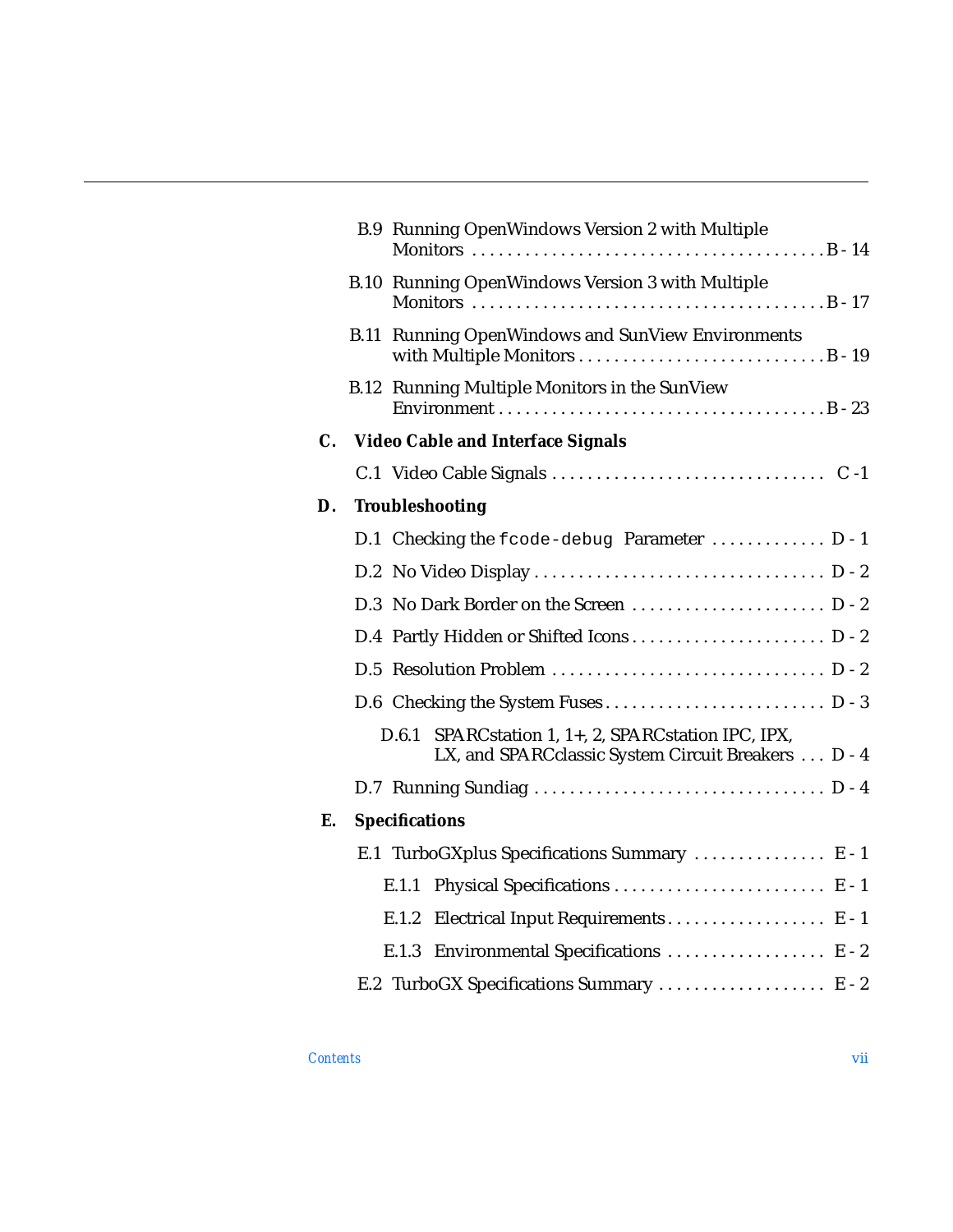|    | E.2.2 Electrical Input Requirements E - 2                 |  |
|----|-----------------------------------------------------------|--|
|    | E.2.3 Environmental Specifications  E - 2                 |  |
|    |                                                           |  |
|    |                                                           |  |
|    |                                                           |  |
| F. | <b>Installing an SBus Card Bracket Adapter and Handle</b> |  |
|    | F.1 Handling Internal Components  F-1                     |  |
|    |                                                           |  |
|    | $F-3$<br>F.3 Removing a Double-Wide SBus Card             |  |
|    | $F - 4$<br>F.4 Installing the Card Handle                 |  |
|    | $F-5$<br>F.5 Installing the Bracket Adapter               |  |
|    |                                                           |  |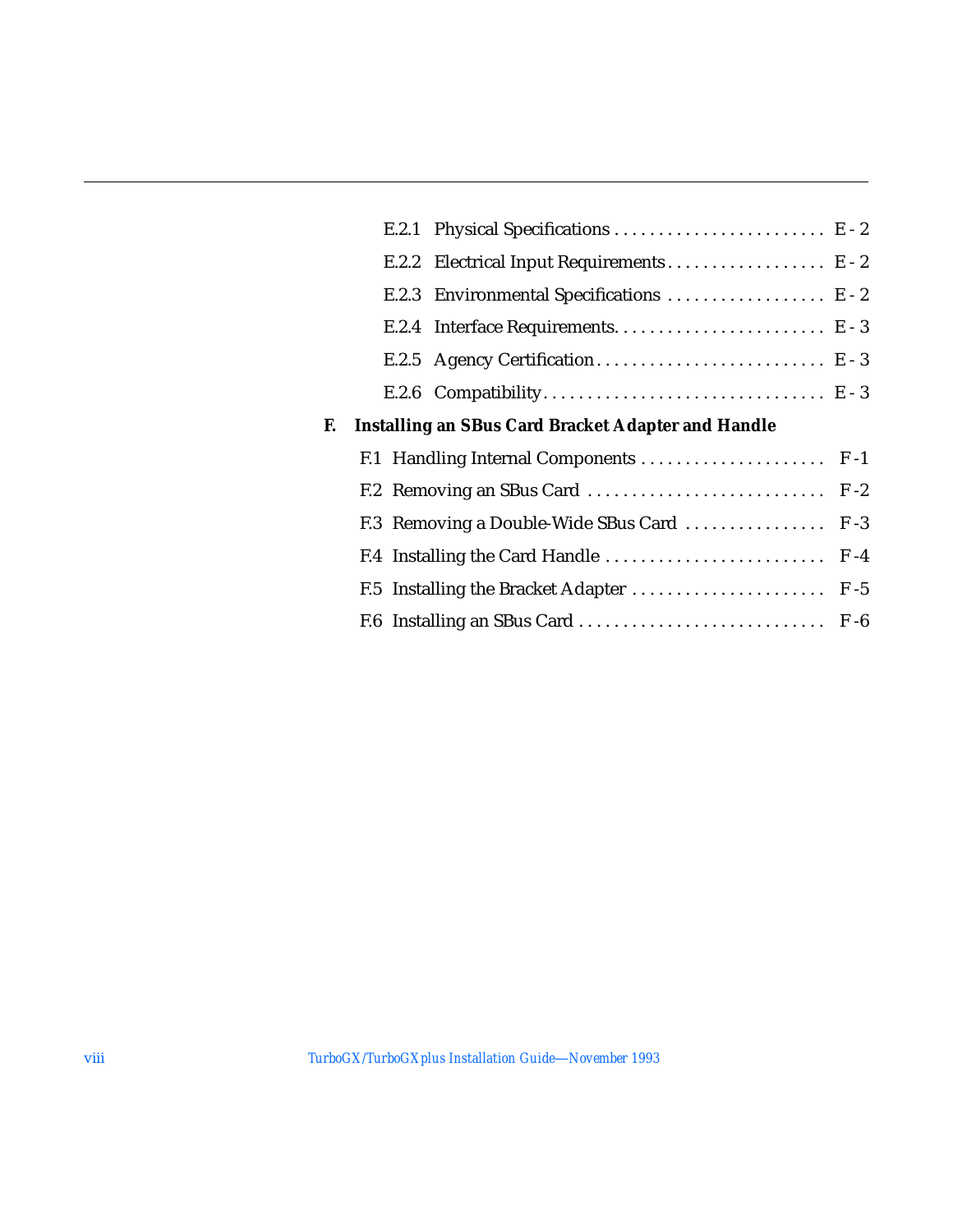# *Figures*

| Figure B-1 |  |
|------------|--|
| Figure C-1 |  |
| Figure F-1 |  |
| Figure F-2 |  |
| Figure F-3 |  |
| Figure F-4 |  |
| Figure F-5 |  |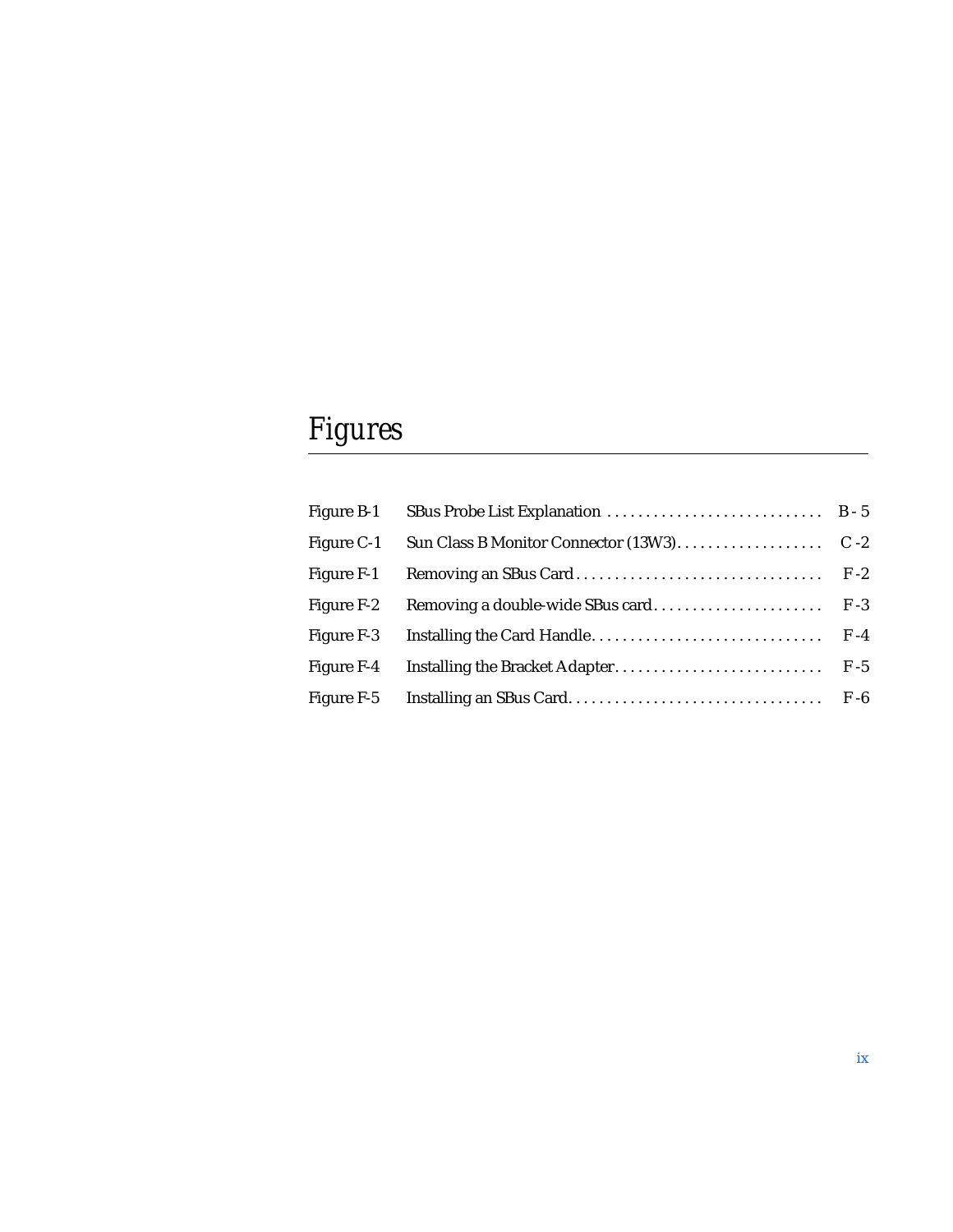x *TurboGX/TurboGXplus Installation Guide*—*November 1993*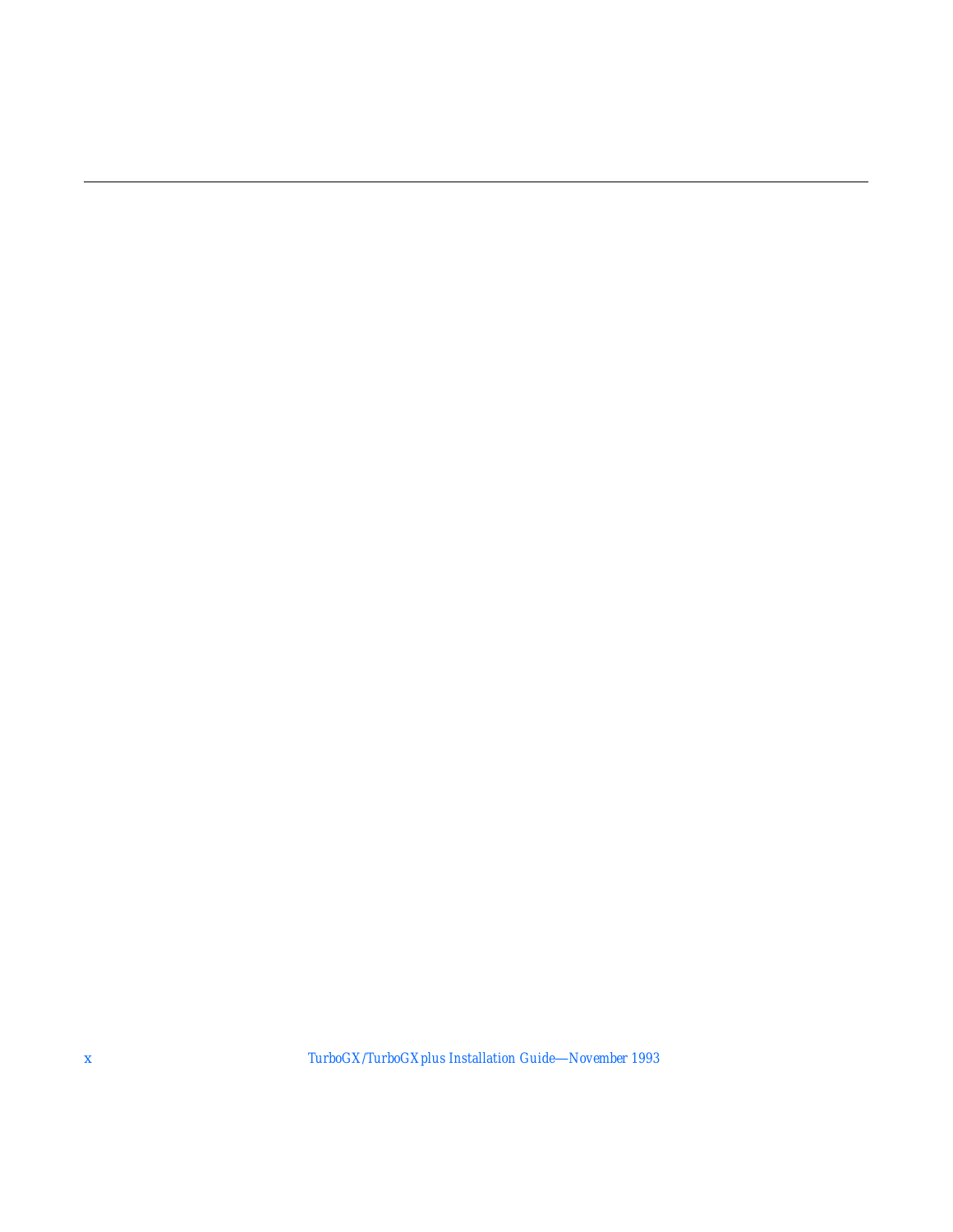# *Tables*

| Table 1-1 | TurboGX/TurboGXplus Specifications        | $1 - 1$ |
|-----------|-------------------------------------------|---------|
| Table 2-1 | Supported Monitor Resolutions             | $2 - 5$ |
| Table A-1 | TurboGX Field Replaceable Units A-1       |         |
| Table A-2 |                                           |         |
| Table B-1 |                                           |         |
| Table B-2 |                                           |         |
| Table B-3 | TurboGX/TurboGXplus Resolution Codes B-10 |         |
| Table C-1 | Monitor Connector Cable                   | $C-1$   |
| Table C-2 |                                           | $C - 2$ |
| Table C-3 |                                           |         |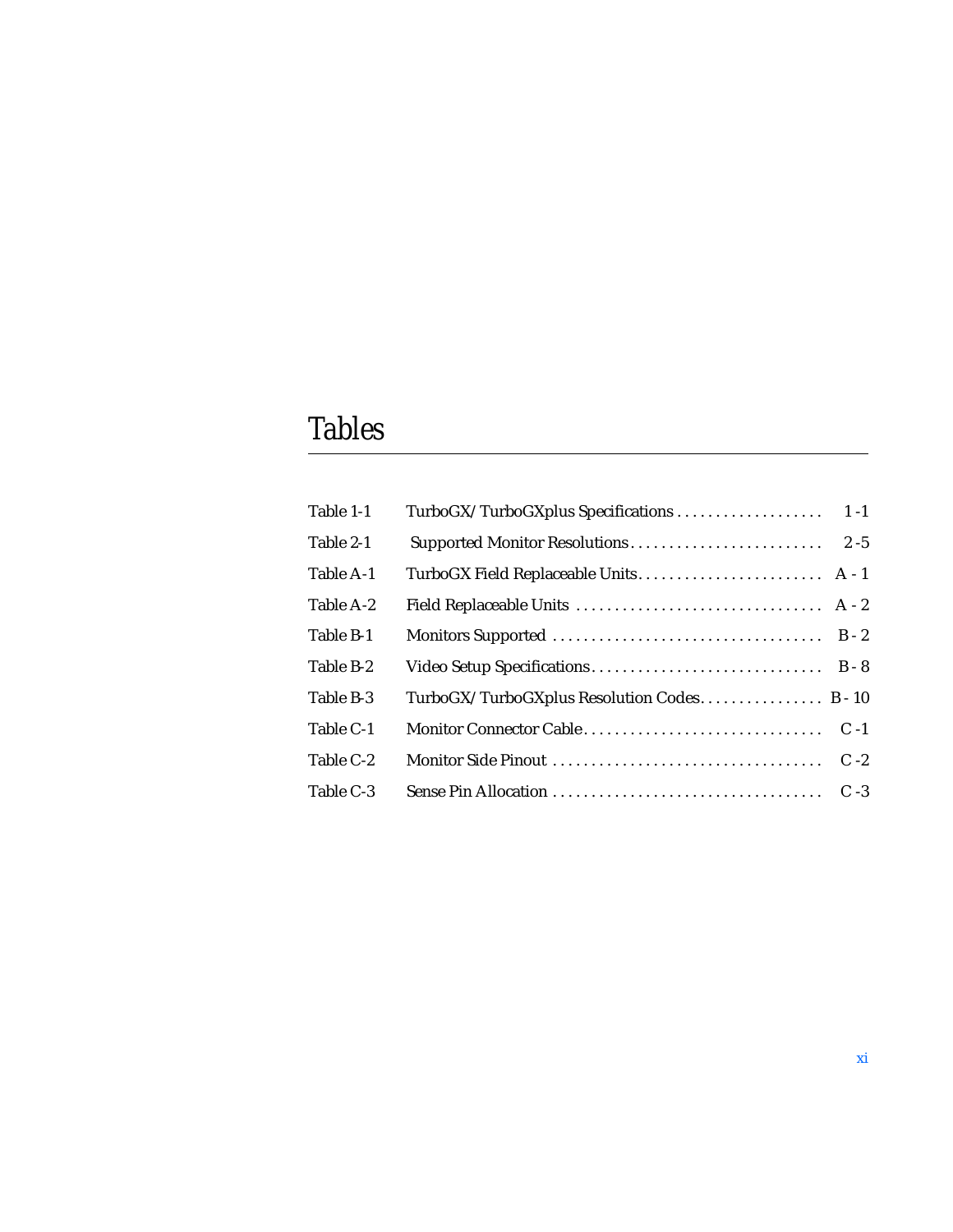xii *TurboGX/TurboGXplus Installation Guide—November 1993*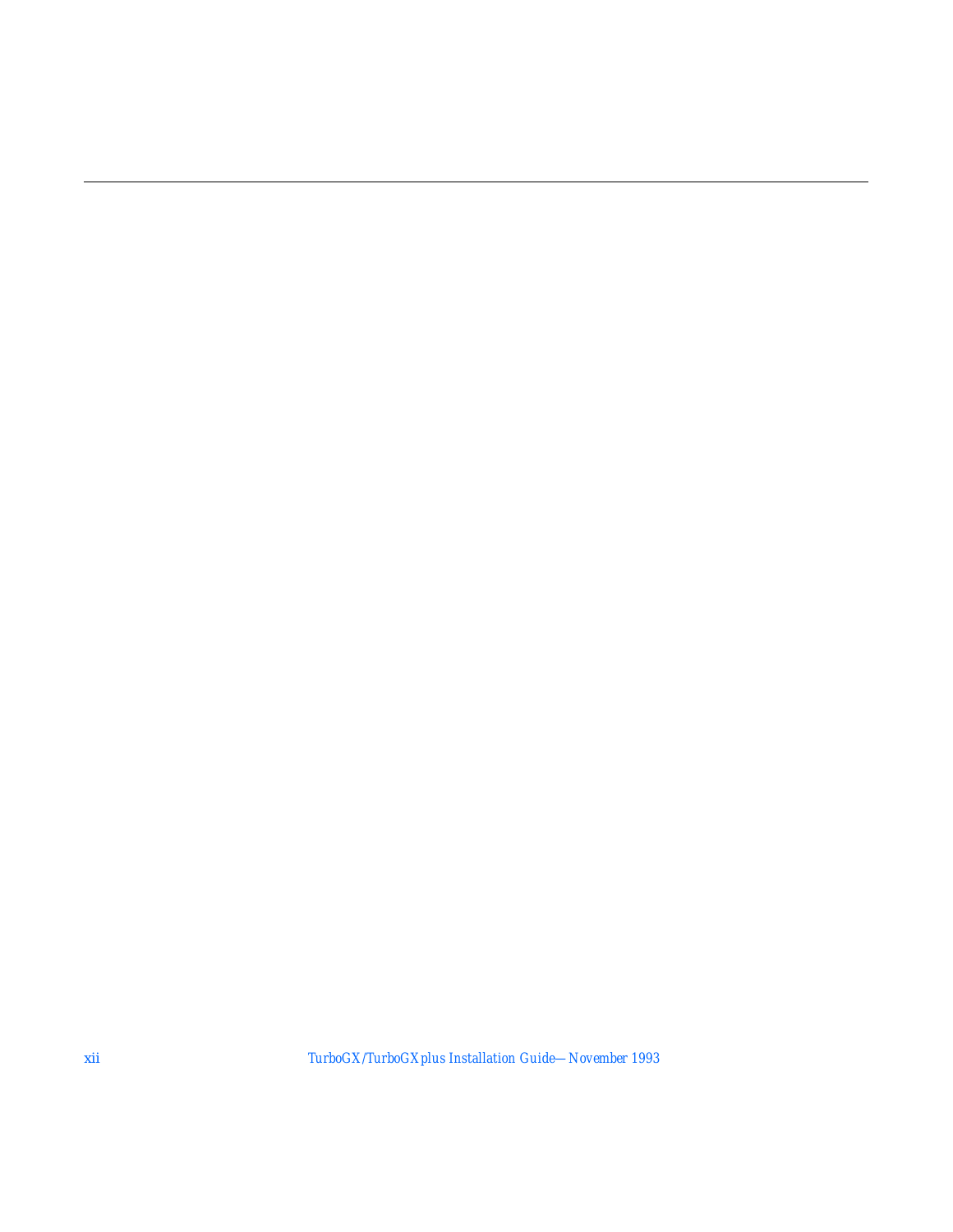## *Preface*

This *TurboGX/TurboGXplus Installation Guide* provides general instructions for installing the TurboGX/TurboGXplus card into different Sun<sup>™</sup> SPARCstation<sup>™</sup> platforms and servers. The TurboGX/TurboGXplus card is a single-wide, 8-bit color and/or grayscale graphics accelerator cards. Also described are servicing and ordering procedures, configuration options, troubleshooting procedures, and specifications.

**Note –** The generic term SPARCsystem is used in this guide to describe SPARCsystem<sup>™</sup> 630MP, SPARCsystem<sup>™</sup> 670MP, SPARCserver<sup>™</sup> 690MP, and the generic term SPARCcenter is used to describe the SPARCcenter ™ 1000, and SPARCcenter<sup>™</sup> 2000 machines.

### *Who Should Use This Book*

This *TurboGX/TurboGXplus Installation Guide* is for those of you who will physically install the TurboGX/TurboGXplus card into a SPARCstation, SPARCsystem, or SPARCcenter. You should be somewhat familiar with working on computers, but by no means do you need to be a computer expert to use this guide. *However, the installation of a TurboGX/TurboGXplus card into a SPARCsystem 600MP series, and SPARCcenter system should only be attempted by a qualified service provider.*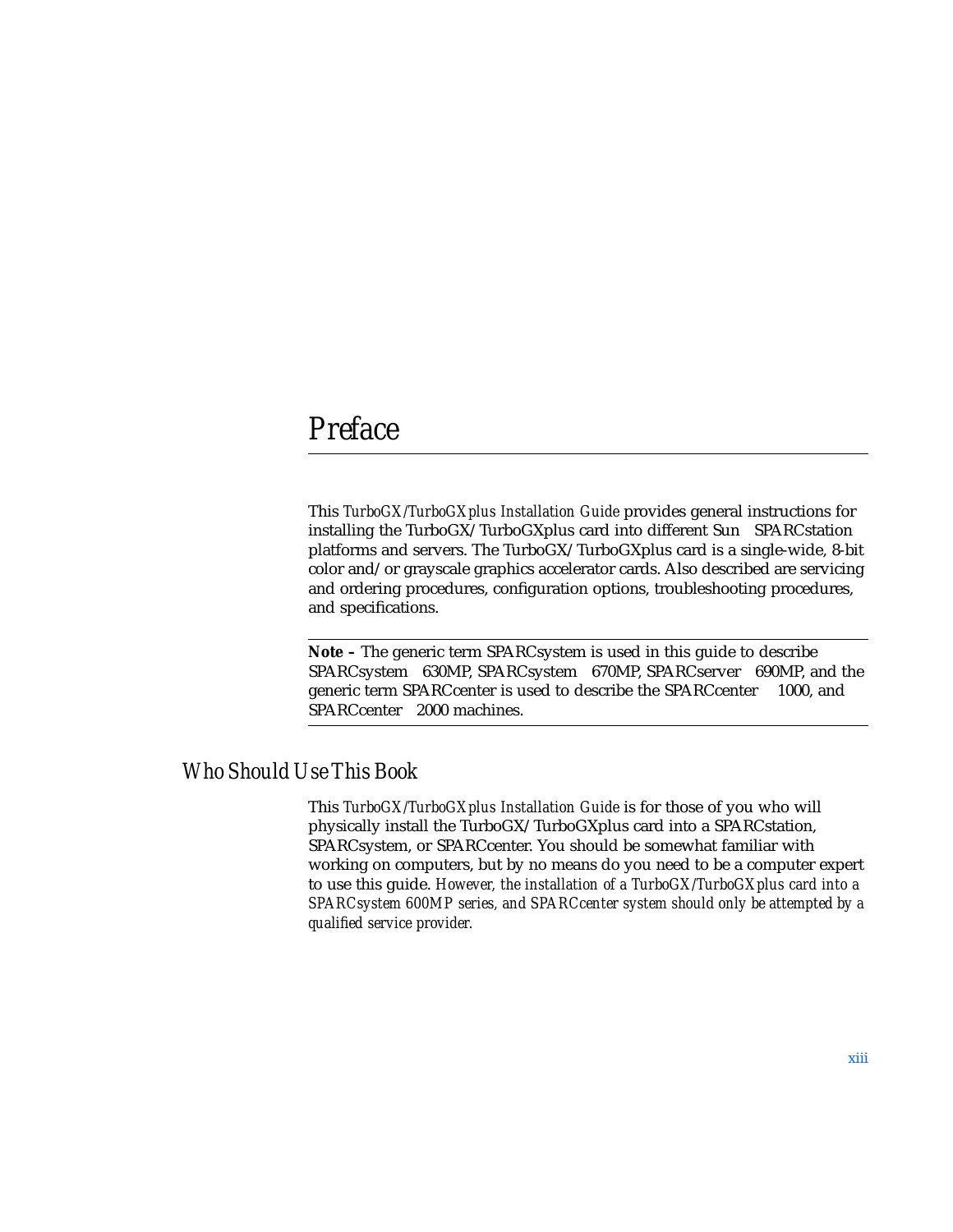### *When You Need Help with UNIX*

This manual does not include specific software commands or procedures. Instead, software tasks are named and you can refer to the operating system documentation that was shipped with your system when you need help with commands or procedures such as:

- **•** Shutting down the system
- **•** Configuring devices
- **•** Other software procedures

Depending on the operating system you are using, you can find descriptions of commands and procedures for installing peripherals in the following documents:

- **•** *Solaris 1.x (SunOS 4.x) Handbook for SMCC Peripherals*
- **•** *Solaris 2.x Handbook for SMCC Peripherals*
- **•** On-line *AnswerBook* documentation that comes with Solaris
- **•** Other software documentation you received with your system

### *Task Map for Getting Your System Running*

The diagram below outlines the tasks you can perform to successfully install a new peripheral. Each numbered item in the diagram represents a procedure and the arrows point to manuals in which these procedures are detailed.



xiv *TurboGX/TurboGXplus Installation Guide*—*November 1993*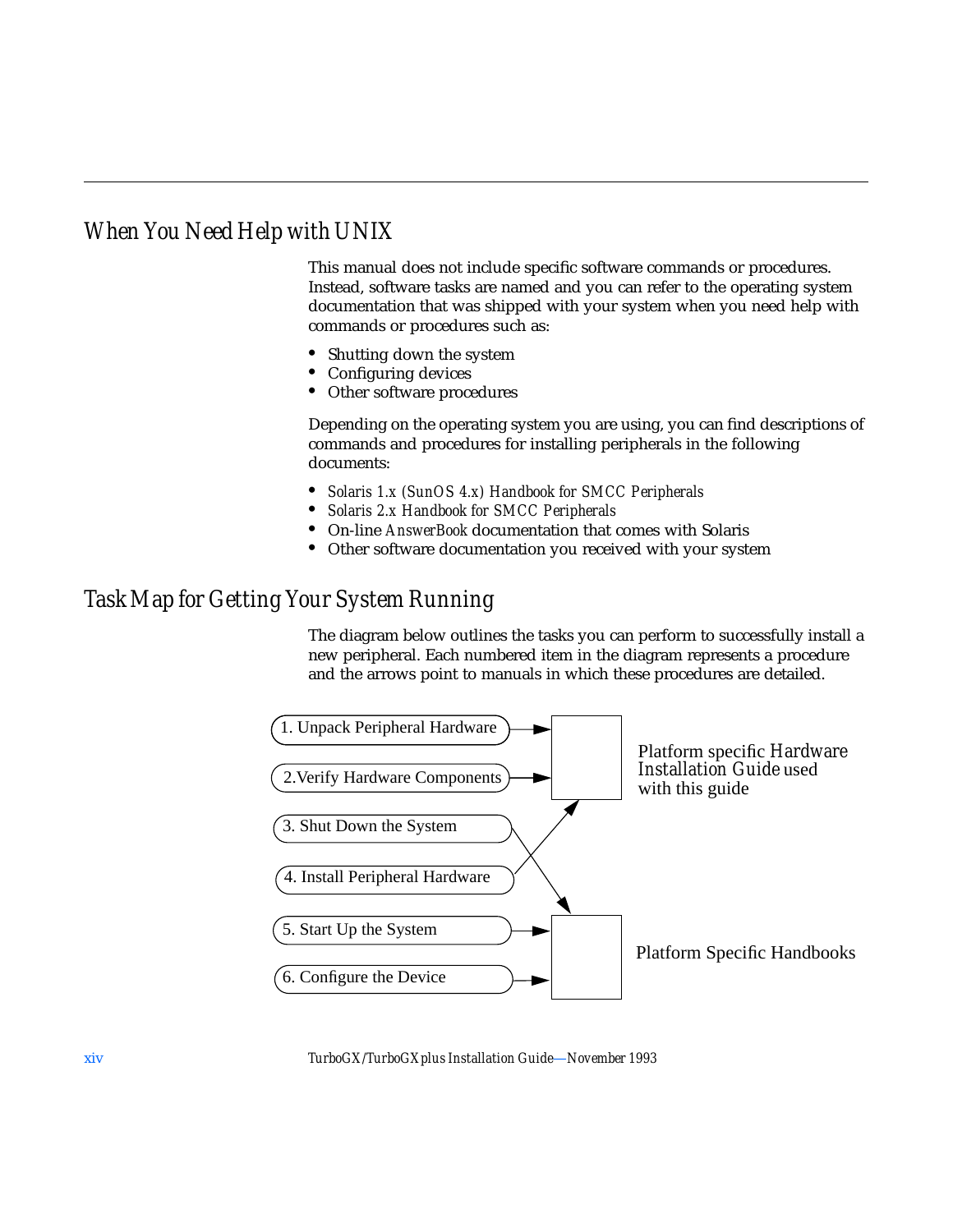After you perform these tasks, you will be ready to use the TurboGX/TurboGXplus card with your system.

#### *Before You Read This Book*

If you are installing a TurboGX/TurboGXplus card into a SPARCstation or SPARCserver, you should read the *Installation Guide* that came with your system for additional information.

If you are installing a TurboGX/TurboGXplus card into a SPARCsystem 600MP series system, you should read the following manuals for additional information:

- **•** *600MP System Board and Expansion Memory Installation and Service Manual* (Part Number 800-5318)
- **•** *SBus Card Installation Guide for Deskside and Data Center Cabinet SPARCsystems* (Part Number 800-6366*)*
- **•** The Service Manual that came with your SPARCsystem hardware.

#### *How This Book Is Organized*

Chapter 1 and Chapter 2 contain some important information that applies to all systems. The installation instructions apply to more than one system. Appendices are provided with detailed reference information for servicing, ordering, configuring and troubleshooting the TurboGX/TurboGXplus card.

Pay particular attention to all notes, cautions, and warnings.

#### *Summary of Contents*

The contents of this guide are summarized below.

*Preface* describes how this manual is organized.

*Chapter 1* contains an overview of the installation procedure.

*Chapter 2* describes general installation instructions. It also describes the necessary tools and software.

*Appendix A* contains servicing and ordering information.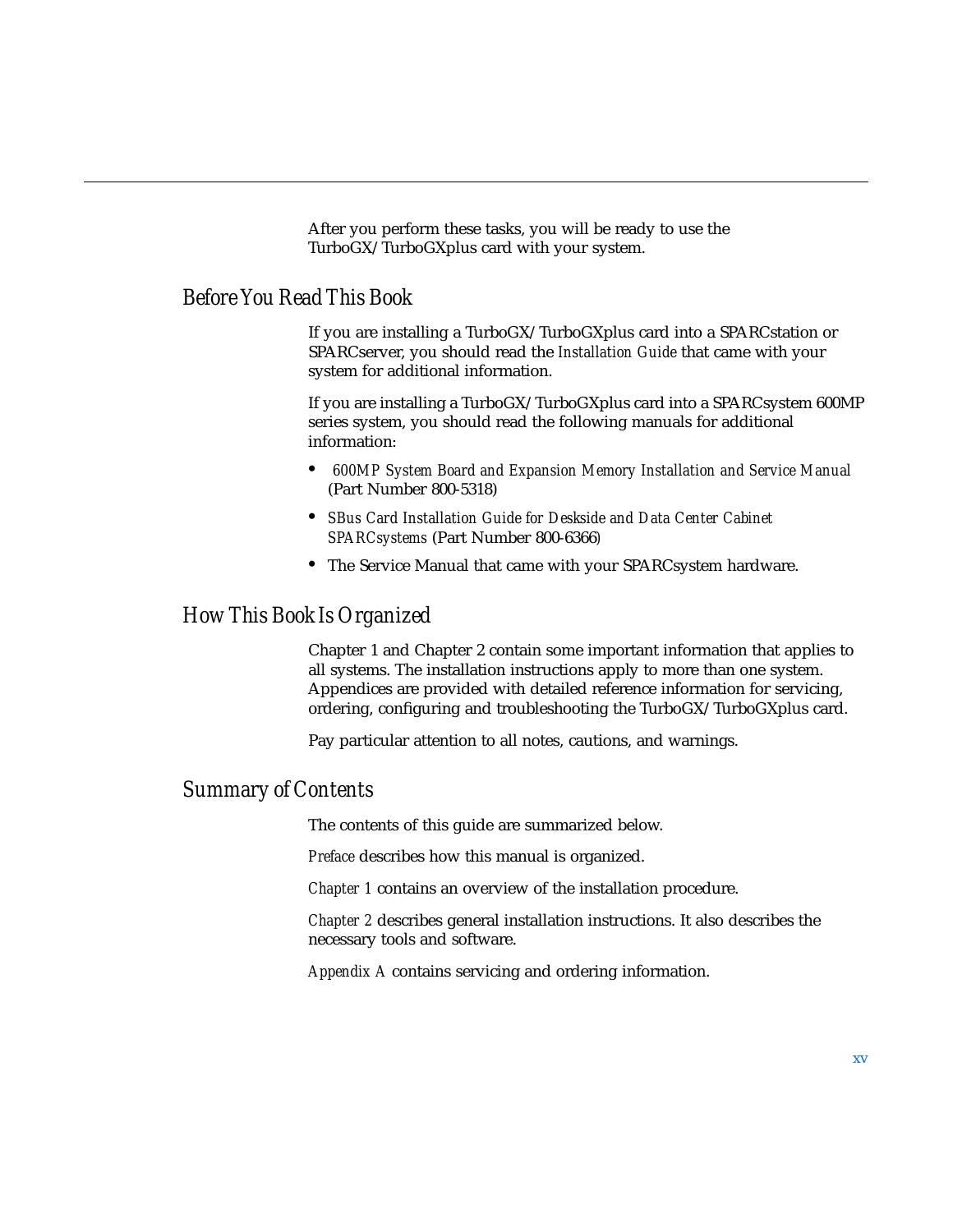*Appendix B* describes how to configure your system using the TurboGX/TurboGXplus card and explains how to attach multiple monitors. In addition, it contains a list of monitors supported by the TurboGX/TurboGXplus card.

*Appendix C* describes monitor cable signals.

*Appendix D* describes the troubleshooting procedures.

*Appendix E* contains TurboGX/TurboGXplus card specifications.

*Appendix F* contains SBus card bracket and handle installation instructions.

#### *Relevant Documents*

Documents that contain information applicable to or which have been referred to in this document are listed below.

| Part Number | Description                                                                                                                                                                                                                                        |
|-------------|----------------------------------------------------------------------------------------------------------------------------------------------------------------------------------------------------------------------------------------------------|
| 800-5772    | SPARC station IPX Installation Guide. Describes how to<br>install the SPARCstation IPX workstation.                                                                                                                                                |
| 800-5035    | SPARCstation 2 Installation Guide. Describes how to install<br>the SPARCstation 2 workstation.                                                                                                                                                     |
| 801-2175    | Desktop SPARC Hardware Owner's Guide. It is a combined<br>manual that describes how to install the SPARCstation LX,<br>SPARCclassic, and SPARCstation 10 workstations.                                                                             |
| 800-3272    | 5-Slot Office Pedestal Service Manual. Describes how to<br>service the SPARCsystem 630MP system.                                                                                                                                                   |
| 800-3255    | 12-Slot Office Pedestal Service Manual. Describes how to<br>service the SPARCsystem 670MP system.                                                                                                                                                  |
| 800-3259    | 56" Data Center Cabinet Service Manual. Describes how to<br>service the SPARCserver 690MP system.                                                                                                                                                  |
| 800-5318    | 600MP System Board and Expansion Memory Installation and<br>Service Manual. Describes how to install and power up a<br>SPARCsystem 600 MP. In addition, it describes how to<br>open and close the system unit and install monitors, and<br>cables. |

xvi *TurboGX/TurboGXplus Installation Guide*—*November 1993*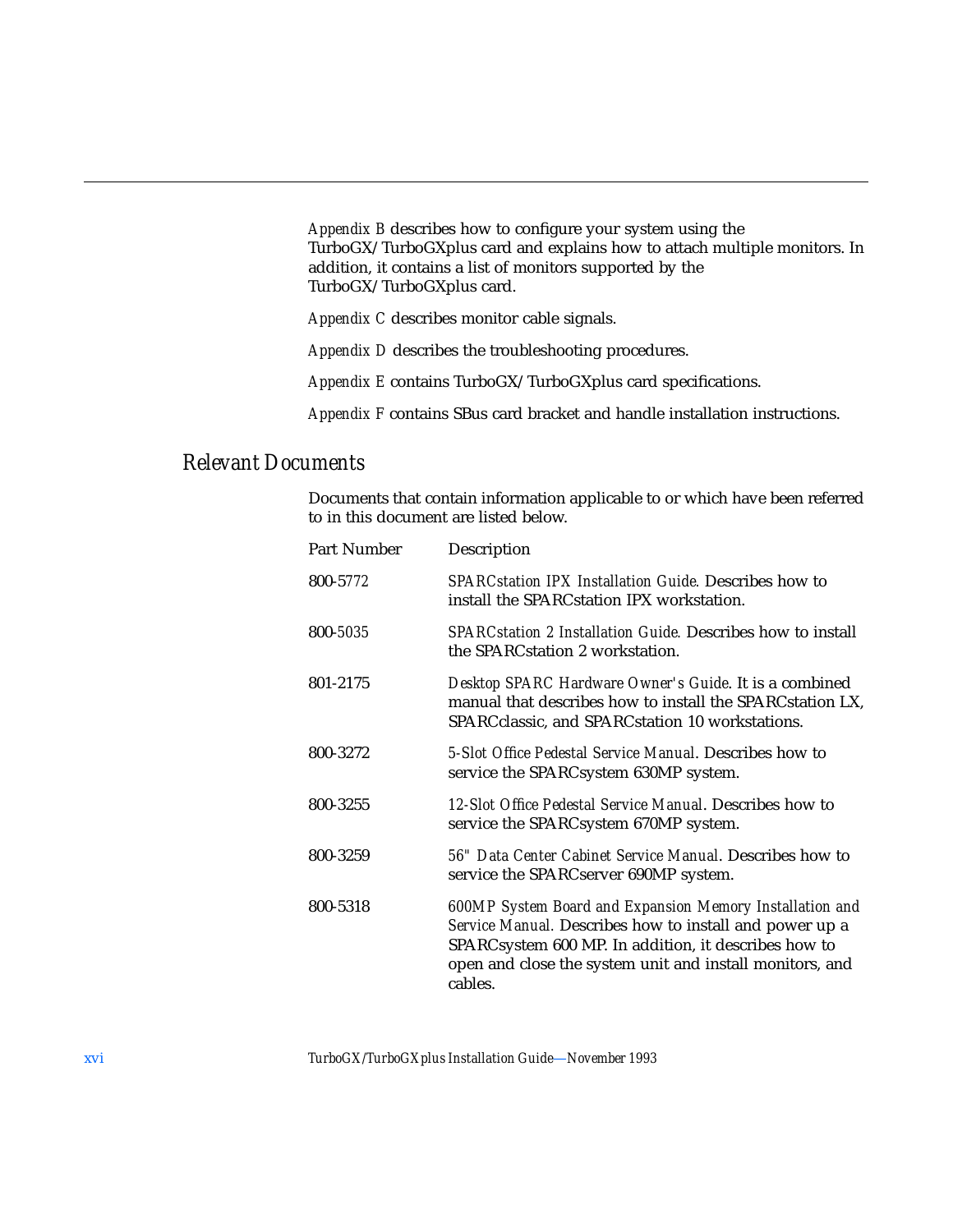| 800-6366 | SBus Card Installation Guide for Deskside and Data Center<br>Cabinet SPARCsystems. Describes how to install an SBus<br>card in a SPARCsystem.                                                                                                                                                                                                    |
|----------|--------------------------------------------------------------------------------------------------------------------------------------------------------------------------------------------------------------------------------------------------------------------------------------------------------------------------------------------------|
| 800-6313 | SPARCstation 10 Installation Guide. Describes how to install<br>and power up a SPARCstation 10 workstation. In addition,<br>it describes how to open and close the system unit and<br>install monitors, and cables. It also includes a brief<br>description of the operating system software that comes<br>with the SPARCstation 10 workstation. |
| 800-4251 | Open Boot 2.0 Toolkit User's Guide. Describes how to use<br>your system's open boot PROM. This guide is for system<br>administrators, software or hardware developers, and<br>advanced users.                                                                                                                                                    |
| 800-5674 | Introduction to Open Boot 2.0. Describes how to use your<br>system's 2.0 open boot PROM. This guide is for system<br>administrators, software or hardware developers, and<br>advanced users.                                                                                                                                                     |
| 800-4826 | Sun Family Users's Guide. Describes how to use your Sun<br>workstation. The guide also includes a brief description of<br>the operating system software that comes with the<br>workstations.                                                                                                                                                     |
|          | In addition, refer to the following manuals:                                                                                                                                                                                                                                                                                                     |

*Sun System & Network Manager's Guide*. This is a generic guide shipped as part of each Desktop SPARC® Owner's Set. It describes the system and network management tasks for maintaining a single Sun Workstation $^\circledR$  or a network of several Sun Workstations.

*Sun System User's Guide*. This is a generic guide shipped as part of each Desktop SPARC Owner's Set. It describes the basics of using the Sun system.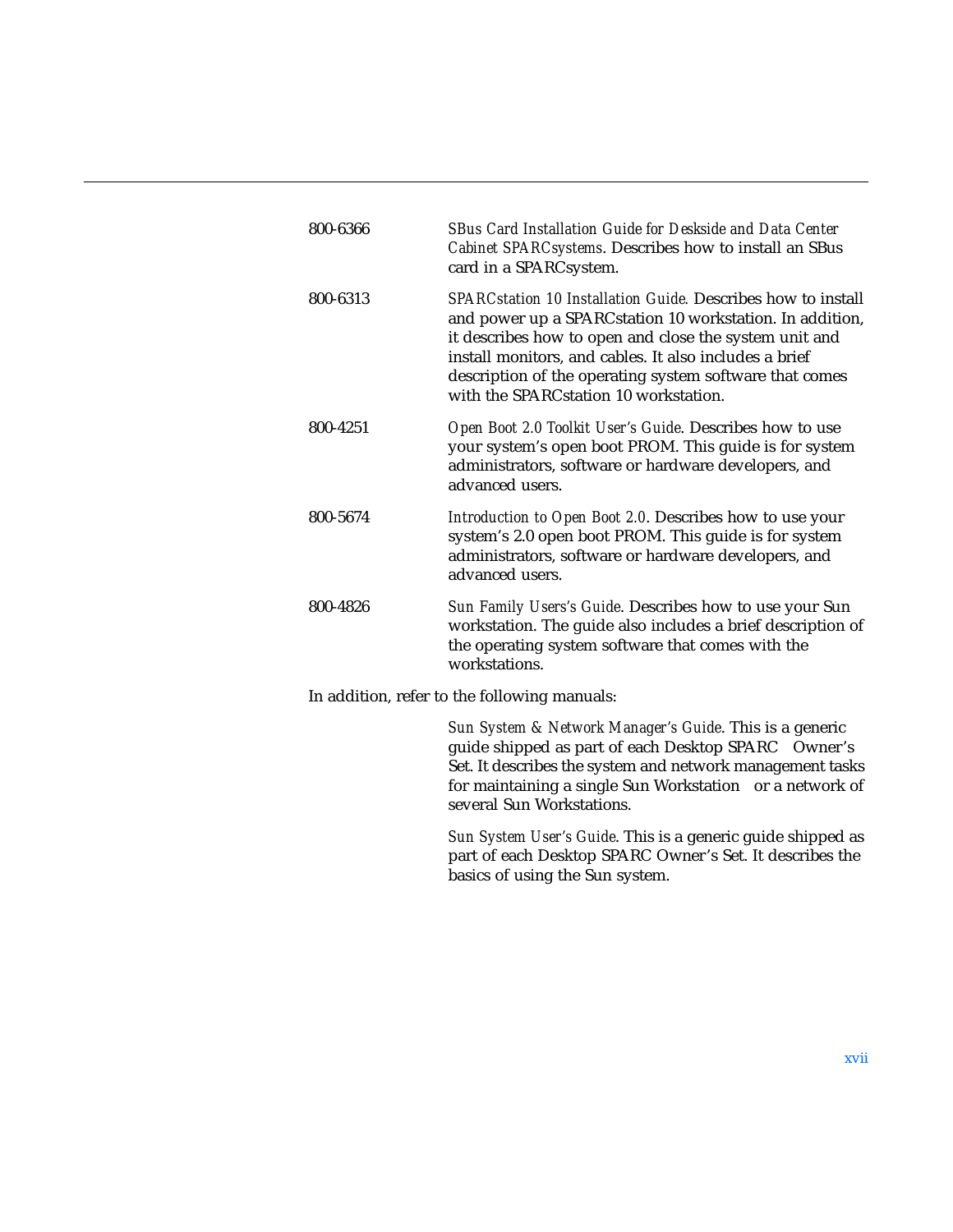## *What Typographical Changes and Symbols Mean*

The following table describes the type changes and symbols used in this book. *Table P-1* Typographic Conventions

| <b>Typeface or Symbol</b>                                         | <b>Meaning</b>                                                                  | <b>Example</b>                                                                                                                                             |  |  |
|-------------------------------------------------------------------|---------------------------------------------------------------------------------|------------------------------------------------------------------------------------------------------------------------------------------------------------|--|--|
| AaBbCc123                                                         | The names of commands,<br>files, and directories; on-<br>screen computer output | Edit your. login file. Use<br>$\text{ls}$ -a to list all files.<br>system% You have mail.                                                                  |  |  |
| AaBbCc123                                                         | What you type, contrasted<br>with on-screen computer<br>output                  | system% su<br>password:                                                                                                                                    |  |  |
| $A$ a $BbCc123$                                                   | Command-line placeholder:<br>replace with a real name or<br>value               | To delete file, type rm<br>junk_mail                                                                                                                       |  |  |
| $A$ aBb $Cc123$                                                   | Book titles, new words or<br>terms, or words to be<br>emphasized                | Read Chapter 2 in<br>TurboGX/TurboGXplus<br><b>Installation Guide.</b><br>These are called <i>class</i><br>options.<br>You must be <i>root</i> to do this. |  |  |
| Return                                                            | A capitalized letter within<br>text indicates a key that you<br>press.          | Press Return.                                                                                                                                              |  |  |
| Control-c                                                         | Press and hold down the<br>Control key, and then press<br>the lowercase c.      | Press Control-c to cancel a<br>command.                                                                                                                    |  |  |
| Code samples are included in boxes and may display the following: |                                                                                 |                                                                                                                                                            |  |  |
| ႜ                                                                 | UNIX C shell prompt                                                             | system%                                                                                                                                                    |  |  |
| \$                                                                | UNIX Bourne shell prompt                                                        | system\$                                                                                                                                                   |  |  |
| #                                                                 | Superuser prompt, either<br>shell                                               | system#                                                                                                                                                    |  |  |

xviii *TurboGX/TurboGXplus Installation Guide*—*November 1993*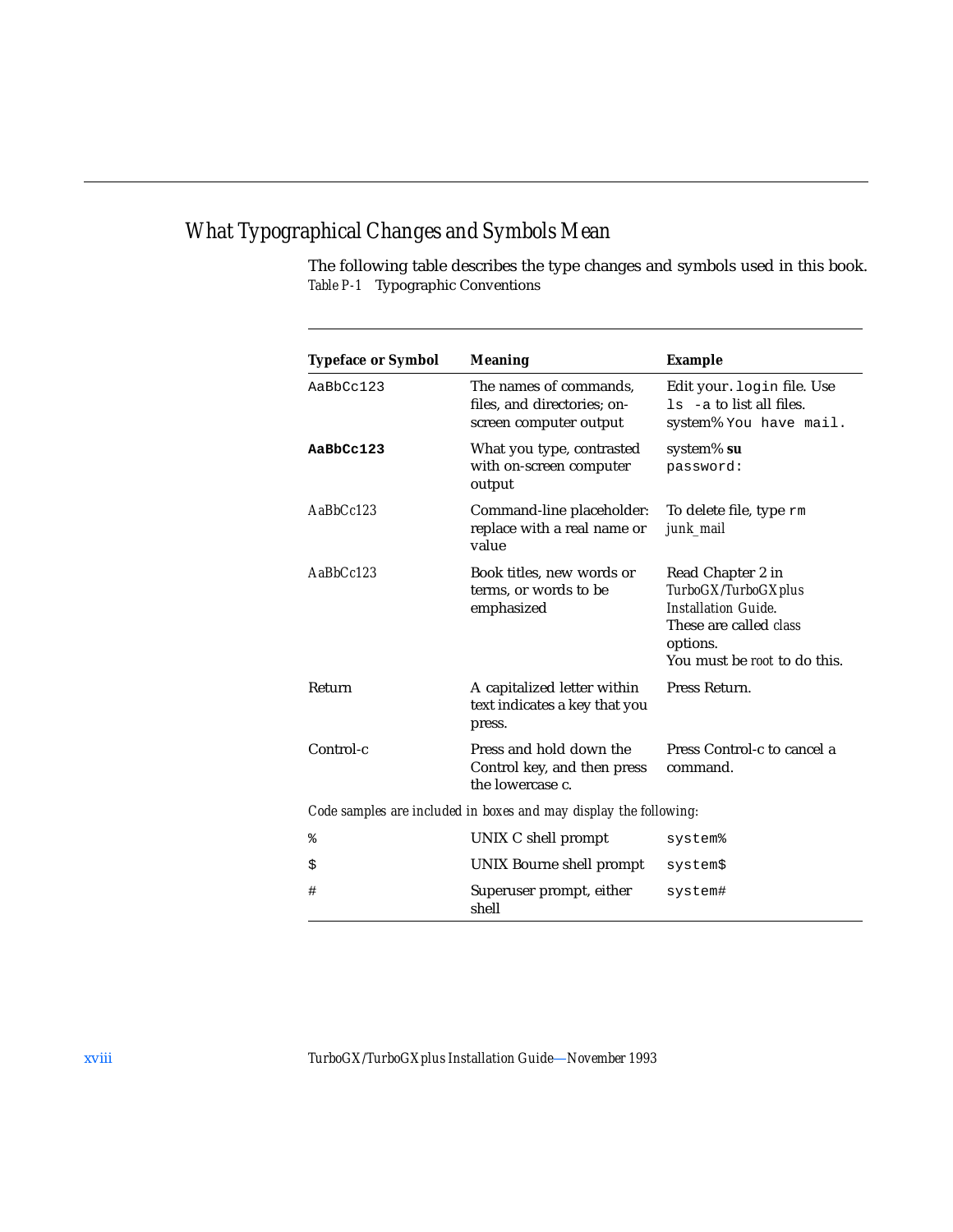## *Notes, Cautions, and Warnings*

Observe all warning, cautions, and notes in this manual and in related manuals. The following warning, caution, and note are specifically related to all SPARCsystem 600MP series (630MP, 670MP, and 690MP), and SPARCcenter (1000 and 2000) hardware.



**Warning –** This equipment contains lethal voltage. Accidental contact can result in serious injury or death.

**Caution –** Improper handling by unqualified personnel can cause serious damage to this equipment. Unqualified personnel who tamper with this equipment may be held liable for any resultant damage to the equipment.

Individuals who remove any outer panels to access this equipment must observe all safety precautions and ensure compliance with skill level requirements, certification, and all applicable local and national laws.

Procedures contained in this document (related to SPARCsystem machines) must be performed by qualified service providers.

**Note –** Before you begin, carefully read each of the procedures in this manual. If you have not performed similar operations on comparable equipment, *do not attempt* to perform these procedures.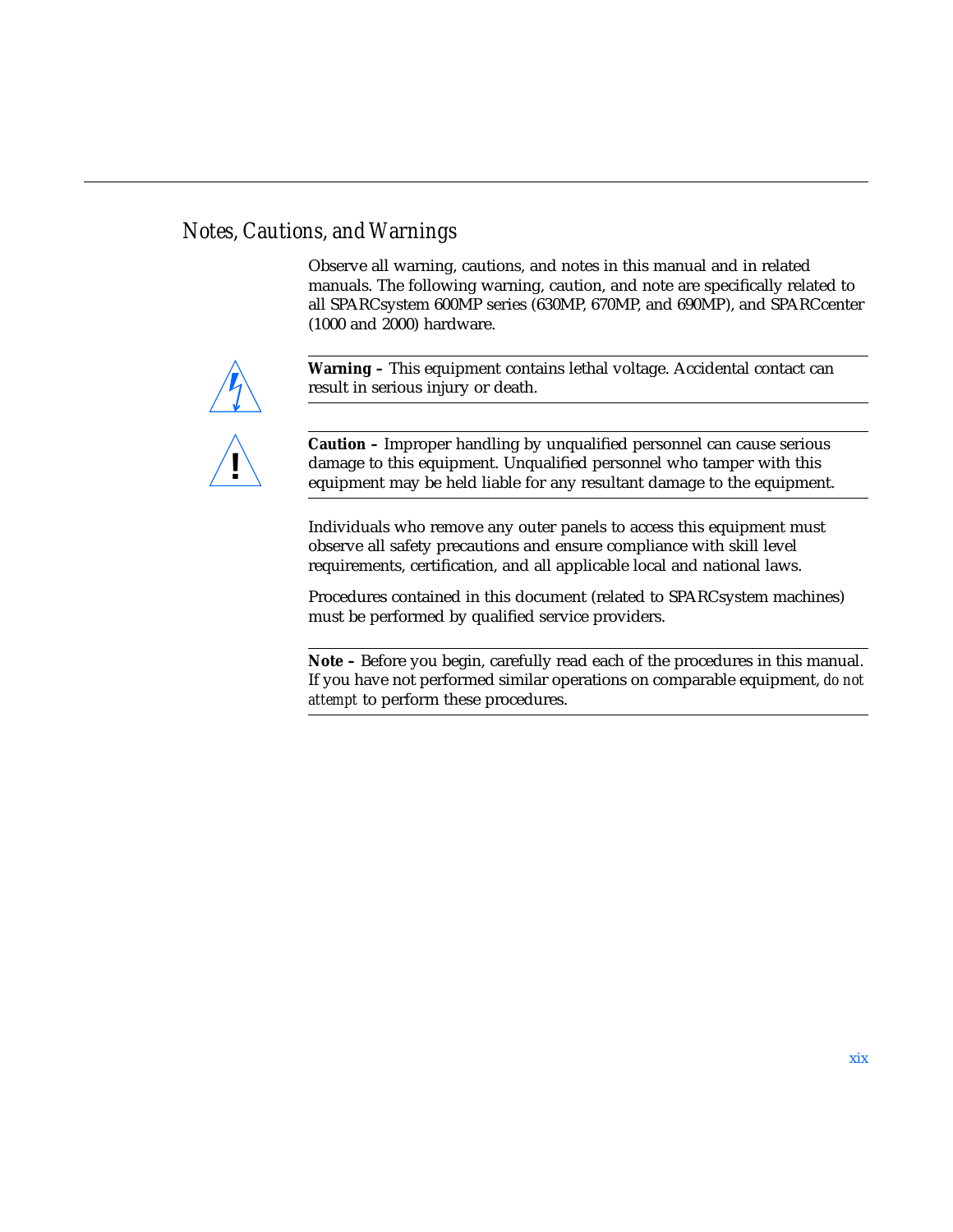xx *TurboGX/TurboGXplus Installation Guide*—*November 1993*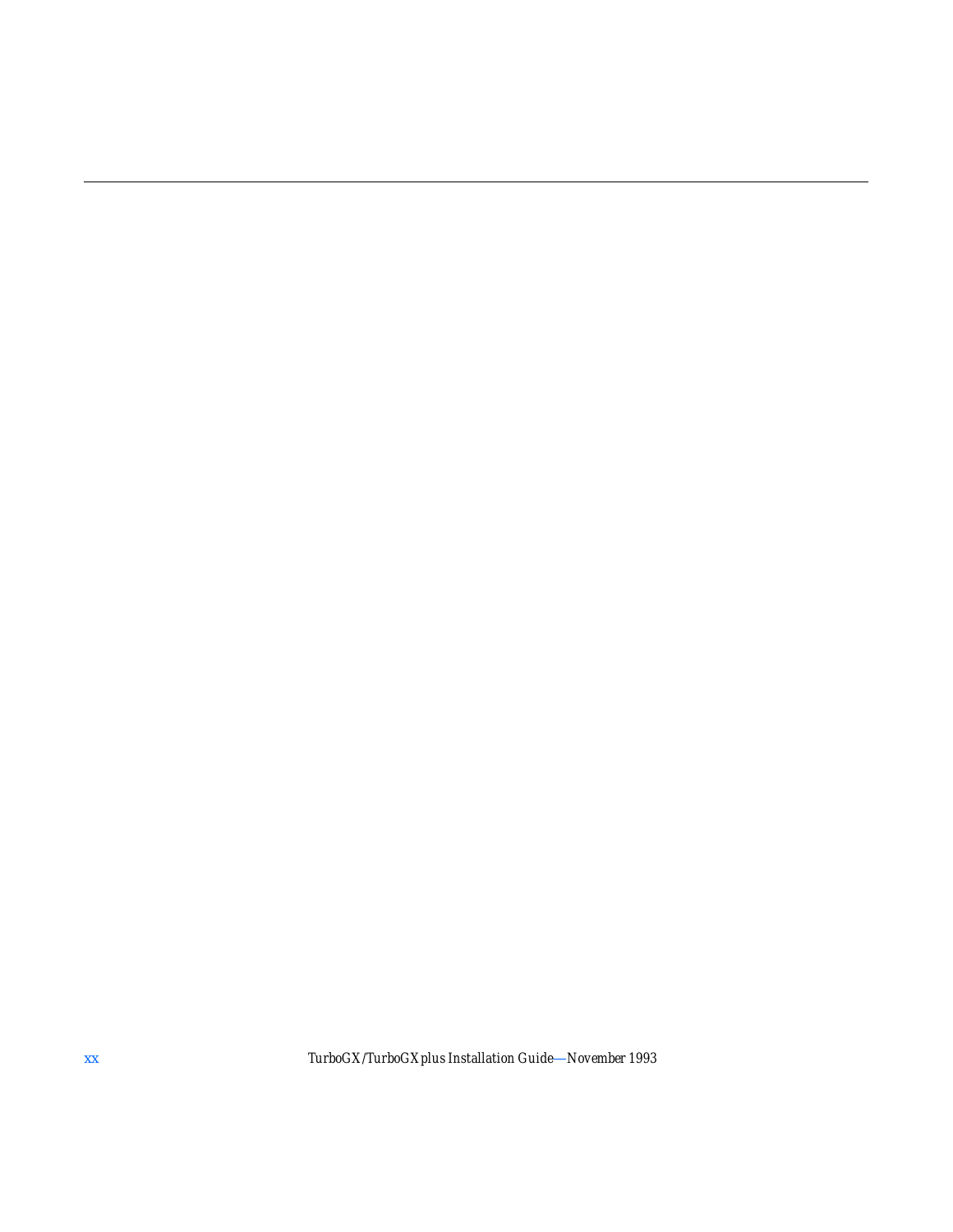## *TurboGX/TurboGXplus Introduction 1*

The TurboGX and TurboGXplus graphics accelerators are single-wide, SBus slot cards, which can be installed in several SBus-based SPARCstations, SPARCservers, SPARCsystem 600MP series machines, and SPARCcenter 1000 and 2000 machines. This guide contains general installation instructions for both the TurboGX and TurboGXplus card.

## *1.1 TurboGX/TurboGXplus Specifications*

Table 1-1 lists the technical specifications for the TurboGX and TurboGXplus cards.

| <b>Description</b>           | TurboGX           | <b>TurboGXplus</b> |
|------------------------------|-------------------|--------------------|
| <b>SBus Slots</b>            | 1                 |                    |
| Clock Rate                   | 30 MHz            | 46 MHz             |
| <b>On-board Memory</b>       | 1 MB              | 4 MB               |
| Double Buffer Support        | No.               | <b>Yes</b>         |
| <b>Resolutions Supported</b> | $1024 \times 768$ | $1024 \times 768$  |
|                              | $1152 \times 900$ | $1152 \times 900$  |
|                              |                   | 1280 x 1024        |
|                              |                   | 1600 x 1280        |

*Table 1-1* TurboGX/TurboGXplus Specifications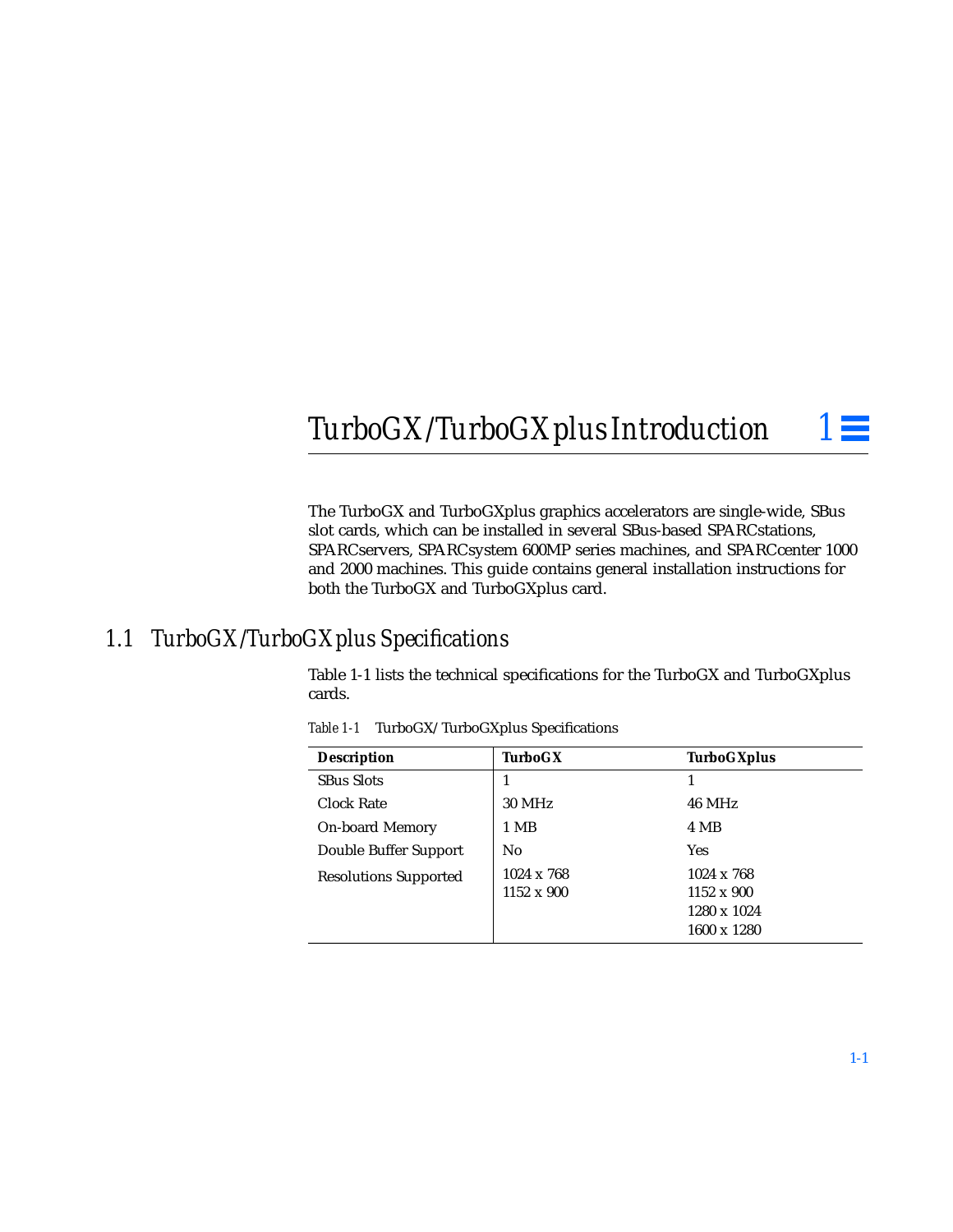## *1.2 Systems Covered*

The installation procedures described in this guide cover the following Sun systems:

- **•** SPARCstation 1 and 1+
- **•** SPARCstation IPC
- **•** SPARCstation IPX
- **•** SPARCstation 2
- **•** SPARCstation 10 and SPARCserver 10
- **•** SPARCclassic
- **•** SPARCstation LX
- **•** SPARCsystem 630MP
- **•** SPARCsystem 670MP
- **•** SPARCserver 690MP
- **•** SPARCcenter 1000
- **•** SPARCcenter 2000

Refer to Section 2.4 for System Requirements.

### *1.3 Installing an ESD Kit*

The ESD (electrostatic discharge) kit includes the following:

**•** ESD kit which consists of an antistatic mat and a wrist strap. The wrist strap is a disposable one piece design which attaches by adhesive to electrical ground and the installer.

## *1.4 Installation Cautions*

Carefully read and follow the cautions below before beginning the installation procedure. Failure to comply may result in damage to the equipment.



**Caution –** Do not open the antistatic envelope containing the **!** TurboGX/TurboGXplus card until instructed to do so.

1-2 *TurboGX/Turbo GXplus Installation Guide—November 1993*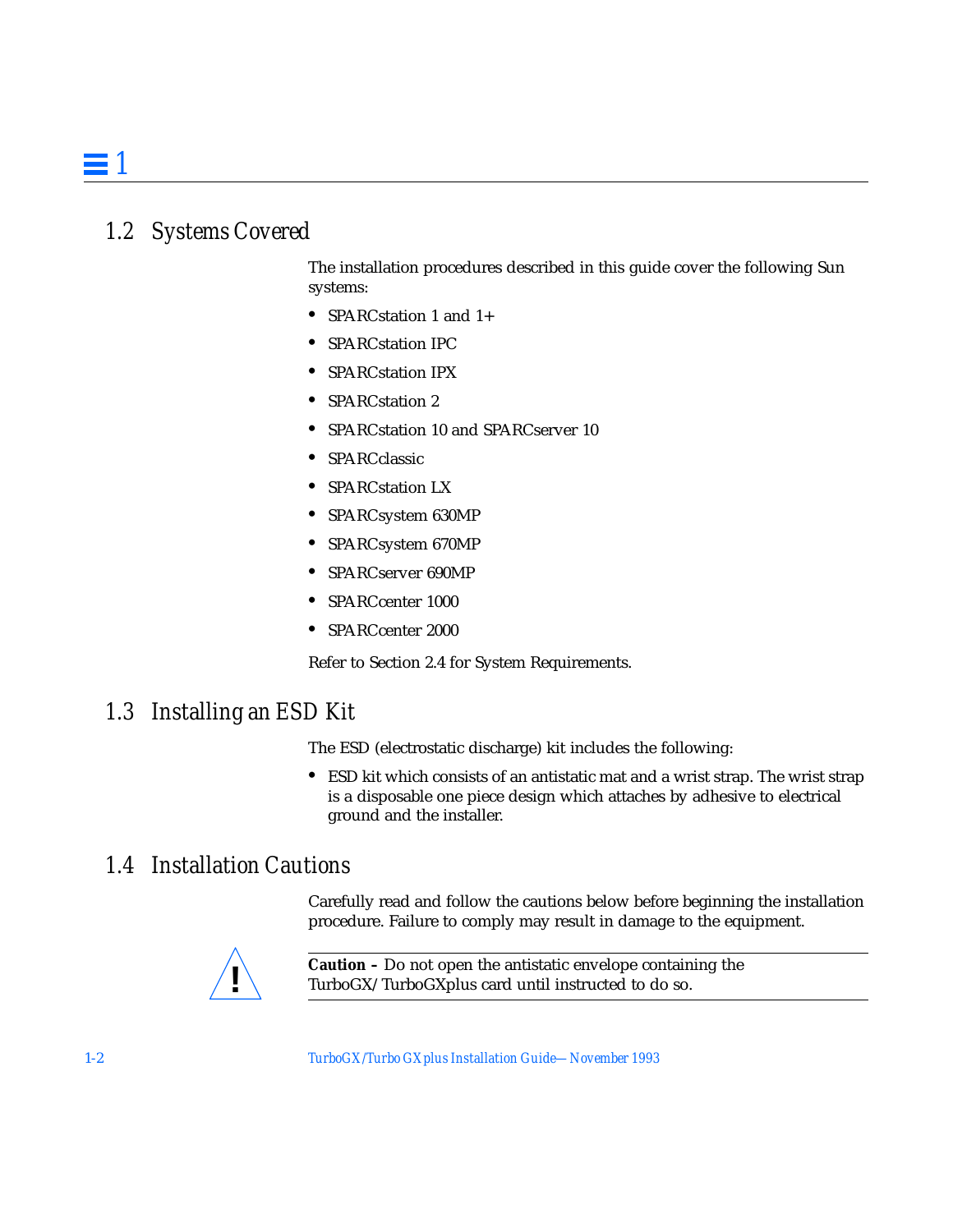

**Caution** – Circuit board components are vulnerable to damage by electrostatic discharge (ESD). An electrostatic charge can build up on the human body and then be discharged when you touch a board. Before handling any board, wear an antistatic device (wrist strap) to discharge the static electricity present in your body.

To minimize risk of ESD damage, do the following:

- Handle boards by the edges only.
- Store boards in the antistatic envelope provided.
- Use a wrist strap and antistatic envelope whenever you work on a board. (Instructions are included in the ESD kit.)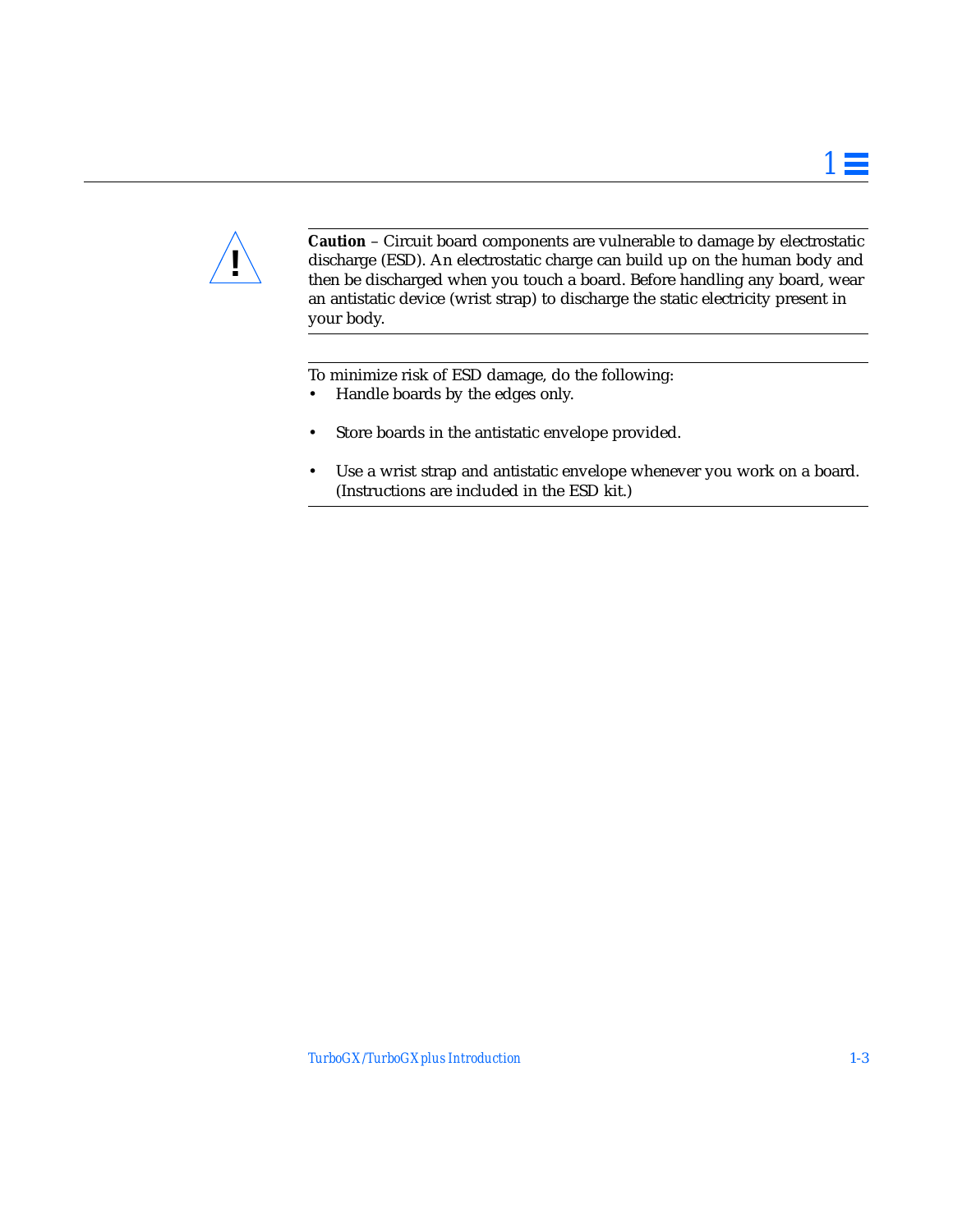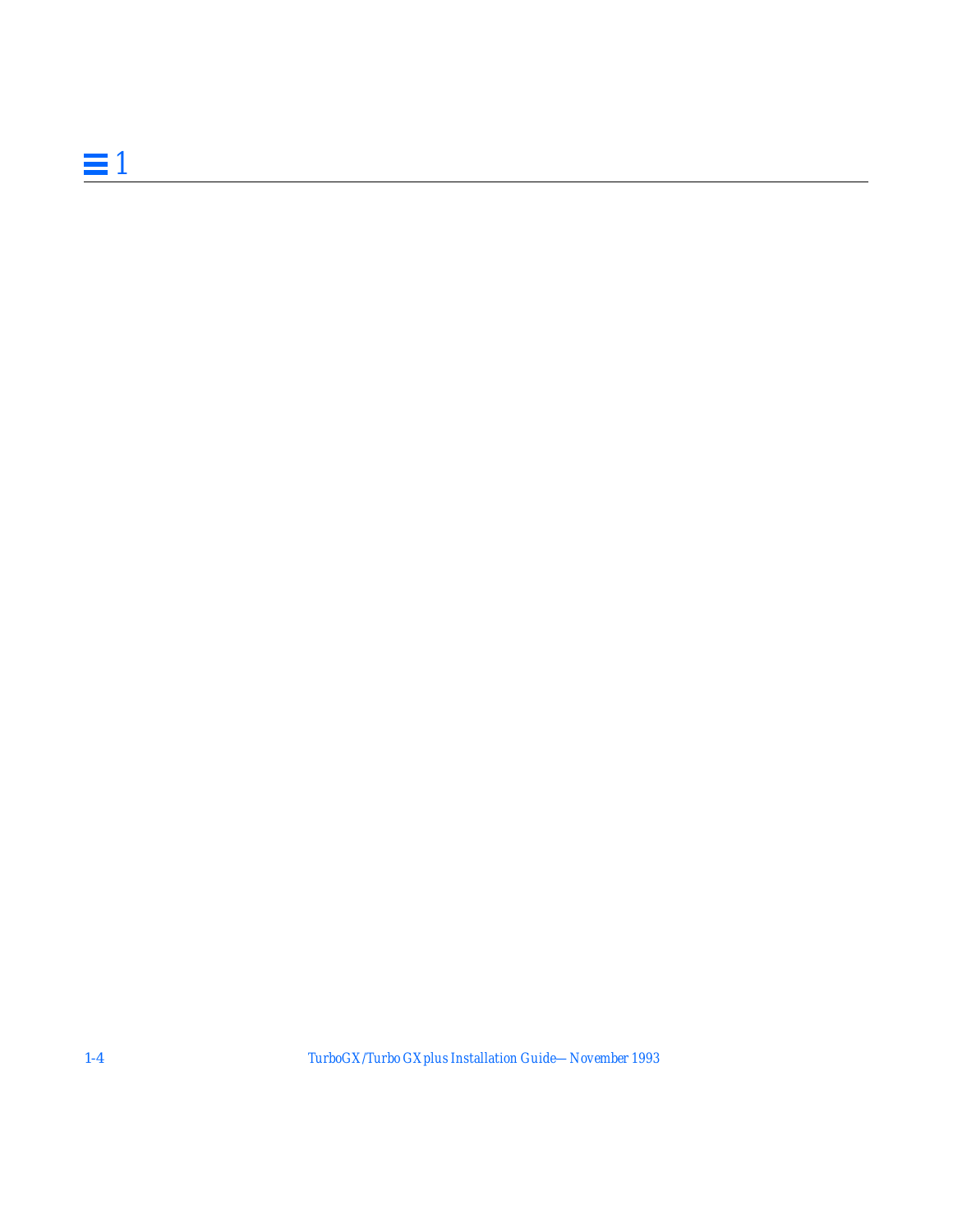## *General Installation Instructions 2*

This chapter describes general instructions for installing the TurboGX/TurboGXplus card into different SPARCstations, SPARCsystems, and SPARCcenter series machines.

We recommend that you read the *Installation Guide* and the *Software Administration Guide for Peripherals* that came with your system for detailed information.

You should allow about 30 to 60 minutes to complete the installation.

Please refer to the Preface of this guide for a list of appropriate documents that describe detailed TurboGX/TurboGXplus installation instructions.

**Note -** Only qualified Sun Microsystems® service-trained maintenance providers should install a TurboGX/TurboGXplus card in a SPARCsystem and SPARCcenter series machine.

### *2.1 Tools Needed*

The TurboGX/TurboGXplus installation procedure for the SPARCstation does not require any special tools. You only need the following tools:

- 1. Medium size Phillips screwdriver #2
- 2. Medium size flat screwdriver #2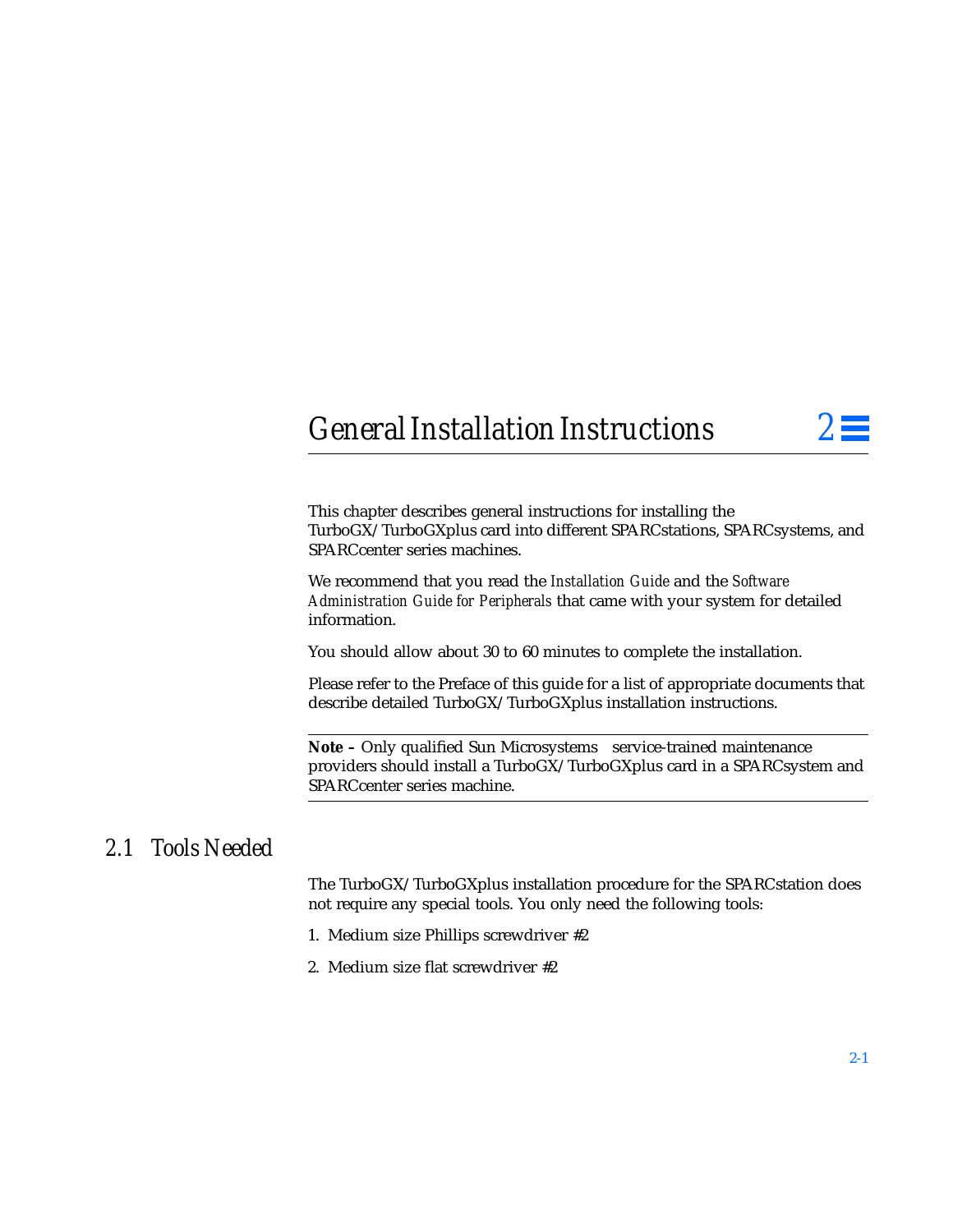3. ESD (electrostatic discharge) kit (provided)

Refer to *600MP System Board and Expansion Memory Installation and Service Manual* for a list of tools and equipment that are needed to install a TurboGX/TurboGXplus card into a particular SPARCsystem.

Refer to *SPARCcenter 1000 and 2000 System Board and Expansion Memory Installation and Service Manual* for a list of tools and equipment that are needed to install a TurboGX/TurboGXplus card into a particular SPARCcenter.

#### *2.2 Software Requirements*

The TurboGX requires SunOS 4.0.3, the TurboGXplus requires SunOS 4.1.1 or higher or Solaris 1.x or higher to run a single TurboGX/TurboGXplus configuration. To run multiple TurboGX/TurboGXplus configurations, you need SunOS 4.1.1 or higher, or Solaris 2.0. If you need to run Sundiag in a multiple TurboGX/TurboGXplus configuration, you need 4.1.1−GFX Rev 2 or higher or Solaris 2.0. If you do not have the appropriate operating system revision, contact your local Sun Sales Representative to obtain the necessary software upgrade.

**Note –** You need 4.1.1−GFX Rev 2 only if you need to run Sundiag in a multiple TurboGX/TurboGXplus configuration mode. It is not required to bring up your TurboGX/TurboGXplus or run any applications.

#### *2.3 Running Direct Xlib*

Direct Xlib is Sun Microsystems new software product that transparently enhances graphics rendering performed for graphics-intensive Xlib applications. Source code changes are not necessary because Direct Xlib present the standard Xlib interface as presented in OpenWindows<sup>"</sup>. Dynamically linked applications can use Direct Xlib without recompiling or relinking. Statically linked applications will only have to be relinked with the static Direct Xlib library prior to use.

Direct Xlib provides enhanced performance for Xlib applications when run locally using the OpenWindows server. It accelerates those operations which cause changes to pixels on the screen by using Direct Graphics Access  ${}^{\omega}$ (DGA) technology to bypass the server and perform the operations directly on the graphics hardware device. The performance improvement comes from the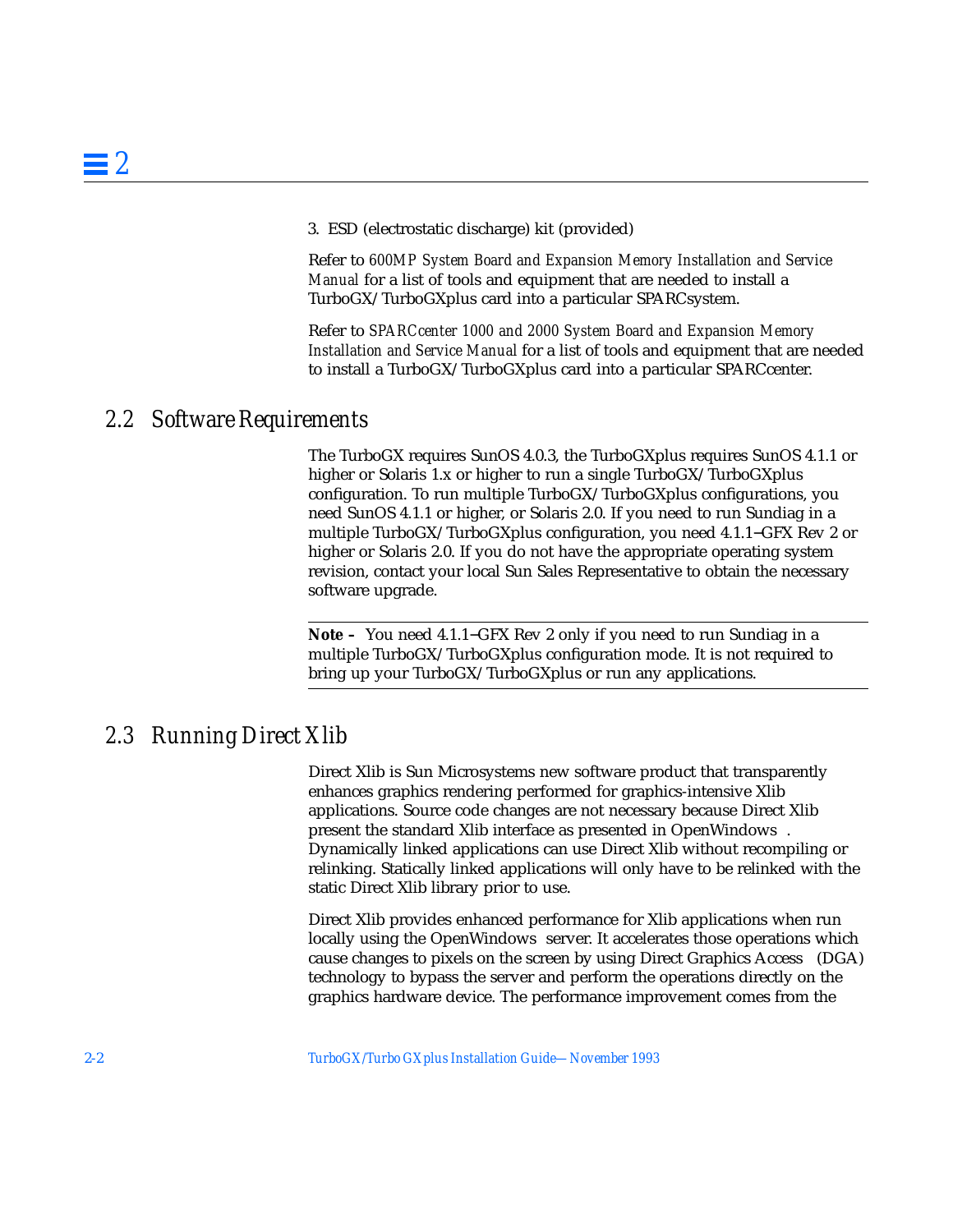elimination of the overhead involved in copying X11 commands and data into the Xlib request buffer and the elimination of the interprocess communication (IPC) between the client and server in transferring the request buffer. The greatest increase is achieved for large number of short vectors, filled rectangles, short text strings, and small scrolls or blit operations where the overhead can be a significant percentage of the processing.

Performance improvement is dependent upon an application's use and mix of graphics primitives. Programs that are not graphics-intensive may see little overall performance gain. The applications most likely to benefit are those in the following industry segments: mechanical design, electronic design, drafting, mapping, and scientific visualization.

Direct Xlib 1.0 is unbundled and compatible with Solaris 1.x, OpenWindows 3.0 and is available at no additional charge. Contact your local Sun Sales Representative to get your copy. Direct Xlib 2.0 is compatible with Solaris 2.1 or later and OpenWindows 3.1 or later, and is bundled on the Solaris 2.2 CD. Users running Xlib applications will notice a higher level of performance running Solaris 2.0 with DXlib 2.0.

If you need help with software or problems related to the TurboGX/TurboGXplus installation, call Sun Microsystems at 1-800-USA-4SUN.

### *2.4 System Requirements for TurboGX*

**Note –** SPARCstation 1, SPARCstation 1+, and SPARCstation IPC systems were shipped with boot PROM version 1.x. If you require a boot PROM upgrade kit call 1-800-USA-4SUN.

- **•** SPARCstation 1 (boot PROM version 2.0 or higher)
- **•** SPARCstation 1+ (boot PROM version 2.0 or higher)
- **•** SPARCstation 2 (boot PROM version 2.4 or higher)
- **•** SPARCstation 10 (boot PROM version 2.6 or higher)
- **•** SPARCclassic (boot PROM version 2.0 or higher)
- **•** SPARCstation IPC (boot PROM version 2.x or higher)
- **•** SPARCstation IPX (boot PROM version 2.0 or higher)

*General Installation Instructions* 2-3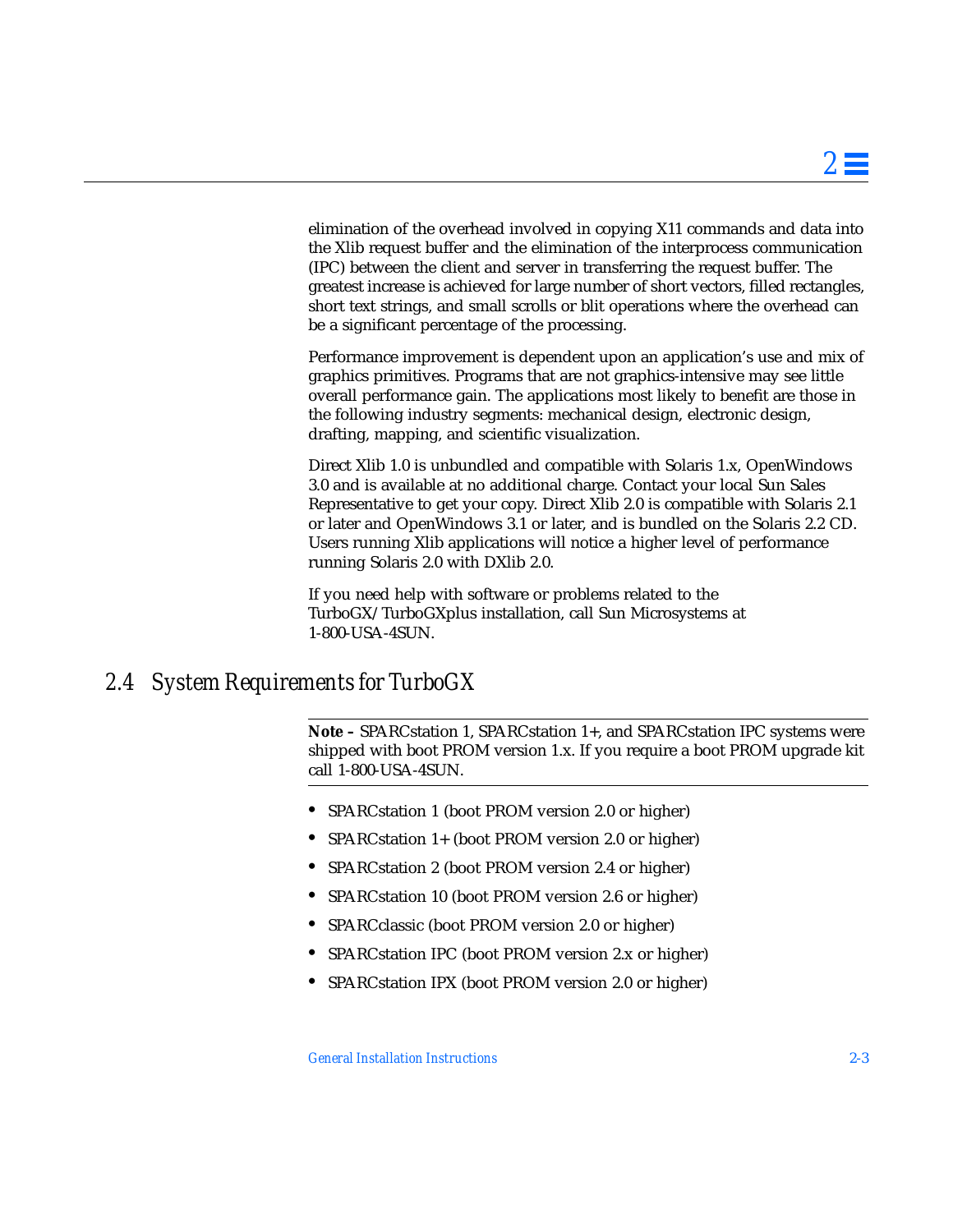- **•** SPARCstation LX (boot PROM version 2.6 or higher)
- **•** SPARCsystem 630MP (boot PROM version 2.5 or higher)
- **•** SPARCsystem 670MP (boot PROM version 2.5 or higher)
- **•** SPARCserver 690MP (boot PROM version 2.5 or higher)
- **•** SPARCcenter 1000 (boot PROM version 2.0 or higher)
- **•** SPARCcenter 2000 (boot PROM version 2.0 or higher)

## *2.5 System Requirements for TurboGXplus*

- **•** SPARCstation 2 (boot PROM version 2.4 or higher)
- **•** SPARCstation 10 (boot PROM version 2.6 or higher)
- **•** SPARCclassic (boot PROM version 2.0 or higher)
- **•** SPARCstation IPX (boot PROM version 2.0 or higher)
- **•** SPARCstation LX (boot PROM version 2.6 or higher)
- **•** SPARCsystem 630MP (boot PROM version 2.5 or higher)
- **•** SPARCsystem 670MP (boot PROM version 2.5 or higher)
- **•** SPARCserver 690MP (boot PROM version 2.5 or higher)
- **•** SPARCcenter 1000 (boot PROM version 2.0 or higher)
- **•** SPARCcenter 2000 (boot PROM version 2.0 or higher)

## *2.6 Identifying the UNIX Version of Your System*

Execute the command that identifies the operating system and its version number, as appropriate for your system. See the *Preface*, "When You Need Help with UNIX," for help with this command. This command is typically:

cat etc/motd

#### *2.7 Refresh Rate for Monitors*

The TurboGX/TurboGXplus card supports the following monitor resolutions and refresh rates:

2-4 *TurboGX/Turbo GXplus Installation Guide—November 1993*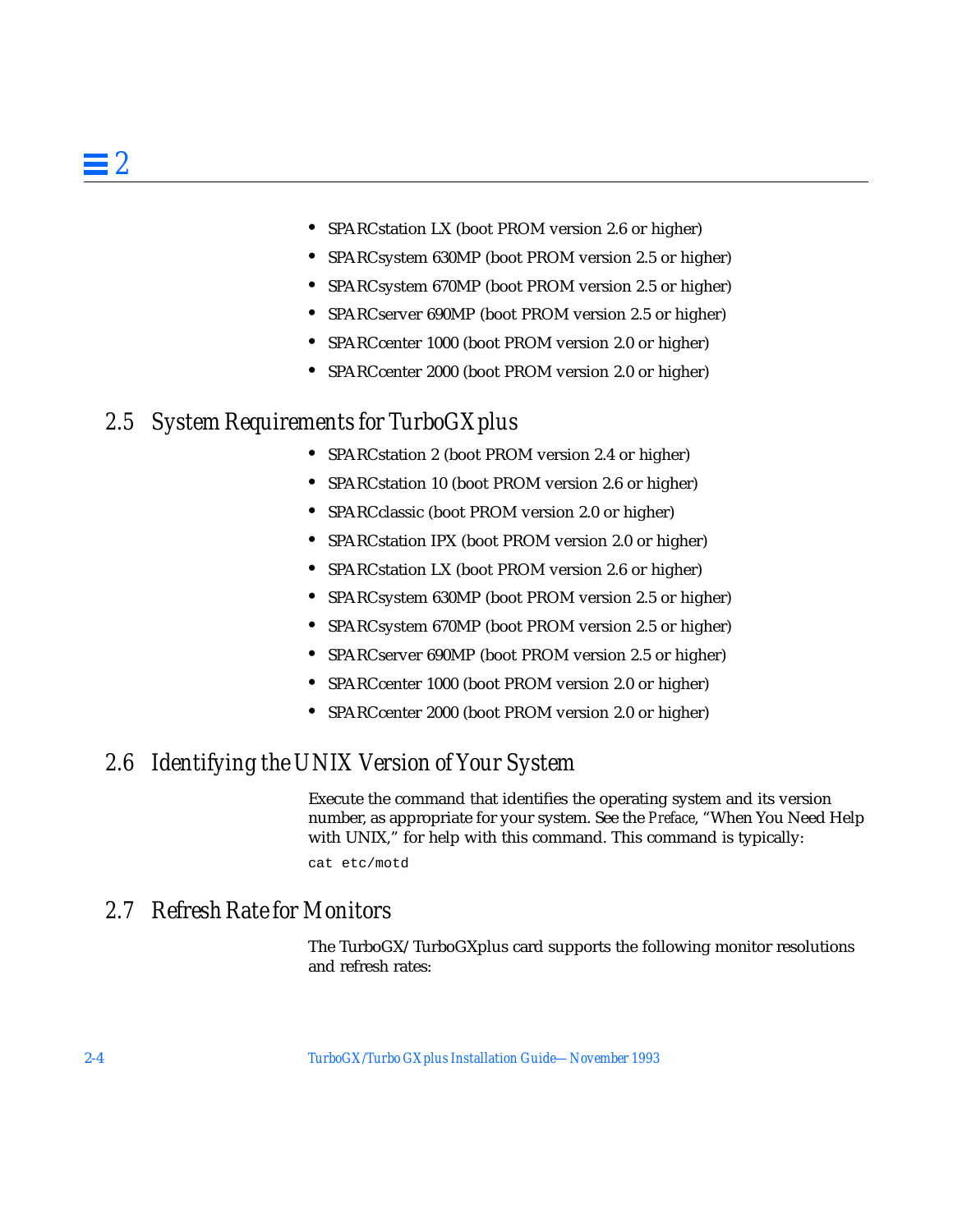| <b>Resolution/Refresh</b><br><b>Rate Supported</b>               | TurboGX<br><b>Buffering</b> | TurboGXplus<br><b>Buffering</b> |
|------------------------------------------------------------------|-----------------------------|---------------------------------|
| $1024 \times 768$ @ 60 Hz                                        | single                      | double                          |
| $1024 \times 768$ @ $70Hz$                                       | single                      | double                          |
| 1024 x 768 $\odot$ 77 Hz                                         | single                      | double                          |
| 1152 x 900 @ 66 Hz                                               | single                      | double                          |
| 1152 x 900 @ 76 Hz                                               | single                      | double                          |
| $1280 \times 1024 \text{ } \textcircled{6} 7 \text{ } \text{Hz}$ | single                      | double                          |
| $1280 \times 1024 \text{ } \textcircled{}76 \text{ } \text{Hz}$  | single                      | double                          |

*Table 2-1* Supported Monitor Resolutions

The TurboGX/TurboGXplus card uses the sense code bus to identify the monitor resolution and refresh rate for the monitor connected (see Table C-3 for a detailed description.) The sense code bus exists on the monitor cable and is driven by the monitor.

While most monitors and refresh rate combinations are supported by the sense bus, the following monitors are not supported.

1024 x 768 @ 70 Hz (TurboGXplus)

1280 x 1024 @ 67 Hz (TurboGXplus)

These resolutions and refresh rates are defined using the setenv command.

If you currently have a monitor that supports one of these resolutions and wish to use it, read the following section for instructions on how to change the resolution and refresh rate.

If you are upgrading a GXplus card with a TurboGXplus card, please follow the instructions in the following section.

The GXplus card ignored the sense code and defaulted to 1280 x 1024 @ 67 Hz as the resolution and refresh rate.

Since the TurboGXplus card does use the sense code, your monitor will first boot up at 1152 x 900  $\degree$  76 Hz. To set your monitor to boot at 1280 x 1024  $\degree$  67 Hz as the default, refer to the next section for detailed instructions.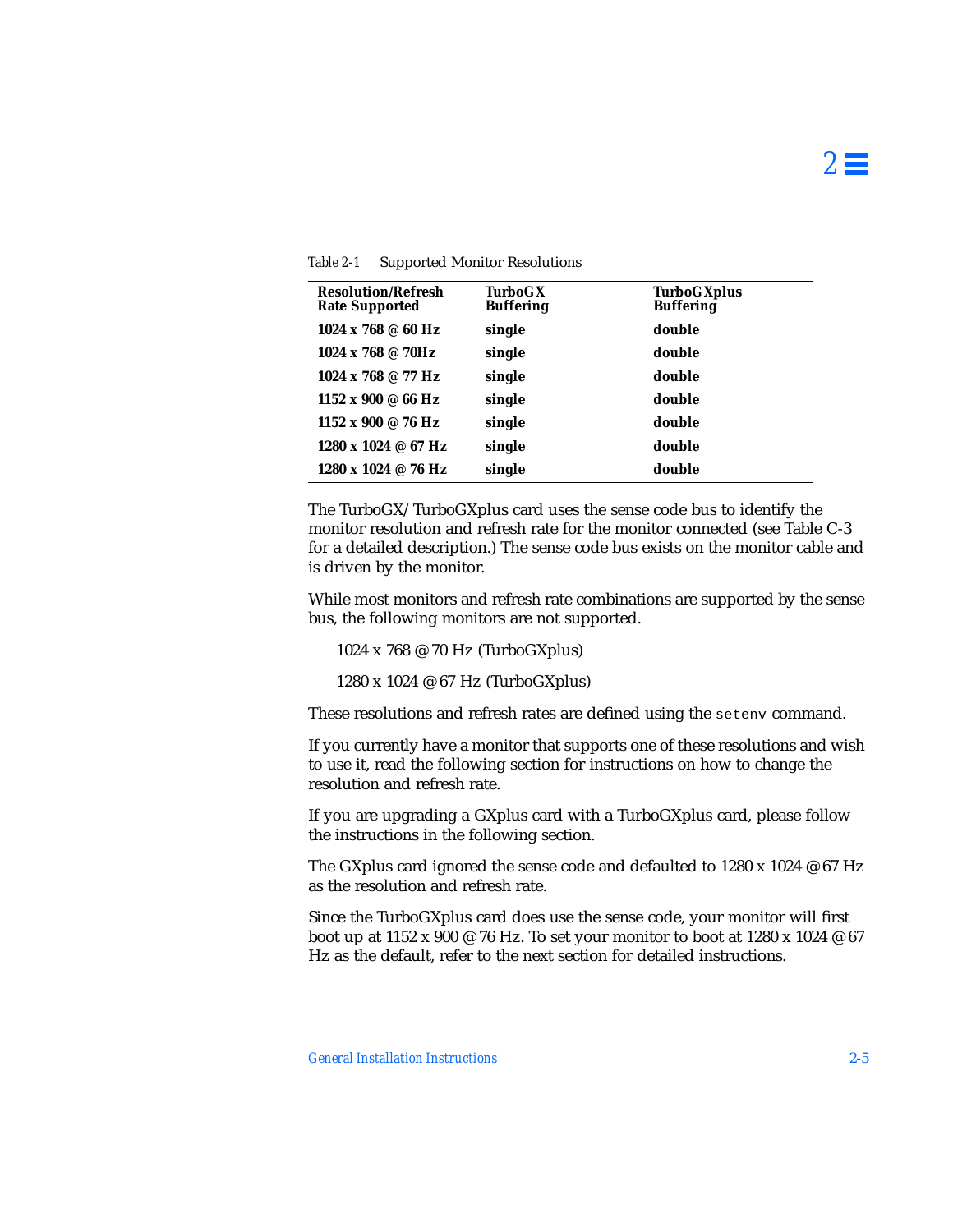### *2.8 Changing the Refresh Rate for Monitors*

The TurboGX/TurboGXplus card supports a variety of monitors and refresh rates. In most cases, the user simply connects the monitor to the TurboGX/TurboGXplus card and the card automatically identifies the resolution and refresh rate for the monitor. There are two cases where you may wish to override the sense code bus:

1. If you wish to use one the following resolution and refresh rates; 1024 x 768 @ 70 Hz, or 1280 x 1024 @ 67 Hz, you need to override the sense code bus. The sense code bus identifies only six of the eight supported resolution and refresh rate combinations.

**Note –** You will need to override the sense code bus when upgrading from a GXplus to a TurboGXplus card.

2. If you do not want to use the resolution and refresh rate combination identified by the sense code (this may occur when using a non-Sun monitor or a cable adapter.)

**Note –** Ensure that the monitor attached does support the resolution and refresh rate that you have selected.

### *2.9 Overriding the Sense Code Bus using the* setenv *command*

To change the resolution on the console. pass the resolution as an argument along with the device name, using the setenv command with a resolution from the list of supported parameters in Table 2-1

The following procedure is an example of how to use the seteny command to change the monitor refresh rate and resolution.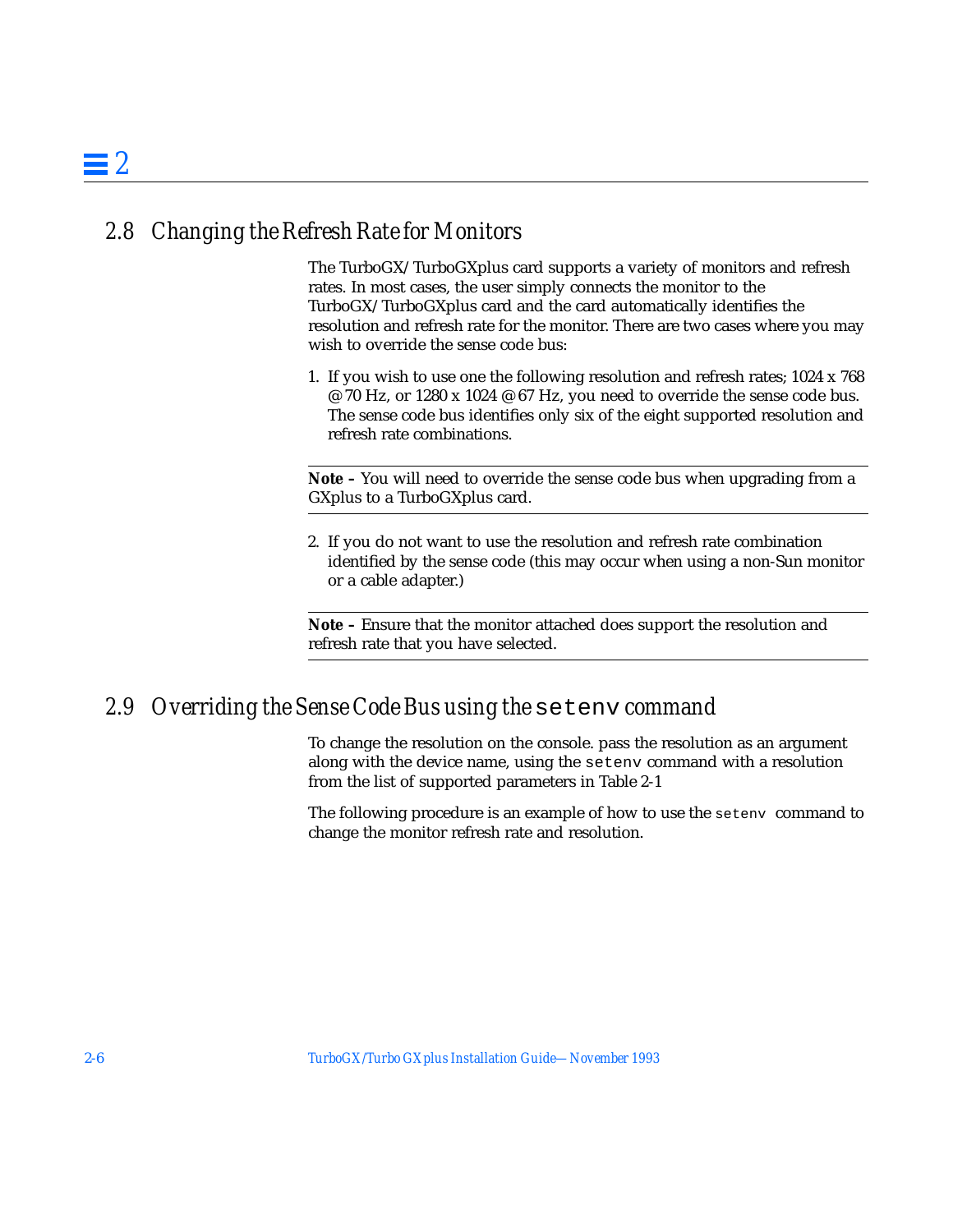This sets the resolution to 1280 x 1024 at 67 Hz.

ok setenv output-device screen:r1280x1024x67

This is the default condition, resolution is set by the monitor (sense bus)

ok setenv output-device screen <cr>

ok reset <cr>

*General Installation Instructions* 2-7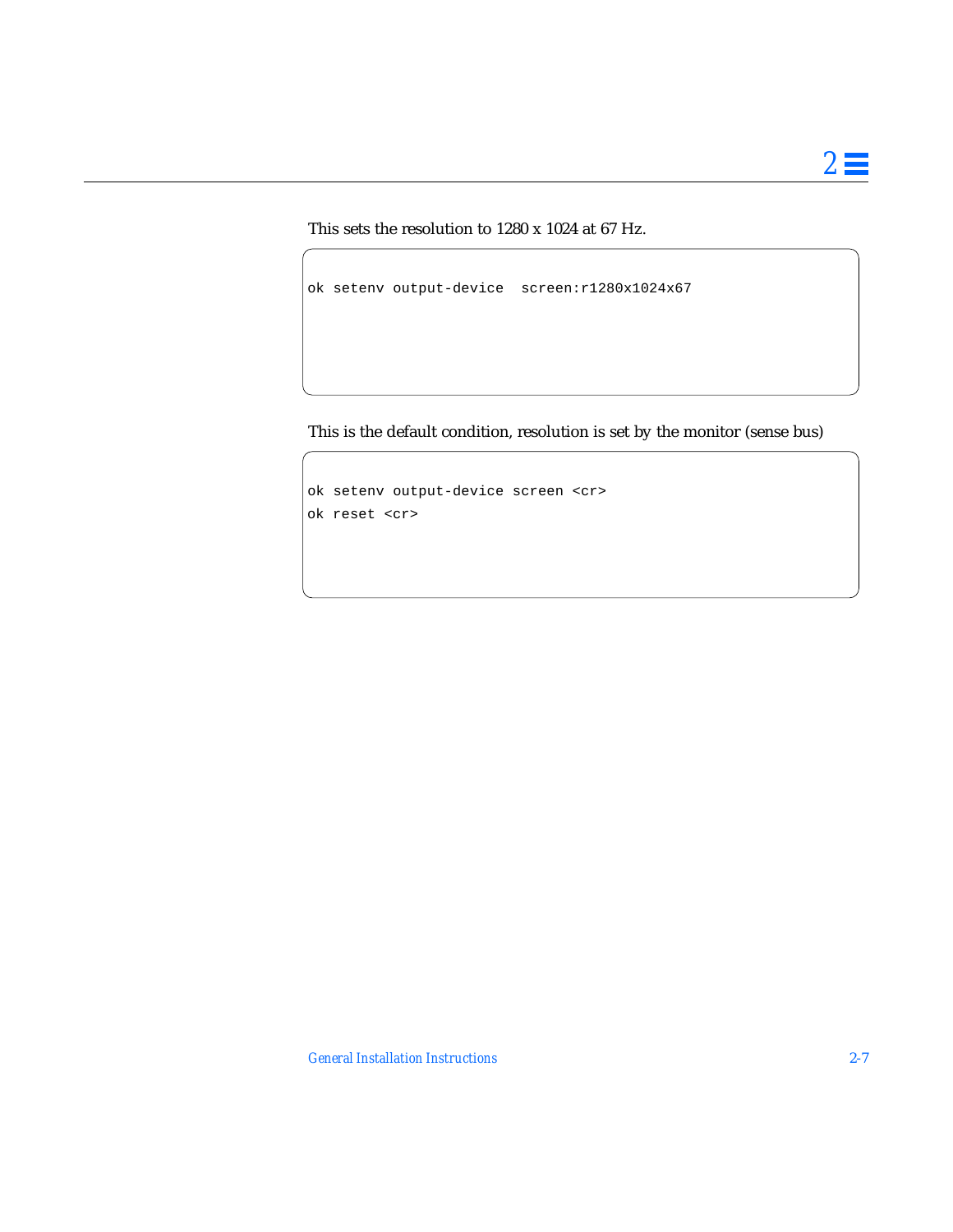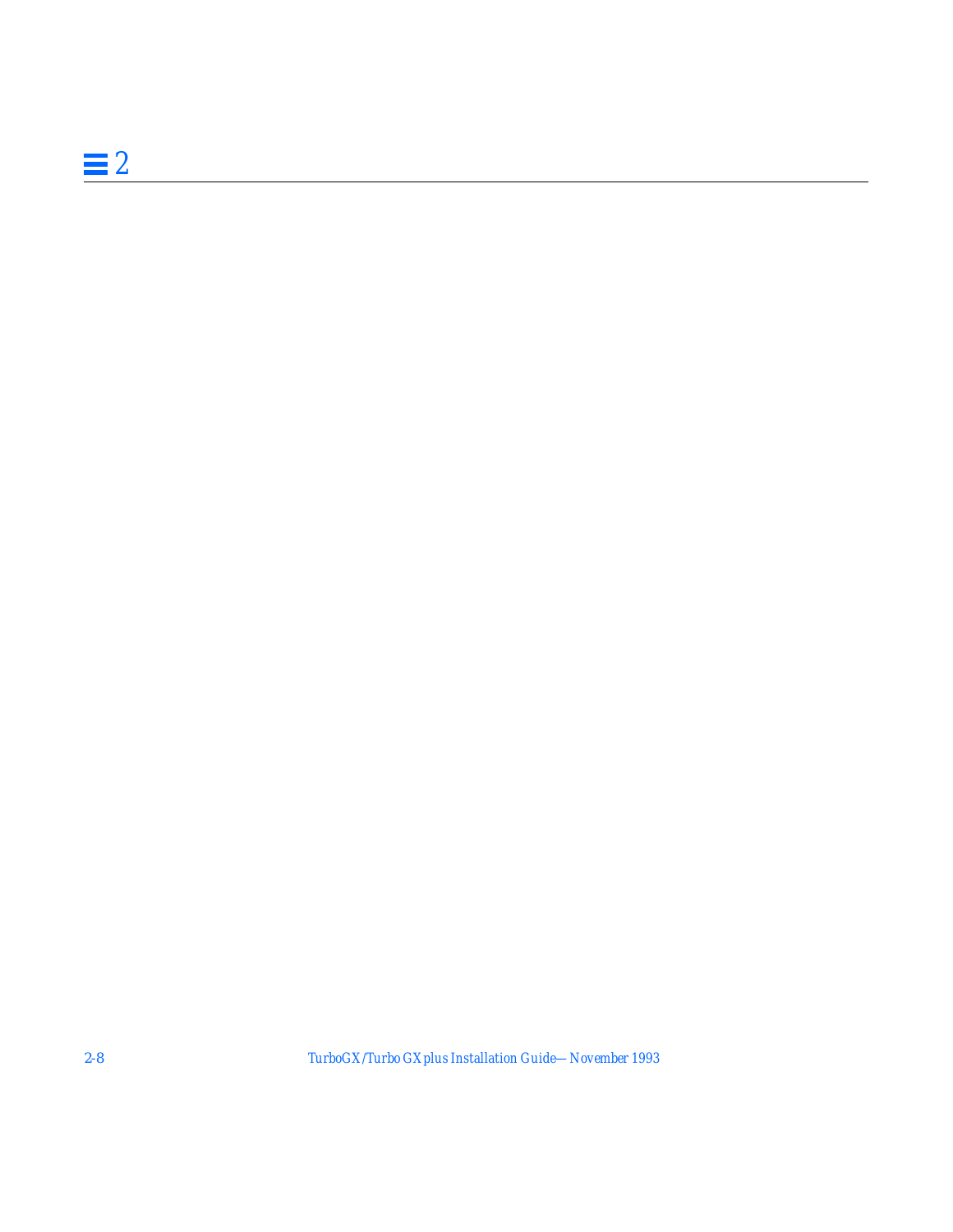## *Servicing and Ordering Information A*

### *A.1 Field Replaceable Units*

The TurboGX/TurboGXplus card does not have any field replaceable components; rather the card assembly is a field replaceable unit (FRU). If the TurboGX/TurboGXplus card is defective, it should be replaced with a new one.

If a unit is defective and under warranty, call 1-800-USA-4SUN if you are within the USA. Also call that number (within the USA), if you want the unit to be repaired.

### *A.2 Ordering the TurboGX Card*

If you need a new unit, call Sun Express at 1-800-USE-SUNX. Table A-2 shows the description and part numbers of the FRUs.

*Table A-1* TurboGX Field Replaceable Units

| Description  | <b>FRU Number</b> |
|--------------|-------------------|
| TurboGX Card | F501-2325-04      |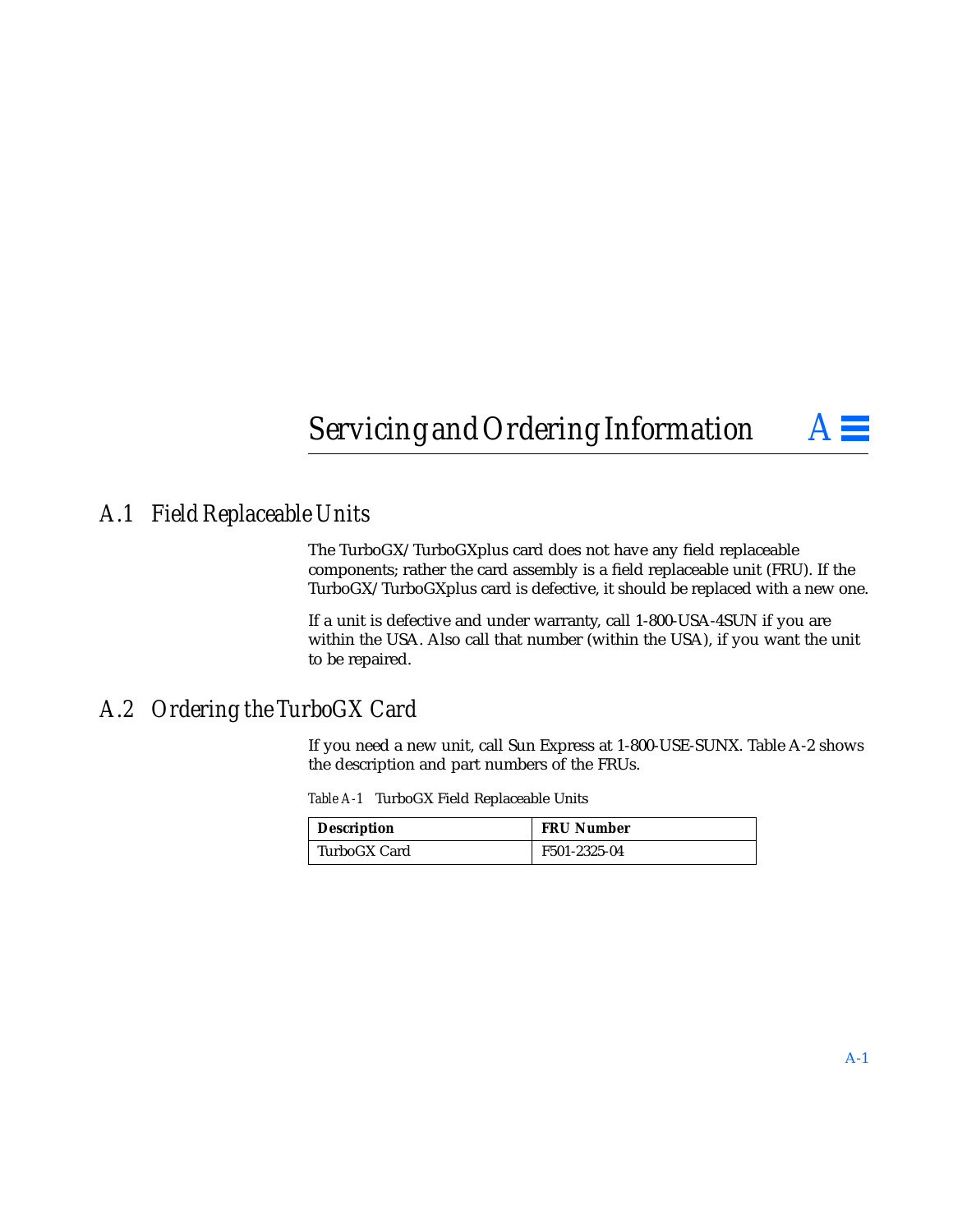## *A.3 Ordering the TurboGXplus Card*

If you need a new unit, call your local Sun service provider for a replacement. Table A-2 shows the description and part numbers of the FRUs.

|  |  | Table A-2 Field Replaceable Units |  |
|--|--|-----------------------------------|--|
|--|--|-----------------------------------|--|

| <b>Description</b> | <b>FRU Number</b> |  |
|--------------------|-------------------|--|
| TurboGXplus Card   | F501-2253         |  |

### *A.4 Getting Help*

Sun Microsystems has service providers throughout the world. If you have a question about Sun software or hardware, contact your local service provider. When you call, please have your system's model number, serial number, and operating system release number ready for the service provider.

You can also send questions by electronic mail to **sun!hotline@sun.com**. Be sure your mail message includes your name, company, and phone number, along with the information listed above. If you have questions about Sun's support services or your shipment, call your sales representative.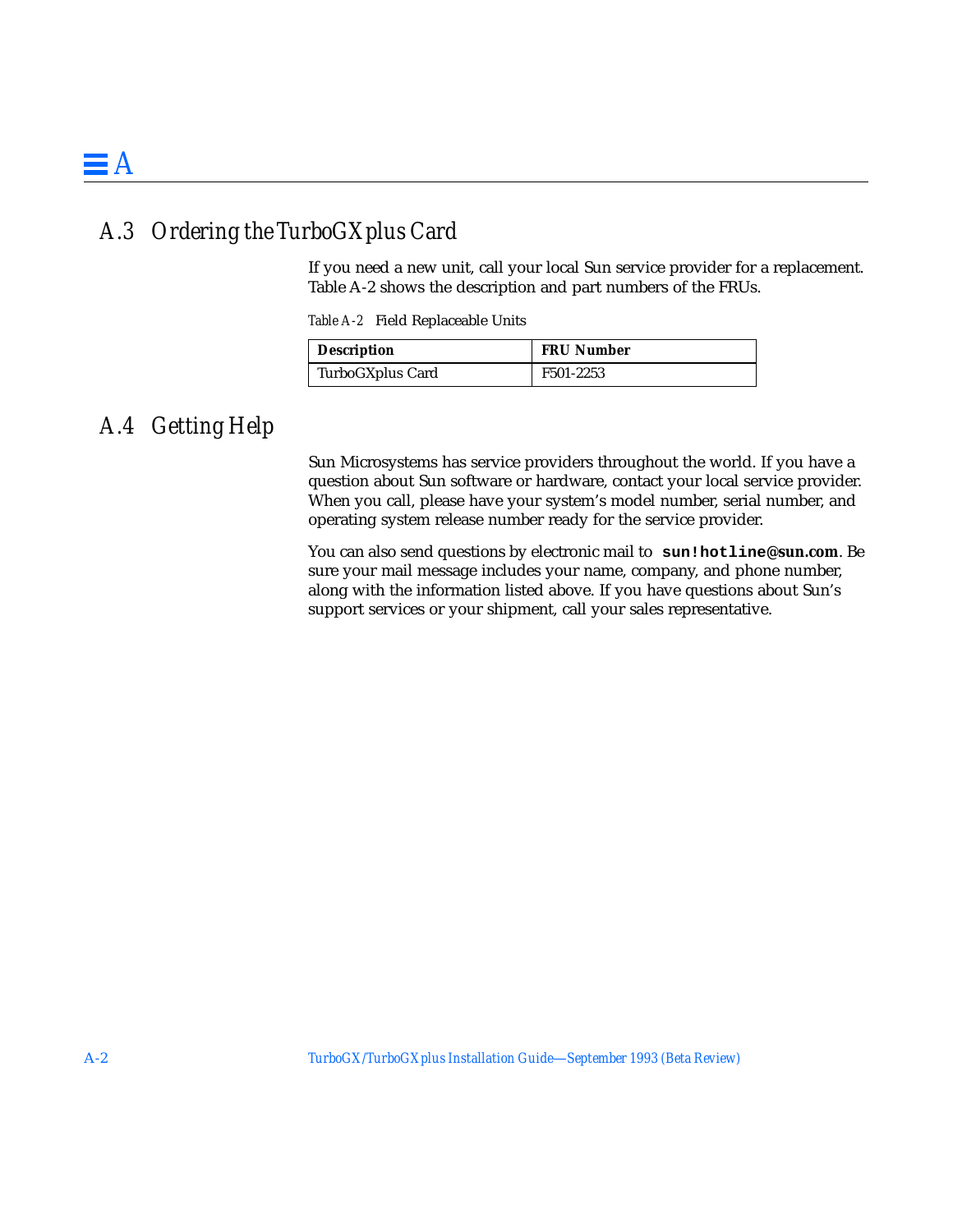## *Configuration Options B*

This appendix describes how you can configure your system using a TurboGX/TurboGXplus card to suit your specific video/graphics requirements.

## *B.1 Systems Supported*

- **•** SPARCstation1, 1+ (TurboGX only)
- **•** SPARCstation 2
- **•** SPARCstation 10
- **•** SPARCclassic
- **•** SPARCstation IPC (TurboGX only)
- **•** SPARCstation IPX
- **•** SPARCstation LX
- **•** SPARCsystem 630MP
- **•** SPARCsystem 670MP
- **•** SPARCserver 690MP
- **•** SPARCcenter 1000
- **•** SPARCcenter 2000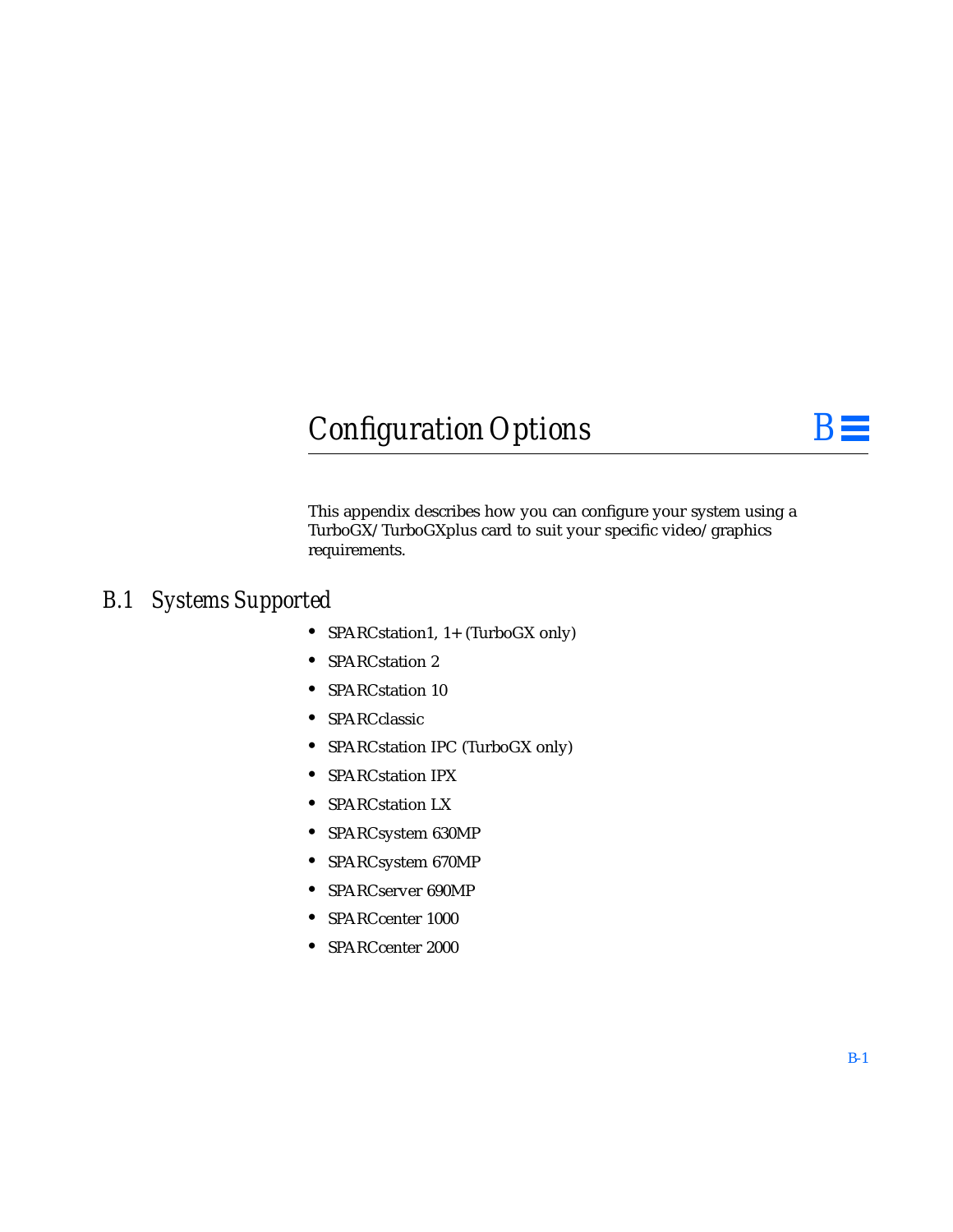## *B.2 TurboGX/TurboGXplus Supported Monitors*

Table B-1 shows the list of monitors supported by the TurboGX/TurboGXplus card.

| <b>TGX</b>           | $TGX+$           | Model                 | <b>Sun Part Number</b> | Type/Size/FCC  | <b>Resolution/Frequency</b>                                                                                    |
|----------------------|------------------|-----------------------|------------------------|----------------|----------------------------------------------------------------------------------------------------------------|
| X                    | X                | GDM-1604A15           | 365-1079               | Color 16" FCCA | 1152 x 900 x 66 Hz US                                                                                          |
| X                    | X                | GDM-1604B15           | 365-1092               | Color 16" FCCB | 1152 x 900 x 66 Hz US                                                                                          |
| $\boldsymbol{X}$     | $\mathbf{X}$     | GDM-1662B             | 365-1113 or 365-1130   | Color 16" FCCB | 1152 x 900 x 76 Hz US<br>1152 x 900 x 76 Hz OS                                                                 |
| $\boldsymbol{X}$     | $\mathbf{X}$     | GDM-1955A15           | 365-1081               | Color 19" FCCA | 1152 x 900 x 66 Hz US                                                                                          |
| X                    | $\mathbf{X}$     | GDM-1962              | 365-1095               | Color 19" FCCA | 1152 x 900 x 76 Hz US<br>1152 x 900 x 76 Hz OS                                                                 |
| 1152x<br>900<br>Only | $\mathbf{X}$     | GDM-1962B             | 365-1112 or 365-1153   | Color 19" FCCB | 1152 x 900 x 76 Hz US<br>1152 x 900 x 76 Hz OS<br>1152 x 900 x 66 Hz<br>1280 x 1024 x 67 Hz                    |
| $\boldsymbol{X}$     | $\mathbf{X}$     | 17SMM4 A              | 365-1100               | Gray 17" FCCA  | 1152 x 900 x 76 Hz US<br>1152 x 900 x 76 Hz OS                                                                 |
| X                    | $\boldsymbol{X}$ | M20P110               | 365-1099 or 365-1140   | Gray 19" FCCB  | 1152 x 900 x 76 Hz US<br>1152 x 900 x 76 Hz OS                                                                 |
|                      | X                | CPD-1790              | 365-1151               | Color 16" FCCB | 1024 x 768 x 66 Hz<br>1024 x 768 x 77 Hz                                                                       |
|                      | X                | NEC 4FG               |                        | SVGA 16" FCCB  | 1024 x 768 x 60 Hz                                                                                             |
|                      | $\boldsymbol{X}$ | GoldStar 1620 VGA     |                        | SVGA 14" FCCB  | $1024 \times 768 \times 60$ Hz                                                                                 |
|                      | X                | 16"Mid Range Color    | 365-1165-01            | Color 16" FCCB | 1024 x 768 x 60 Hz                                                                                             |
|                      | $\boldsymbol{X}$ | 14"Color              | 365-1286-01            | Color 14" FCCB | 1024 x 768 x 60 Hz                                                                                             |
| 1152x<br>900<br>Only | $\boldsymbol{X}$ | 20" Premium Color(P4) | 365-1167-01            | Color 20" FCCB | $1152 \times 900 \times 66$ Hz<br>1152 x 900 x 76 Hz<br>$1280 \times 1024 \times 67$ Hz<br>1280 x 1024 x 76 Hz |

*Table B-1* Monitors Supported

Switch on back of monitor: US (-) = Underscan, OS (+) = Overscan. (When the monitor is in underscan mode, the video image is totally inside a dark border. When the monitor is in overscan mode, no dark border is visible on the screen and the video is scanned beyond the edge of the monitor bezel.) \* Requires a special cable.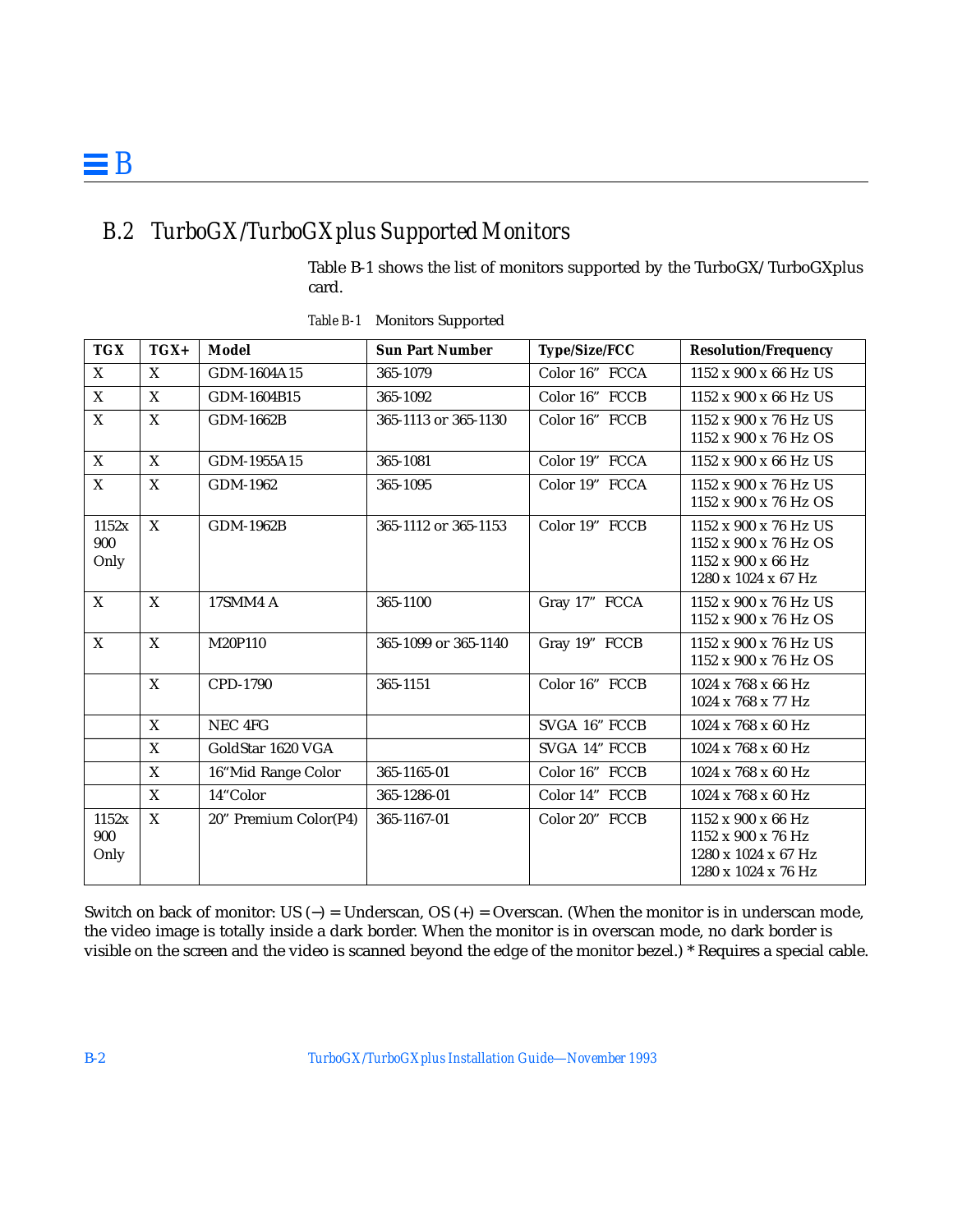**Note –** The monitors listed in Table B-1 are subject to change as Sun Microsystems announces new monitors. Contact your local Sun representative for a listing of supported monitors.

# *B.3 Changing the Probing Order*

This section provides information about the SBus probing order and how to change it. Skip this information if you know the order in which the SBus devices are addressed, or you are not interested in changing it.

### *B.3.1 SBus Addresses*

The SPARCstation IPX and LX systems have four SBus addresses: 0, 1, 2, and 3. SBus address 0 is located on the main logic board and is reserved for the CPU. SBus slots (SBus addresses) 1 and 2 are the only physical slots for customerinstallable SBus cards. SBus address 3 is reserved for the frame buffer on the main logic board.

The SPARCstation1/1+, and SPARCstation 2 SBus slots 1, 2, and 3 are used for customer- installable SBus cards, slot 0 is reserved for the CPU.

The SPARCstation LX has SBus addresses 0 and 1. Slot 3 is reserved for the onboard frame buffer, slot 2 is reserved for the audio chip.

There is no onboard frame buffer on the SPARCstation 10 system. SBus address "f" is reserved for the CPU and should always be the first address in the sbus-probe-list. In the SPARCstation 10 system, SBus address lines 0, 1, 2, and 3 are used for customer-installable SBus cards.

### *B.3.2 Probing Order*

The probing order is determined by the sbus-probe-list parameter in the system's open boot PROM. The first display is defined as the console. You have the option to define which display will be the console by changing the probing order. For SPARCstation 10, you must begin with f. This parameter is set up to probe the slots in order from 0 to 3. You can change the order of slots 1, 2, and 3, but you must begin with slot 0.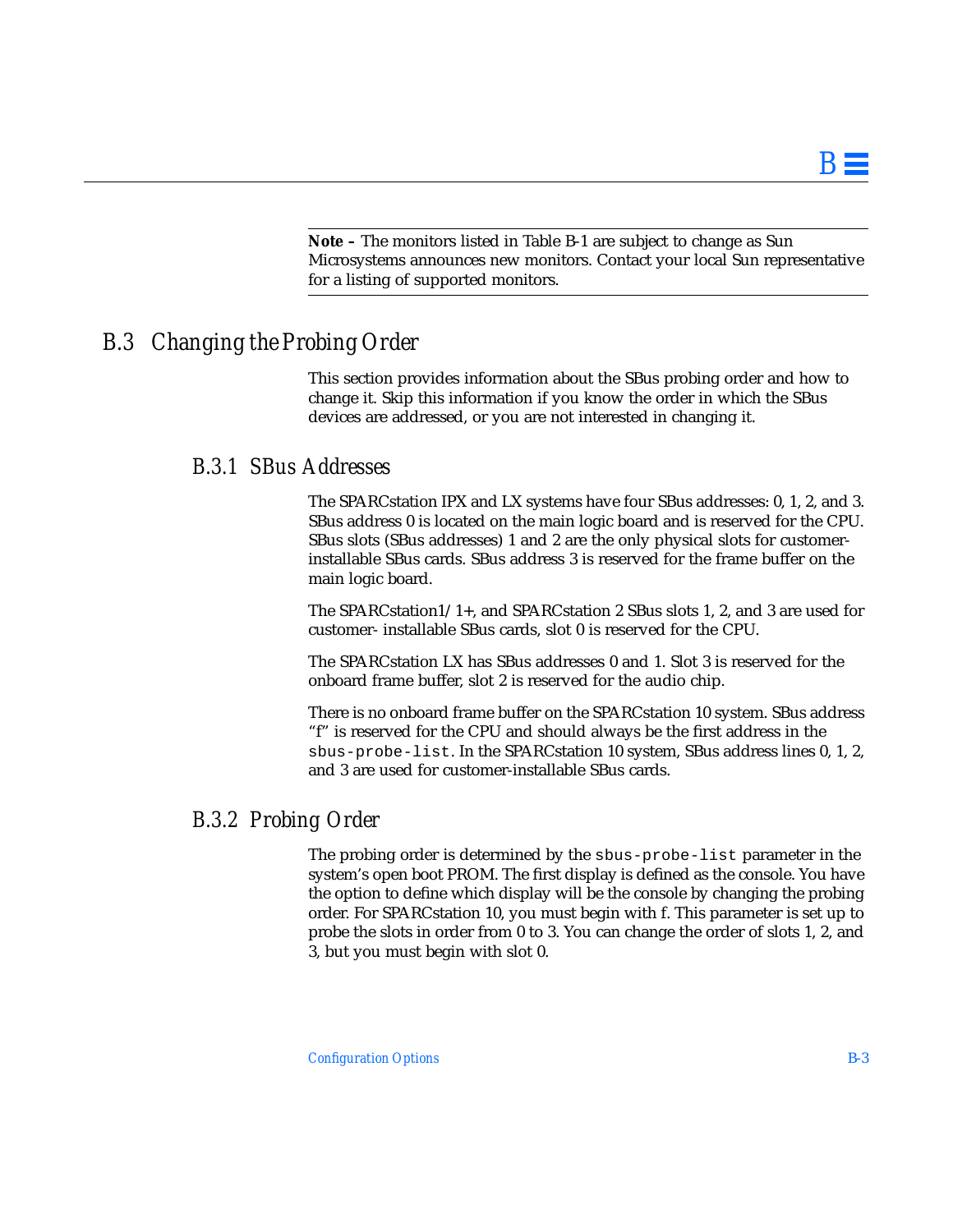For example, in a SPARCclassic, SPARCstation IPX, and SPARCstation LX configuration, if you install a frame buffer card into an SBus slot, the system automatically looks first for the frame buffer at the SBus slot rather than on the on-board frame buffer. If it finds a frame buffer at an SBus slot, the system establishes the video connection at that slot and looks no further. If you want the system to look first at the on-board frame buffer, you have to change the probing order to 0, 3, 1, 2.

**Note –** If you change sbus-probe-list in a SPARCstation IPX or LX system and select 3 as the console device, make sure a monitor is attached to the on-board frame buffer. Otherwise, the system will not recognize any other monitors regardless of their probing order.

# *B.3.3 Changing sbus-probe-list*

The following procedure describes how to change sbus-probe-list.



**Caution –** The procedure described below is for experienced SunOS software users only. Ignore this procedure if you have only one monitor or you do not need to change the probe list. Any changes made to the system information displayed after typing th*e eeprom* command described below will change the system configuration.

#### **1. Become superuser.**

**2. At the superuser prompt, type** eeprom sbus-probe-list=0xyz **or** *fwxyz* **(for SPARCstation 10 system), where** *xyz* **or** *wxyz* **is the order of SBus slots to be probed. For example, in a SPARCclassic, SPARCstation IPX, and SPARCstation LX configuration, 0321 would cause SBus slot 3 (on-board frame buffer) to be probed first. After slot 3 is probed, SBus slots 1 and 2 will be probed, respectively.**

nevada# **eeprom sbus-probe-list=0312**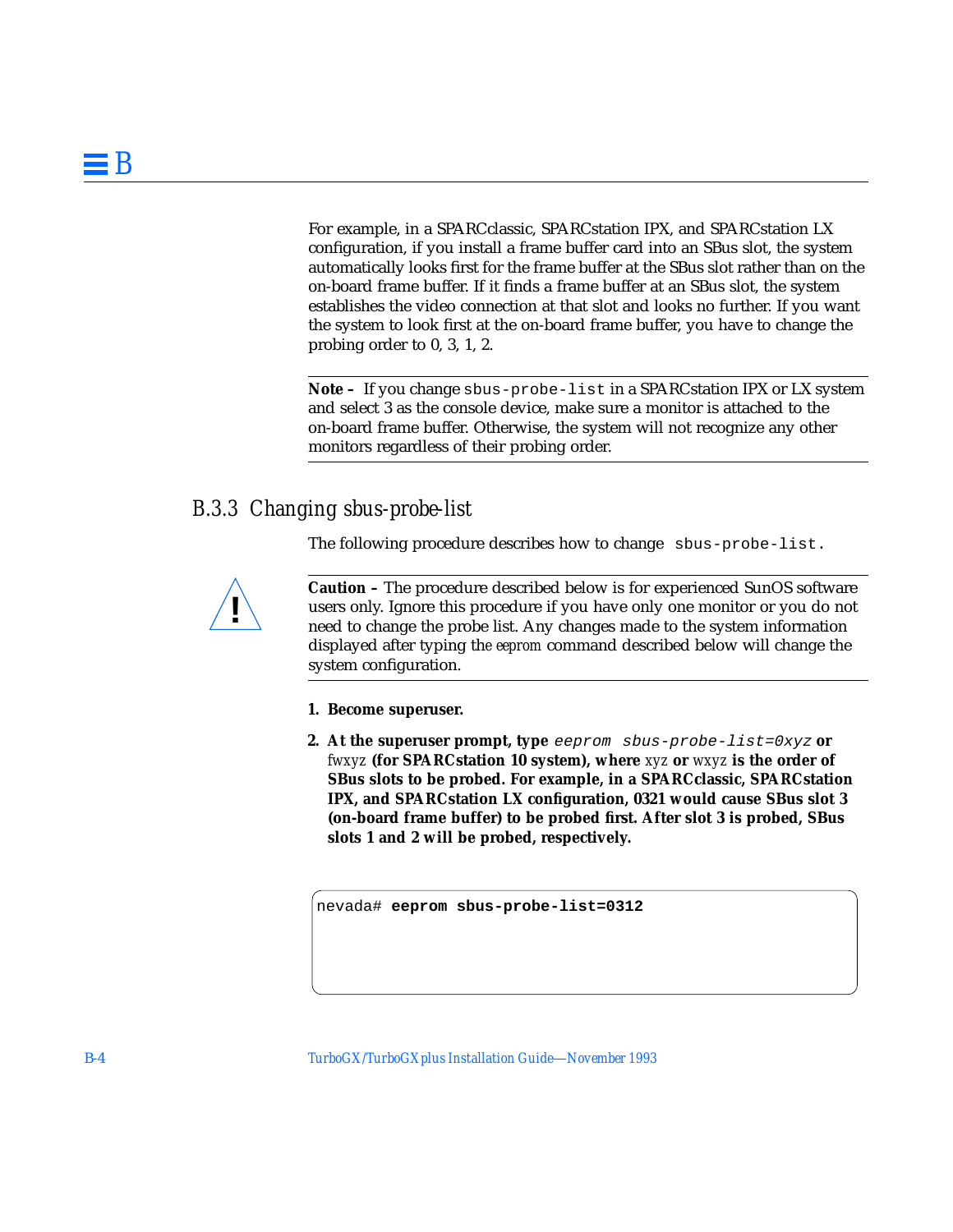

*Figure B-1* SBus Probe List Explanation

The leftmost character, except 0, in eeprom sbus-probe-list indicates the device that will be probed first. This will be the console device regardless of its physical location.

**Note –** If you are using a SPARCstation 10 system, the leftmost character in sbus-probe-list will be f (not 0) which is reserved for the CPU.

- **3. Make sure a monitor is connected to the frame buffer identified as the "new console".**
- **4. Reboot the system for the changes to take effect.**

### *B.4 Running Multiple Monitors*

This section describes how to use multiple monitors while running the SunView software, or SunView software in conjunction with the OpenWindows Version 2 or OpenWindows Version 3 software. This procedure requires some knowledge of UNIX $^{\circledast}$ . You should be familiar with UNIX and basic editing tools such as vi or emacs.

When setting up multiple monitors, you need to:

- 1. Make sure that your system will support a multiple head configuration
- 2. Install the cards and monitors
- 3. Configure OpenWindows for multiple monitors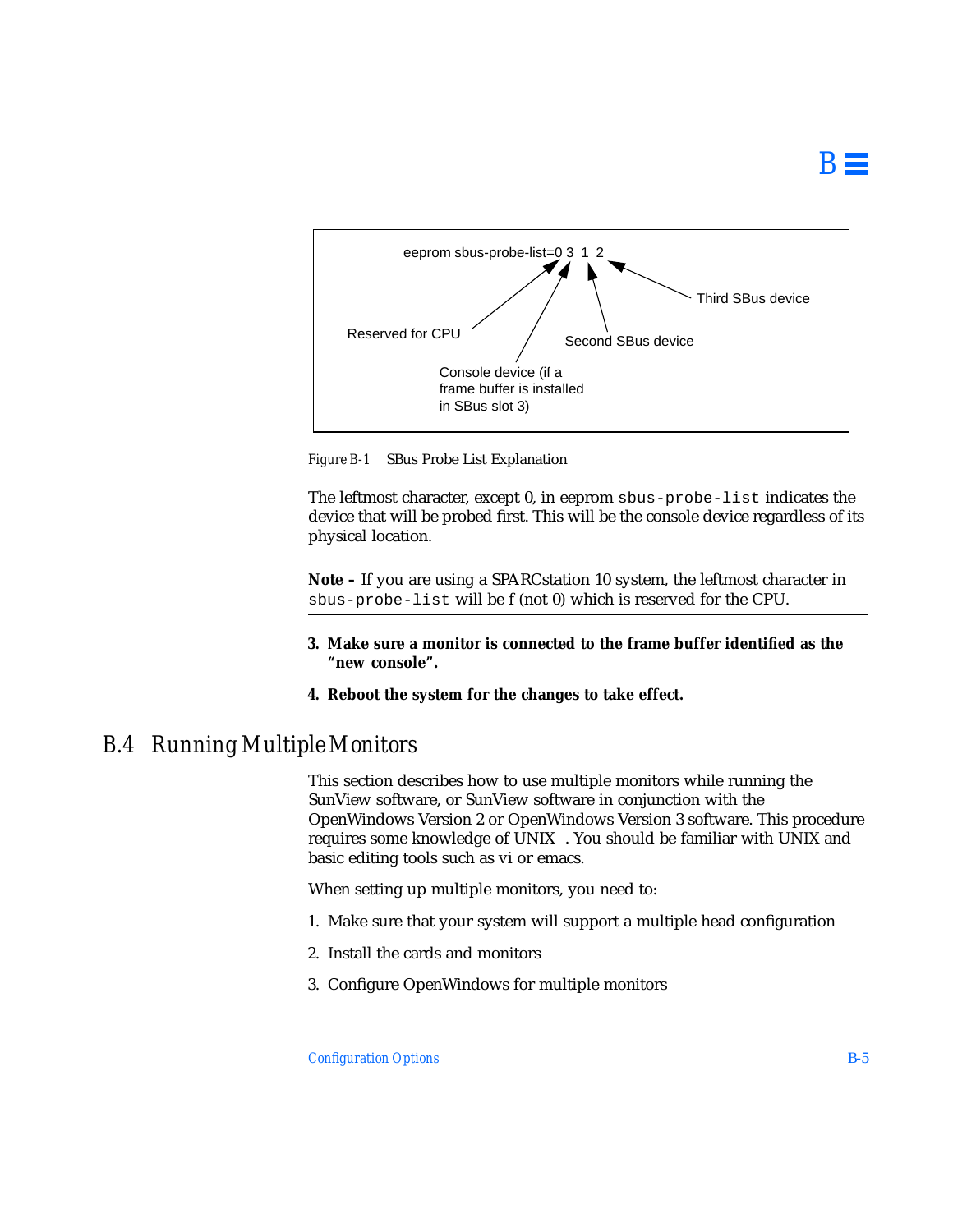4. If you need to override the sense code, follow the instructions provided in section B.6, *Programming Multiple Monitor Configurations*.

Skip this section if you are not interested in running multiple monitors.

**Note –** Sun Microsystems currently recommends upgrading to Version 3 of Open Windows running on Solaris 2.x to optimize the TurboGX/TurboGXplus card performance.

You can run multiple monitors in the following modes:

- **•** SunView
- **•** OpenWindows Version 2
- **•** OpenWindows Version 3
- **•** SunView and OpenWindows Version 2
- **•** SunView and OpenWindows Version 3

**Note –** This information is subject to change with future software releases. Refer to future software release documents with respect to multiple monitor support.

For additional information, refer to the following documents:

- **•** *OpenWindows Version 2 Installation and Start-Up Guide* (800-4899)
- **•** *OpenWindows Version 3 Installation and Start-Up Guide* (800-6029)
- **•** SunView man pages (Enter man sunview in a shell.)

# *B.5 Multiple Monitor Configuration*

Multiple monitor configurations are supported only on SPARCstation 2, SPARCstation IPX, SPARCstation 10, and SPARCstation LX machines. If you are using one of these systems, you can install multiple frame buffers in a system and attach more than one monitor if additional SBus slots are available.

The SPARCstation 1, SPARCstation 1+, and SPARCstation IPC require boot PROM version 2.x to support multiple monitors. To upgrade your boot PROM call 1-800-USA-4SUN to order your upgrade kit.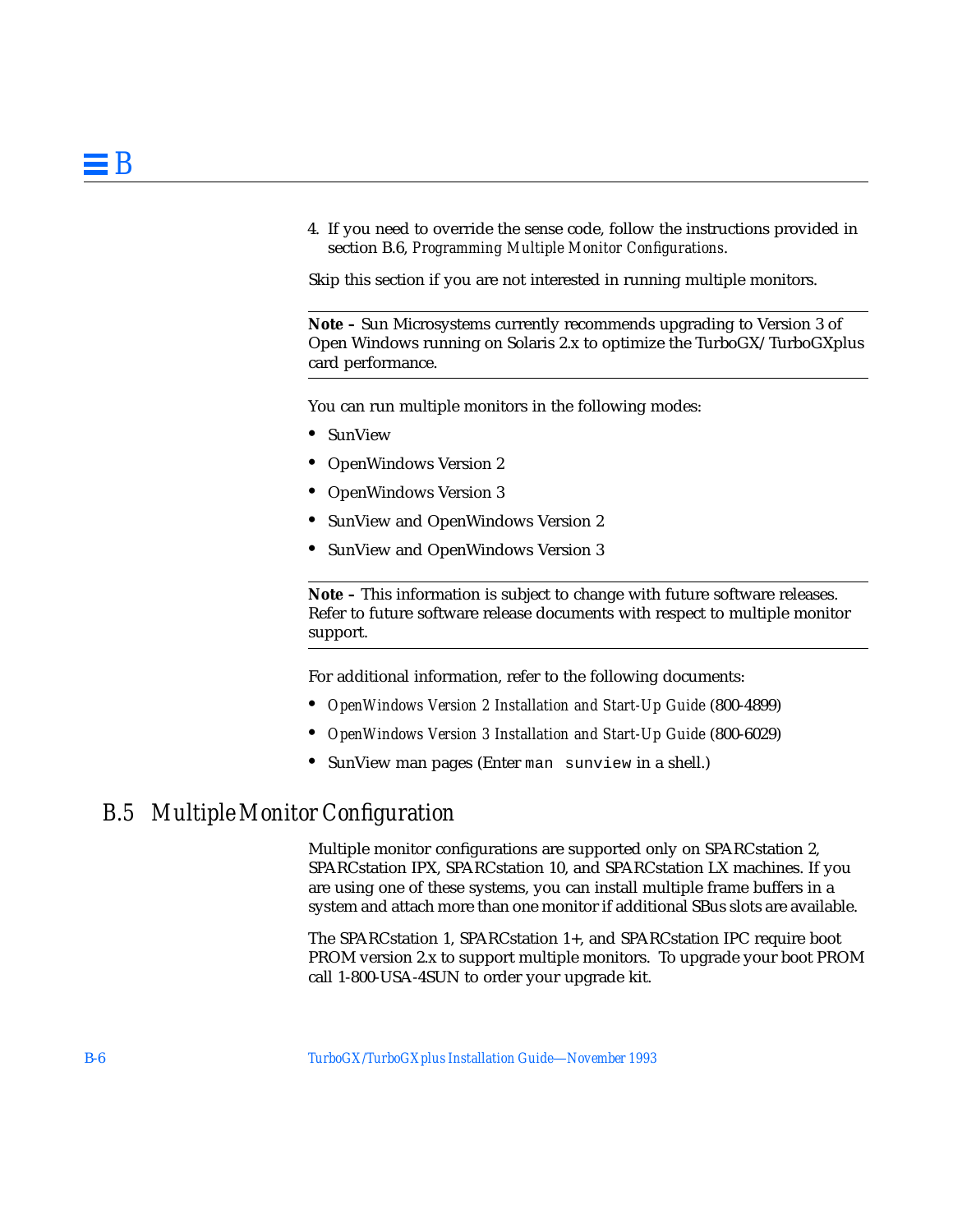When the system is booted, it looks for the sbus-probe-list which determines the order in which the SBus devices are addressed by the system.

For the SPARCstation 10 system, SBus address f is reserved for the CPU and should always be the first address in the sbus-probe-list.

The addressing numbers are 0, 1, 2, and 3. However, 0 is reserved for the CPU and should always be the first address in the sbus-probe-list for all SPARCstation systems except the SPARCstation 10 system.

To find out the system information and sbus-probe-list type:

```
nevada% eeprom
 .
 .
 .
sbus-probe-list=0123
     .
 .
```
The following system information and sbus-probe-list (starting with f) will display if you have a SPARCstation 10 system:

```
nevada% eeprom
 .
 .
 .
sbus-probe-list=f0123
     .
 .
```
# *B.6 Programming Multiple Monitor Configurations*

Follow the steps in this section if you are configuring a multiple monitor environment, and you need to override the sense codes.

**Note –** Skip this section if you do not need to override the sense codes.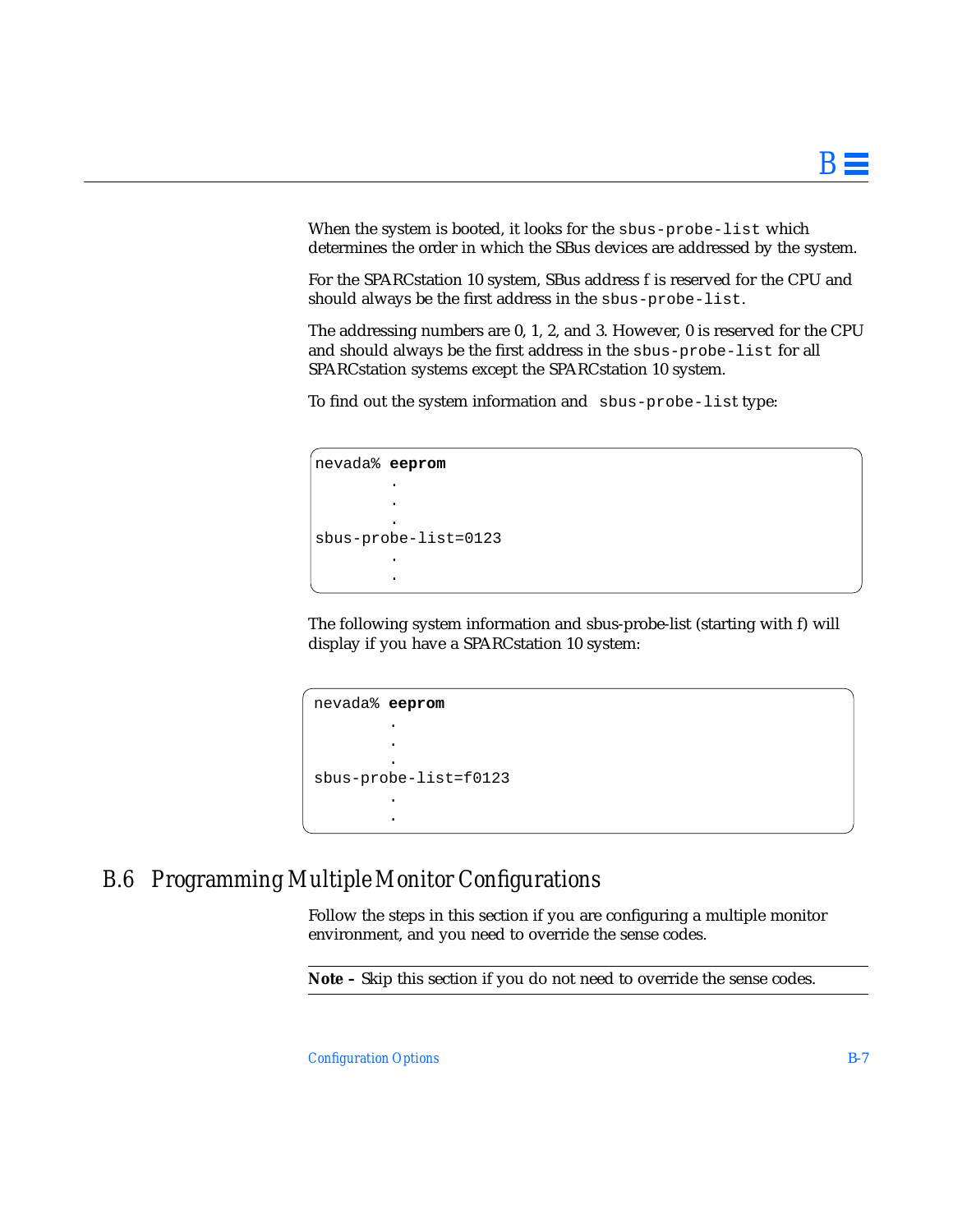Configuring multiple monitors on a single workstation provides an additional desktop environment without any additional hardware.

Nvramrc is prom script memory that is nonvolatile. When the prom reaches the device probing stage, it checks the variable use-nvramrc?, if it is true, executes the forth code which resides in nvramrc, otherwise it calls probesbus, install-console and banner.

The following code places resolution initialization between the probe-sbus stage and the install-console and banner stages. First probe-sbus is called to probe all devices, so that the device tree is created, and the devices are initialized.

The next line defines a forth word called vsetup which contains the monitor video setup values. The following string of values (defined in Table B-2) are the specifications for a video setup:

" 117000000,71691,67,16,112,224,1280,2,8,33,1024,COLOR,0OFFSET"

*Table B-2* Video Setup Specifications

| Value        | <b>Description</b>                      |
|--------------|-----------------------------------------|
| 117000000    | Pixel frequency or dot clock in Hz      |
| 71691        | Horizontal frequency in Hz              |
| 67           | Vertical frequency in Hz                |
| 16           | Horizontal Front Porch (in pixels)      |
| 112          | Horizontal Sync Width (in pixels)       |
| 224          | Horizontal Back Porch (in Pixels)       |
| 1280         | Horizontal Displayed pixels (in pixels) |
| 2            | Vertical Front Porch (in lines)         |
| 8            | Vertical Sync Width (in lines)          |
| 33           | Vertical Back Porch (in lines)          |
| 1024         | Vertical Displayed lines (in lines)     |
| <b>COLOR</b> | Color monitor flag                      |
| 0OFFSET      | No sync pedestal flag                   |

The line, vsetup 4, basically pushes the video string on the stack, the number 4 defines the sense code of the monitor we want to change the resolution on. See Table B-3 for supported monitor codes.

B-8 *TurboGX/TurboGXplus Installation Guide*—*November 1993*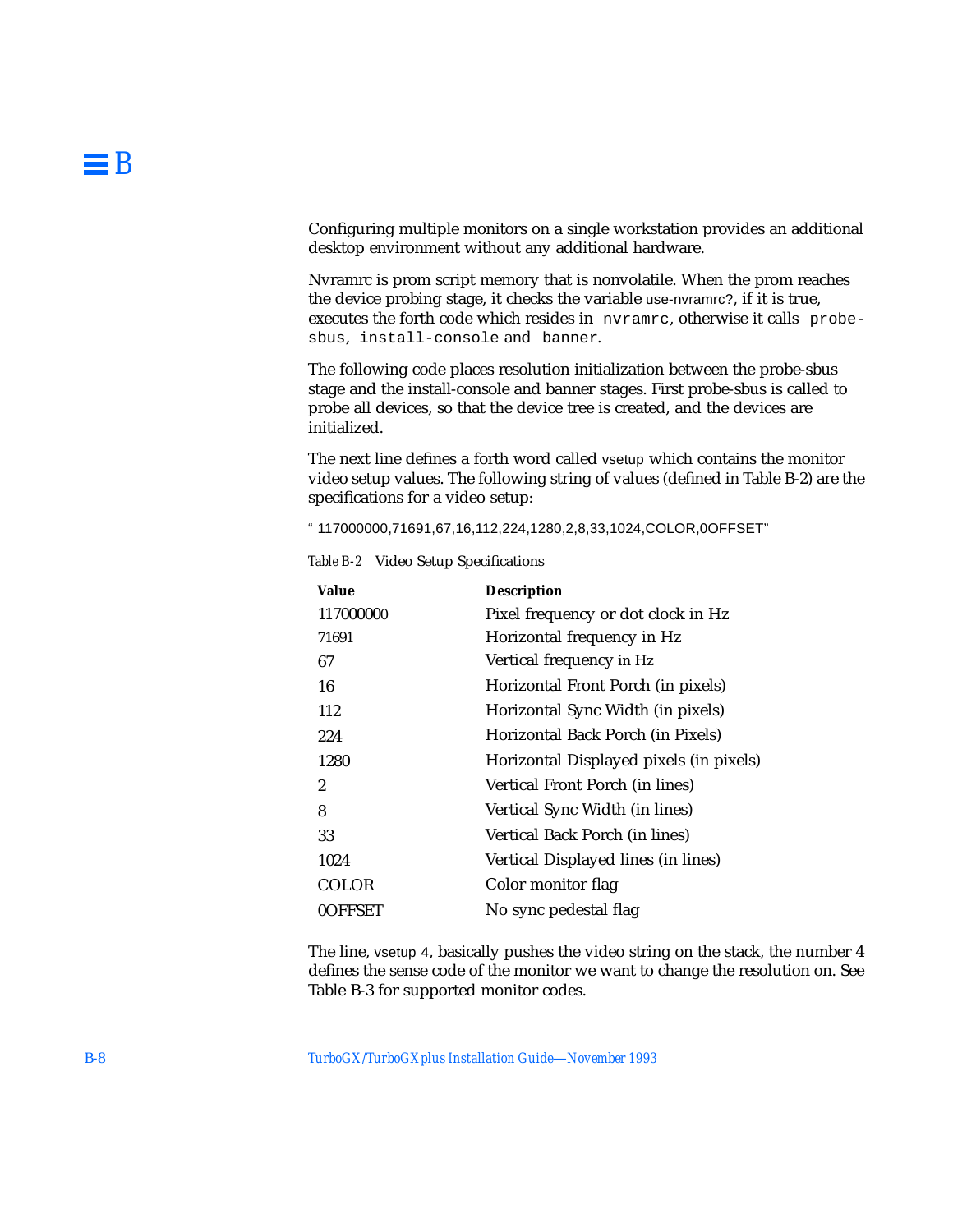The next line, pushes the string /sbus/cgsix@1 onto the forth stack, the path for the device where the resolution is to be changed.

The following example changes the cgsix framebuffer on Sbus slot 1. The string "override" is the actual entry point in the cgsix Fcode prom which reconfigures the resolution from the data present on the forth stack. executedevice-method actually calls override and returns a pass/fail flag which is ignored by the drop command which follows.

The remaining two lines install-console and banner, installs a terminal driver on the display device, then prints the banner at reset time or reboot time.

# *B.6.1 Configuring Monitors using a UNIX script*

The following is an example of a UNIX script used to configure a 1280x1024x67 resolution:

```
#!/bin/sh
eeprom fcode-debug\?=true
eeprom use-nvramrc\?=true
eeprom nvramrc='probe-sbus
: vsetup " 117000000,71691,67,16,112,224,1280,2,8,33,1024,COLOR,0OFFSET" ;
vsetup 4
" /sbus/cgsix@1" " override" execute-device-method drop
install-console
banner
'
```
## *B.6.2 Configuring Monitors using the PROM method*

The following example uses the Prom method to configure a 1280x1024x67 resolution: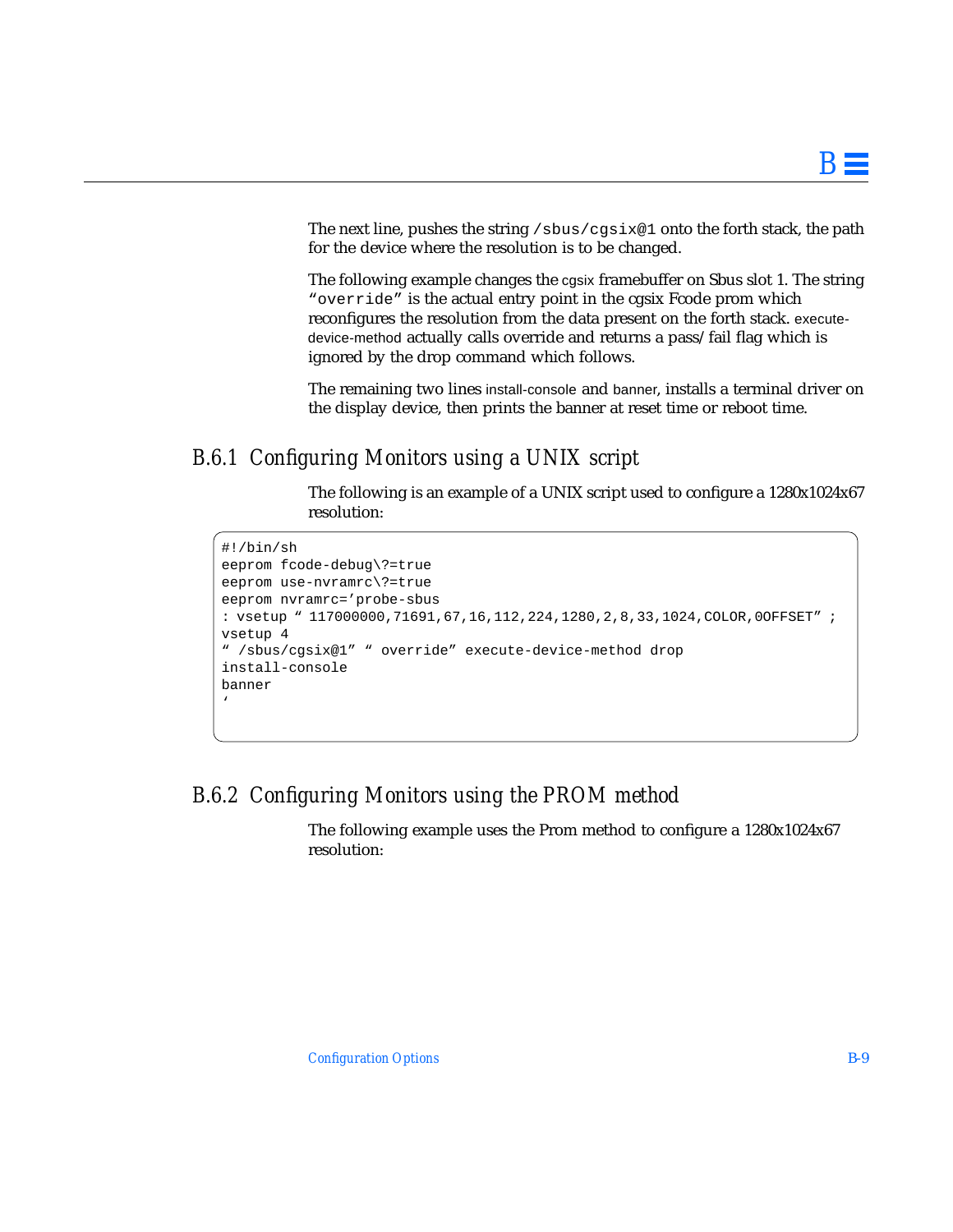```
ok nvedit
0: probe-sbus
1: : vsetup " 117000000,71691,67,16,112,224,1280,2,8,33,1024,COLOR,0OFFSET";
2: vsetup 4
3: " /sbus/cgsix@1" " override" execute-device-method drop
4: install-console
5: banner
6: \triangle Cok nvstore
ok setenv use-nvramrc? true
ok setenv fcode-debug? true
```
The following table contains codes for TurboGX/TurboGXplus supported resolutions:

| <b>Resolution</b> | Code                                                                   |
|-------------------|------------------------------------------------------------------------|
| r1024x768x60      | $64125000, 48286, 60, 16, 128, 160, 1024, 2, 6, 29, 768, COLOR$        |
| r1024x768x70      | $"74250000,56593,70,16,136,136,1024,2,6,32,768, \text{COLOR"}$         |
| r1024x768x77      | $" 84375000,62040,77,32,128,176,1024,2,4,31,768, \text{COLOR}"$        |
| r1152x900x66      | $94500000, 61845, 66, 40, 128, 208, 1152, 2, 4, 31, 900, \text{COLOR}$ |
| r1152x900x76      | 108000000,71808,76,32,128,192,1152,2,4,31,900,COLOR,0OFFSET"           |
| r1280x1024x67     | "117000000,71691,67,16,112,224,1280,2,8,33,1024,COLOR,0OFFSET"         |
| r1280x1024x76     | 135000000,81128,76,32,64,288,1280,2,8,32,1024,COLOR,0OFFSET"           |
| r1600x1280x76     | "216000000,101890,76,24,216,280,1600,2,8,50,1280,COLOR,0OFFSET"        |

# *B.6.3 Setting up Multiple Monitors using a UNIX Script*

The following screen shows a UNIX script which sets up the TurboGX/TurboGXplus cards in slot 1 at 1152x900x76, and another r1600x1280x76

TurboGX/TurboGXplus card in slot 3 at 1280x1024x67 using two 19" monitors.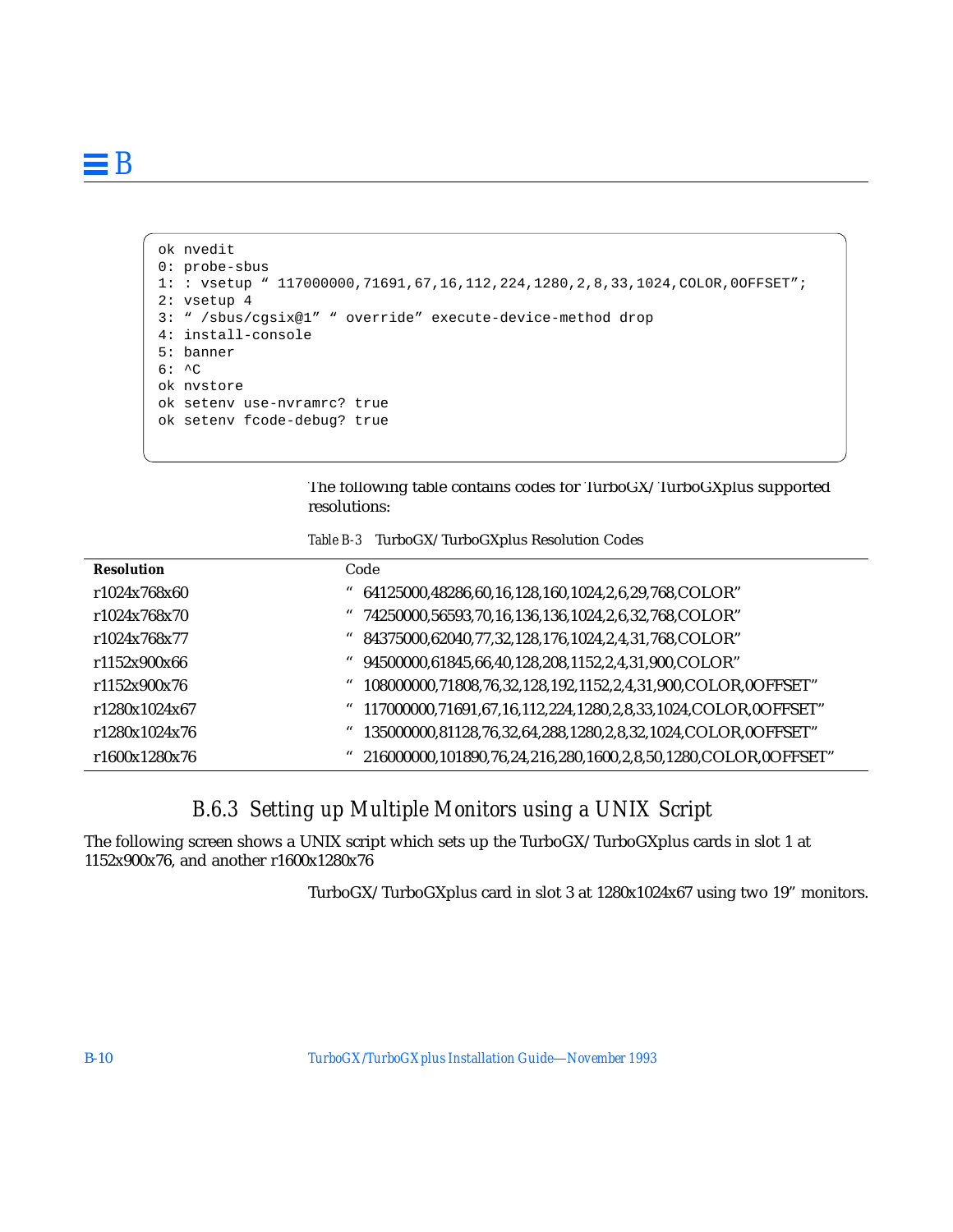```
#!/bin/sh
eeprom fcode-debug\?=true
eeprom nvramrc='probe-sbus
: vsetup1 " 108000000,71808,76,32,128,192,1152,2,4,31,900,COLOR,0OFFSET ;
vsetup1 4
" /sbus/cgsix@1" " override" execute-device-method drop
: vsetup2 " 117000000,71691,67,16,112,224,1280,2,8,33,1024,COLOR,0OFFSET" ;
vsetup2 4
" /sbus/cgsix@3" " override" execute-device-method drop
install-console
banner
'
eeprom use-nvramrc\?=true
```
# *B.6.4 Setting up a single Monitor using the PROM method*

The following is an example of how to set up a TurboGX/TurboGXplus card in slot 2 to a 1024x768x60 resolution using a 16" monitor.

```
ok nvedit
   0: probe-sbus
   1: : vsetup " 64125000,48286,60,16,128,160,1024,2,6,29,768,COLOR" ;
    2: vsetup 6
    3: " /sbus/cgsix@2" " override" execute-device-method drop
    4: install-console
   5: banner
   6: \triangle Cok nvstore
ok setenv use-nvramrc? true
ok setenv fcode-debug? true
```
# *B.6.5 Setting up a single Monitor using a UNIX Script*

The following example is a UNIX script which sets a 1024x768x60 resolution for the TurboGX/TurboGXplus card in slot 2.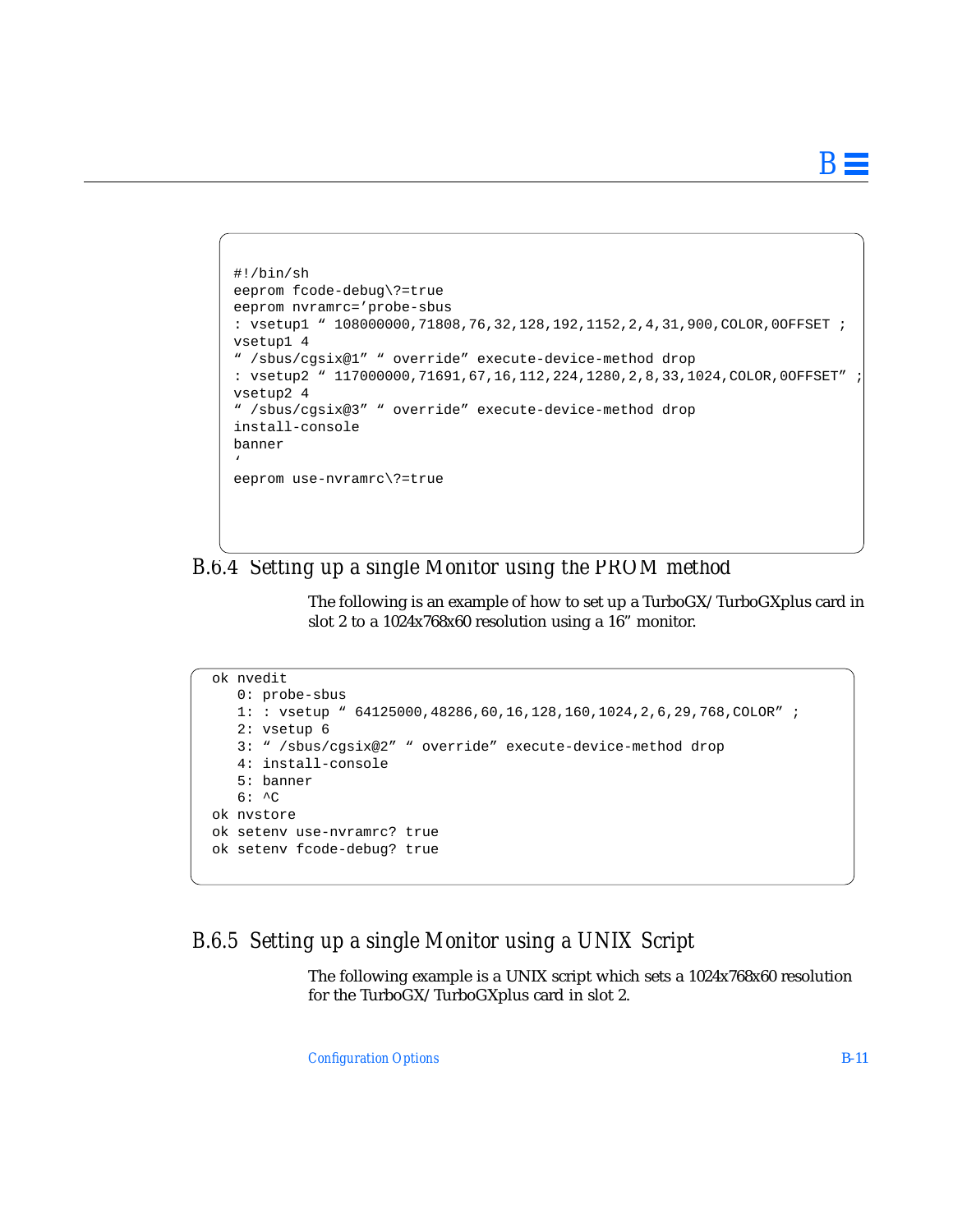```
#!/bin/sh
eeprom fcode-debug\?=true
eeprom nvramrc='probe-sbus
: vsetup " 64125000,48286,60,16,128,160,1024,2,6,29,768,COLOR" ;
vsetup 6
"/sbus/cgsix@2" " override" execute-device-method drop
install-console
banner
'
eeprom use-nvramrc\?=true
```
### *B.7 Device File Names*

If you are using OpenWindows or SunView software on multiple monitors, you should be familiar with the way frame buffer devices are assigned to UNIX device file names. Multiple frame buffers used with OpenWindows and SunView software require that UNIX device file names for frame buffers be supplied on the command line when either is started.

The UNIX boot messages identifies the frame buffer as;  $/$  dev $/$  fb (where fb is the type of frame buffer). The /dev/fb usually has another device file name such as; /dev/cgsix0, /dev/bwtwo0, or /dev/cgthree0 depending on the type of the frame buffer. When a second frame buffer is added, the system decides which is /dev/fb based on the SBus slot number of each frame buffer and an EEPROM variable known as sbus-probe-list. The /dev/fb is the frame buffer in the first SBus slot defined in the sbus-probe-list.

If a TurboGX/TurboGXplus card is added to the system that already has a GX product,

the sbus-probe-list also determines which one is /dev/cgsix0 and which one is /dev/cgsix1.

Example: Assume that the sbus-probe-list on a SPARCstation 10 system has the default value of f0123 and SBus slots 2 and 3 contain TurboGX/TurboGXplus cards. The TurboGX/TurboGXplus card in slot 2 will be known as /dev/fb and /dev/cgsix0; the TurboGX/TurboGXplus card in slot 3 will be known as /dev/cgsix1.

B-12 *TurboGX/TurboGXplus Installation Guide*—*November 1993*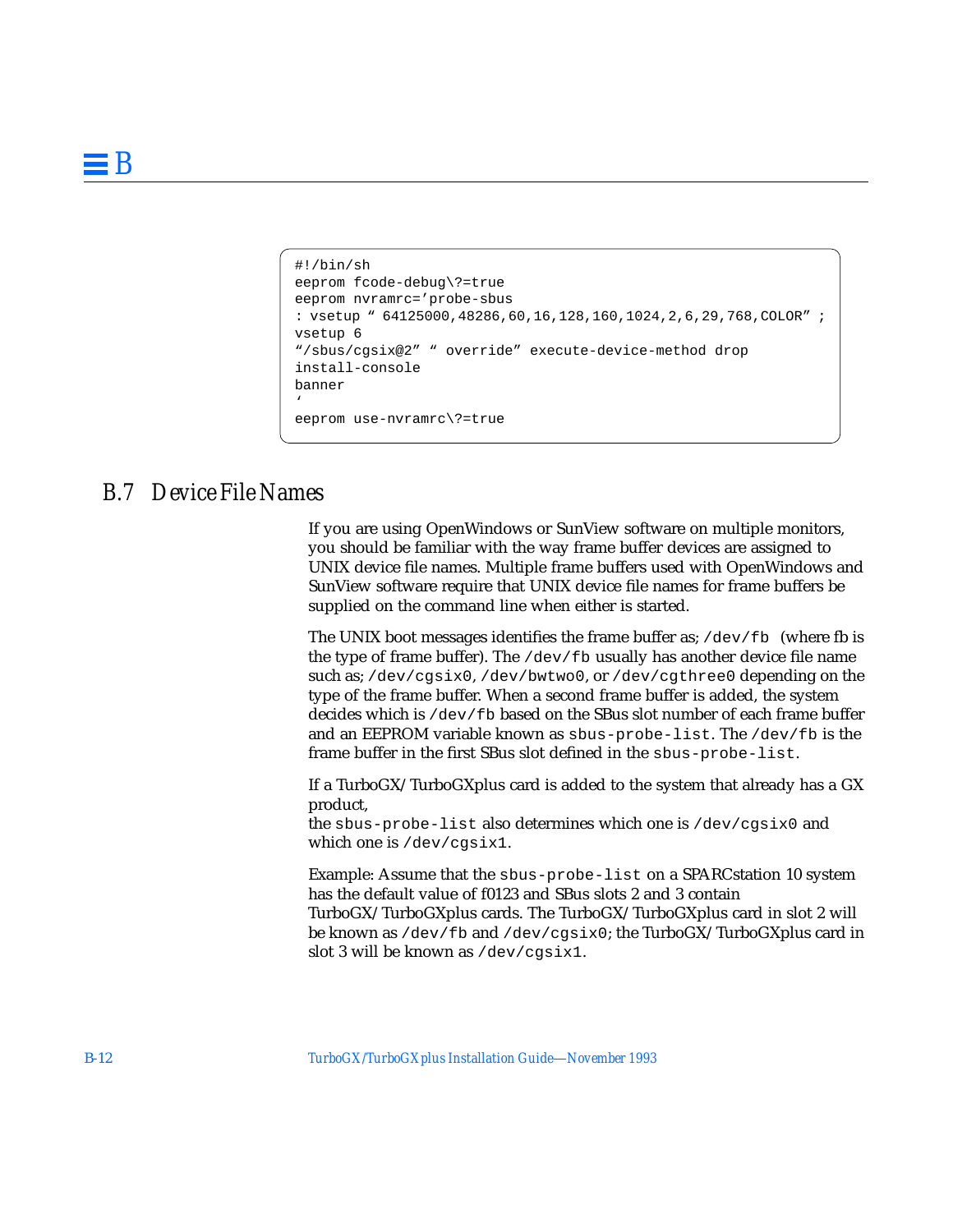The command line examples shown in this document use possible device file names to refer to frame buffers. Remember to substitute the device file name appropriate for your system.

### *B.7.1 Checking the Available Frame Buffers*

If you do not know the names of the frame buffer devices present in your system, you can check them by entering the following command:

example% **/etc/dmesg | more**

This will display the system configuration including the types of available frame buffers in your system and the slots they occupy. The list of messages might be very long. Look for the lines that start with cg (for color frame buffers) and bw (for black and white frame buffers).

**Note –** The execution of the aforementioned command may show too many other messages; you may not even see the appropriate system configuration messages shown below. If that is the case, you need to reboot your system. After rebooting, repeat the command shown above.

```
Oct 22 10:53
4SunOS Release 4.1.1-GFX-Rev2 (GENERIC_SMALL) #1: Sat Jul 6
16:23:04 PDT 1991
Copyright (c) 1983-1990, Sun Microsystems, Inc.
mem=1684k (ox100000)
 .
 .
cgsix0 at SBus slot 2 0x0 pri 7
cgsix0: screen 1152x900, single buffered, 1M mappable, rev 6
cgsix1 at SBus slot 3 0x0 pri 7
  .
 .
```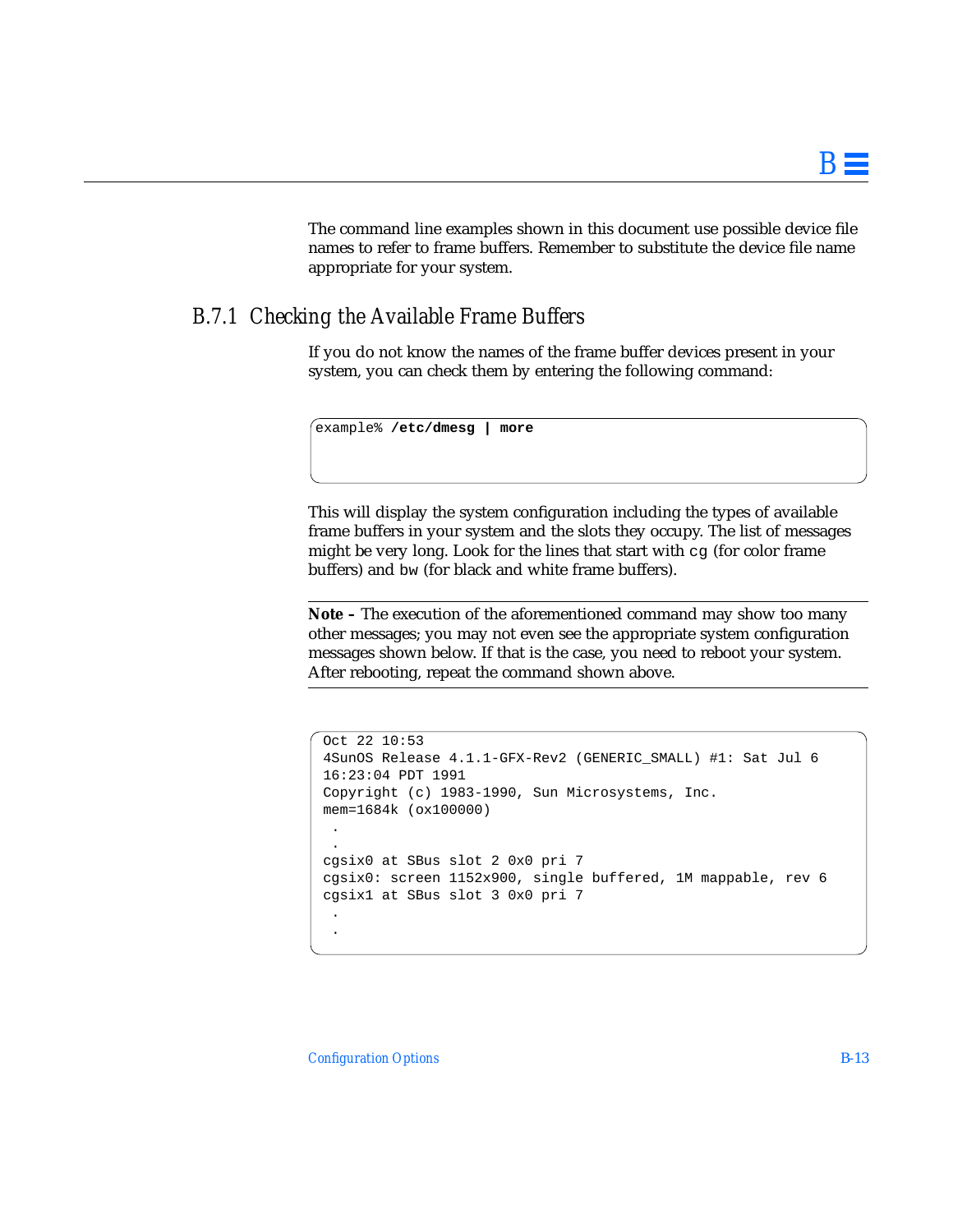### *B.8 Starting OpenWindows from the Console*

The following is an example of a. login file configured to start OpenWindows from the console.

```
#
# if possible, start the windows system. Give user a chance to bail out
#
if ( `tty` == "/dev/console" && $TERM == "sun" ) then
   if (${?OPENWINHOME} == 0 ) then
       setenv OPENWINHOME /usr/openwin
   endif
   echo ""
   echo -n "Starting OpenWindows in 5 seconds (type Control-C to
interrupt)"
   sleep 5
   echo ""
   $OPENWINHOME/bin/openwin
   clear # get rid of annoying cursor rectangle
   logout # logout after leaving windows system
```
# *B.9 Running OpenWindows Version 2 with Multiple Monitors*

Before you start multiple monitors (maximum of four supported), you need to put instructions in your.xinitrc file to start extra copies of the olwm window manager, one for each monitor. The OpenWindows Version 2 should already be installed. To run multiple monitors:

**1. Edit the**.xinitrc **file under your home directory.**

example% **vi ~/.xinitrc**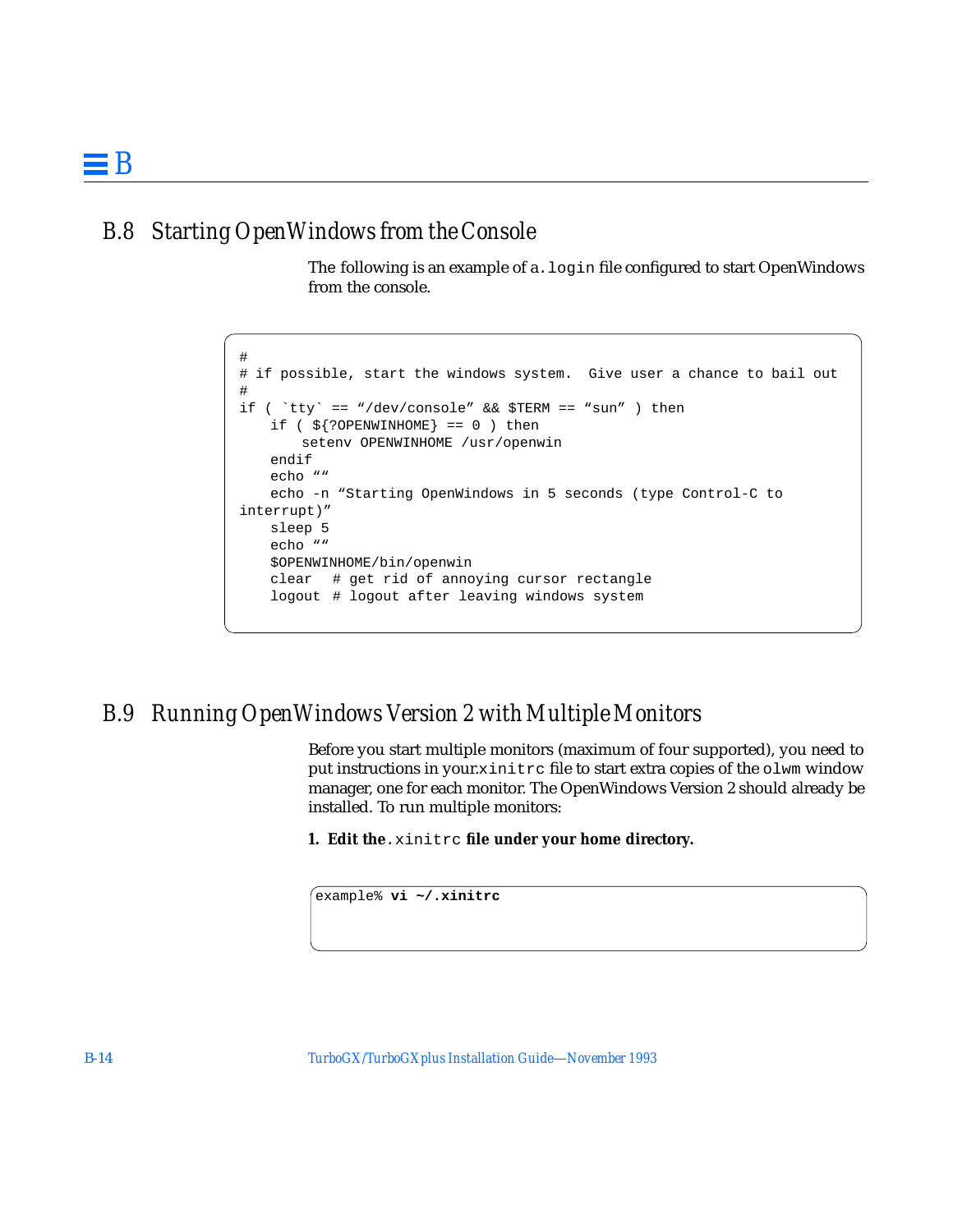```
Note – \sim indicates user's home directory.
```
**2. Edit these lines of your**.xinitrc **file if you wish to use two monitors:**

```
replace these lines:
eval 'svenv -env' * * * * * # Sunview binary compatibility
olwm -3 & \qquad # OpenLook Window Manager
with these lines:
eval 'svenv -display :0.0 -env'# SunView binary compatibility
olwm -display : 0.0 -3 & # OpenLook Window Manager
eval 'svenv -display :0.1 -env' # SunView binary compatibility
olwm -display : 0.1 -3 & # OpenLook Window Manager
```
- **3. Save the changes and exit your editor.**
- **4. Type the following command to verify that a device file already exists for the desired frame buffer:**

example# **ls -l /dev/cgsix1**

If the device file already exists, a message will display similar to the one shown below. If you see such message, skip steps 5, 6, and 7 and go to step 8. If the system responds with the "not found" message, continue with step 5.

crw-rw-rw- 1 root 67, 0 Jan 10 1991 /dev/cgsix1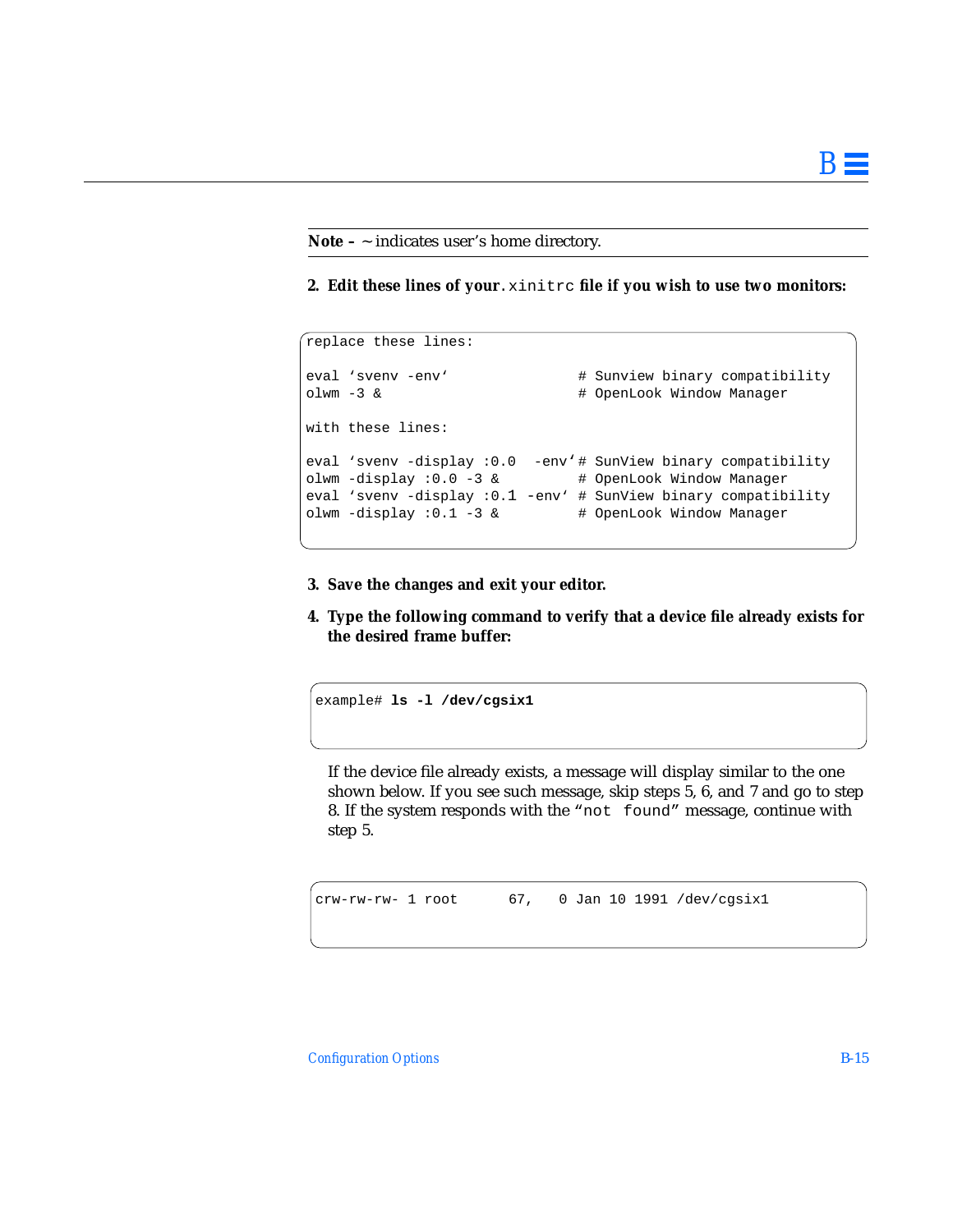**5. Become superuser. Create a device file for your second frame buffer as shown in the following example. (The second frame buffer is assumed to be cgsix1.)**

See the *Preface*, "When You Need Help with UNIX," for references to documentation that contains the procedure on how to become a superuser.

example# **cd /dev** example# **MAKEDEV cgsix1**

This creates a device file for the second frame buffer.

**6. Verify the newly created file by typing:**

example# **ls -l /dev/cgsix1**

The system will display a message similar to the following message indicating that the device file has been successfully created:

crw-rw-rw- 1 root 67, 0 Jan 10 1991 /dev/cgsix1

**7. Exit the superuser mode.**

**8. Start the system using the** -dev **command-line option to** openwin **to specify the frame buffers for your monitors. For example:**

example% **openwin -dev /dev/fb -dev /dev/cgsix1**

B-16 *TurboGX/TurboGXplus Installation Guide*—*November 1993*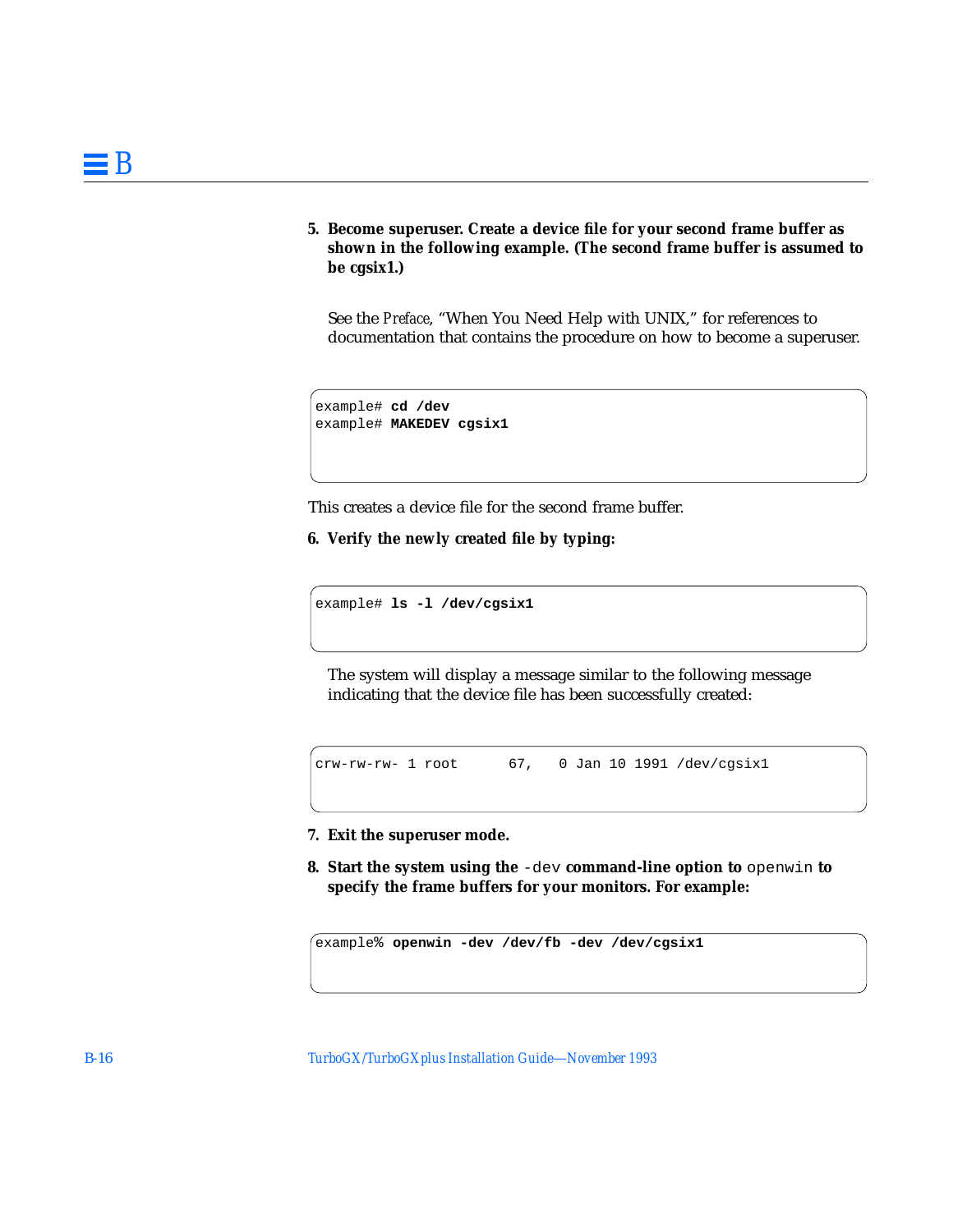**Note –** The order of the devices is important. The first device corresponds to the left screen. The second device corresponds to the right screen. The names of your devices (for example, /dev/cgsix1) may differ. Remember to use the device file name that is appropriate for your system.

If you are running multiple screens, you should create a. openwin-init file in the home directory to specify the screen on which each tool is to be displayed. For example, you might put this into the.openwin-init file to specify a Shell Tool window on each screen:

```
export DISPLAY
DISPLAY=:0.0
shelltool -Wp 0 177 -Ws 594 692 -WP 56 9 +Wi &
DISPLAY=:0.1
shelltool -Wp 544 216 -Ws 593 461 -WP 165 7 +Wi &
```
# *B.10 Running OpenWindows Version 3 with Multiple Monitors*

If you have been running, OpenWindows Version 2, and want to switch to, OpenWindows Version 3 (maximum of four monitors supported), refer to the Open Windows installation procedure for detailed instructions. When Open Windows Version 3 is installed you need to remove some of the "." files. These files are:.xinitrc,.openwin\_init, and.openwin\_menu.

To remove these "." files:

example% **rm ~/.xinitrc ~/.openwin-init ~/.openwin-menu**

Running multiple monitors with OpenWindows Version 3 is fairly easy and simple. The OpenWindows Version 3 should already be installed.

**1. Set up the OpenWindows Version 3 environment by typing the following command (substitute for** /usr/local **variable tag the actual pathname where OpenWindows Version 3 software is located):**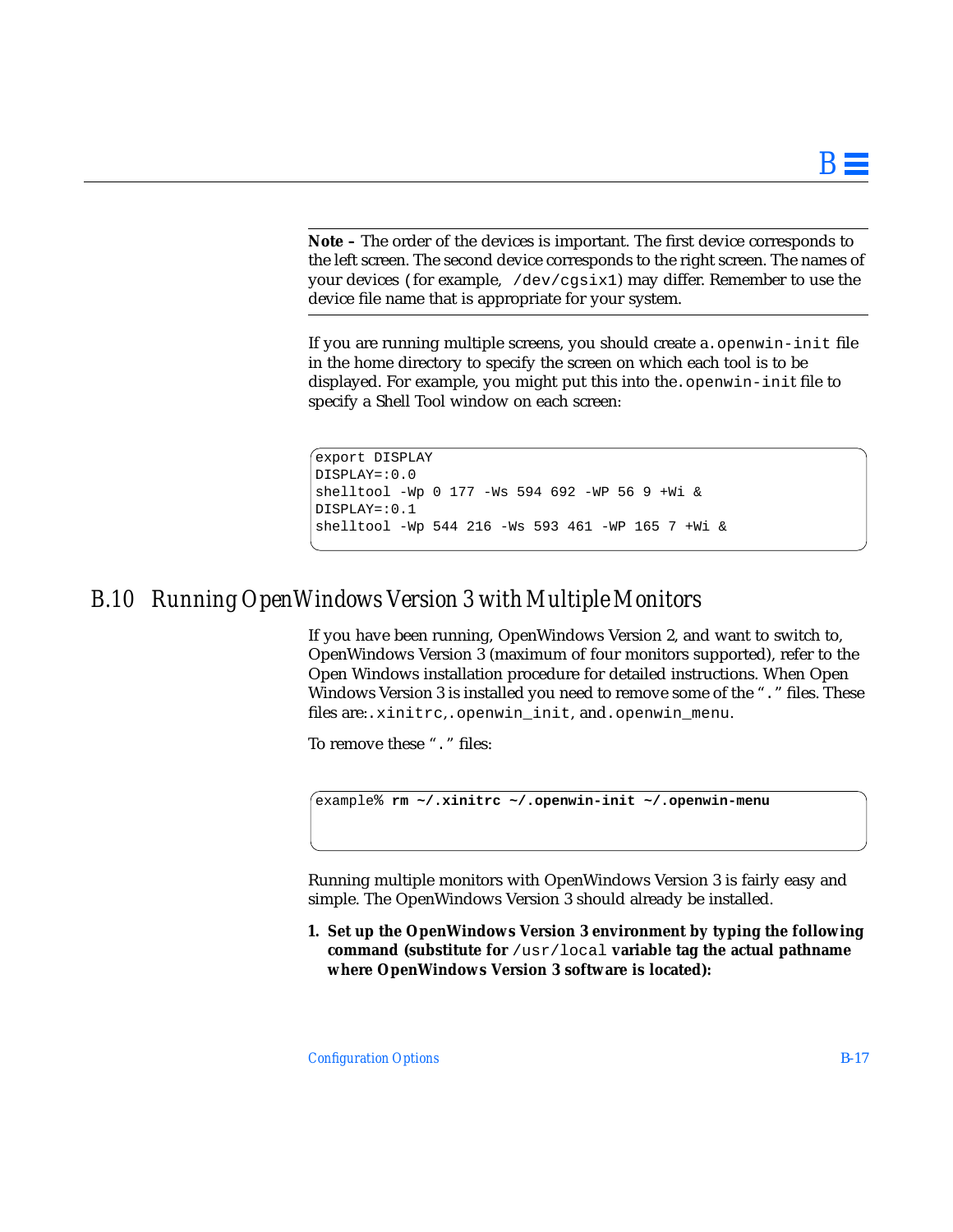

Example:

example% **setenv OPENWINHOME** /usr/local**/openwin**

**2. Enter the following command to verify that a device file already exists for the desired frame buffer:**

example# **ls -l /dev/cgsix1**

If the device file already exists, a message will display similar to the one shown below. If you see such message, skip steps 3, 4, and 5 and go to step 6. If the system responds with the "not found" message, continue with step 3.

crw-rw-rw- 1 root 67, 0 Jan 10 1991 /dev/cgsix1

**3. Become superuser. Create a device file for your second frame buffer as shown in the following example. (The second frame buffer is assumed to be cgsix1.)**

example# **cd /dev** example# **MAKEDEV cgsix1**

This creates a device file for the second frame buffer.

**4. Verify the newly created file by typing:**

B-18 *TurboGX/TurboGXplus Installation Guide*—*November 1993*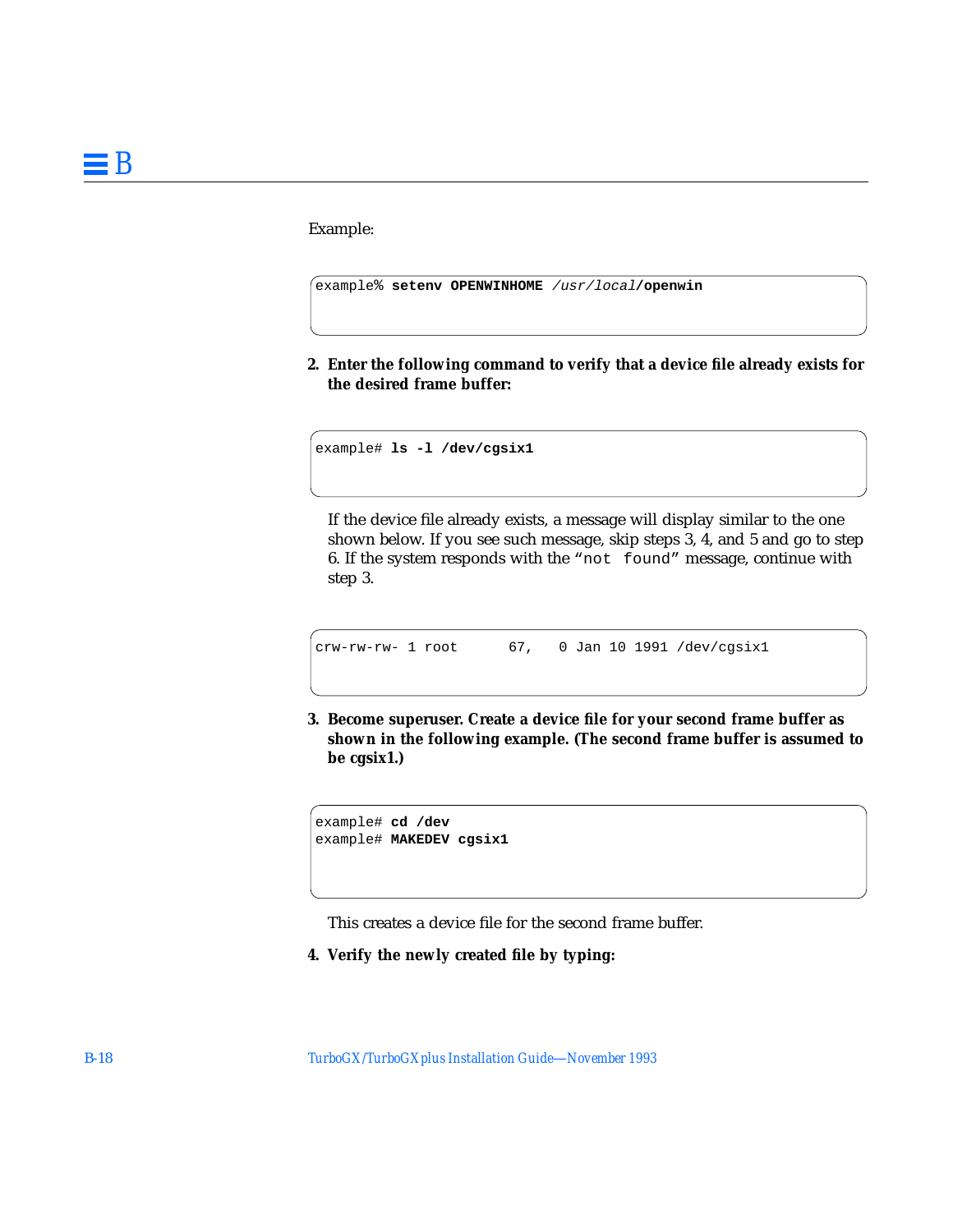example# **ls -l /dev/cgsix1**

The system will display a message similar to the following message indicating that the device file has been successfully created:

crw-rw-rw- 1 root 67, 0 Jan 10 1991 /dev/cgsix1

**5. Exit the superuser mode.**

**6. Specify the screens that you wish to run by typing:**

example% **\$OPENWINHOME/bin/openwin -dev /dev/fb -dev /dev/cgsix1**

**Note –** The order of the devices is important. The first device corresponds to the left screen. The second device corresponds to the right screen. The names of your devices (for example, /dev/cgsix1) may differ. Remember to use the device file name that is appropriate for your system.

# *B.11 Running OpenWindows and SunView Environments with Multiple Monitors*

**Note –** Skip this procedure if you are using SPARCstation LX or running an earlier version of Solaris (2.x for example*)* as SunView is not supported in those specific environments.

This procedure is valid for running multiple monitors in the SunView environment in conjunction with the OpenWindows version 2 or OpenWindows version 3 software.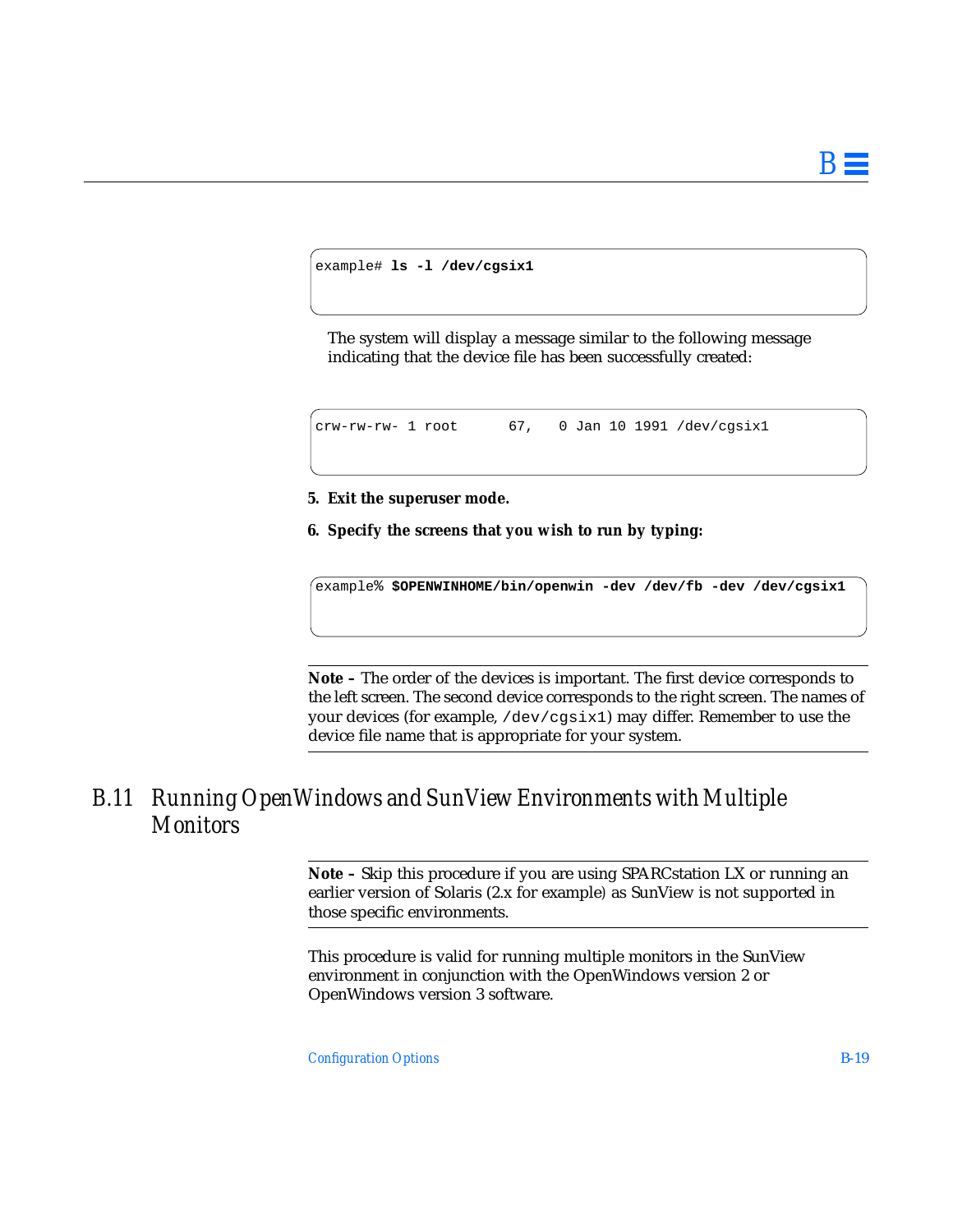If you have a system with two frame buffers, you can run the OpenWindows environment on one frame buffer and the SunView environment on the other. Note that the names of the XView and SunView versions of the DeskSet tools you will be running are the same.

You must make sure your \$path is set up correctly to run the SunView versions of the program on the SunView screen and the XView versions of the programs on the OpenWindows screen. The SunView programs are located in /usr/bin; that path must appear first in your path to run the SunView tools. The XView programs are located in \$OPENWINHOME/bin/xview; that path must appear first in your path to run the XView tools. (The openwin command automatically sets up your path when you start the system.)

**Note –** Steps 1 and 2 below are needed only if the OpenWindows environment is invoked first.

The OpenWindows and SunView environments use different keyboard encodings. Before you try to run the OpenWindows and SunView environments at the same time, you should add an item to your SunView root /usr/lib/.rmenu so that you can reset the keyboard encoding, if you need to, using the kbd\_mode command. If the.rootmenu file is owned by the user, the file should be located under the user's home directory. If the.rootmenu is the default file, please copy the . root menu file to the users home directory and edit the /usr/lib/.rootmenu file.

#### **1. Add the following line to your.rootmenu file:**

"Reset Keyboard" \$OPENWINHOME/bin/kbd\_mode -e

Now even if you cannot enter characters properly when you start up your SunView environment, you will be able to reset the keyboard through the root menu.

- **2. Save the file and exit your editor.**
- **3. To start the OpenWindows environment on one frame buffer, execute the** openwin **command and specify the chosen frame buffer with the -dev option. For example:**

B-20 *TurboGX/TurboGXplus Installation Guide*—*November 1993*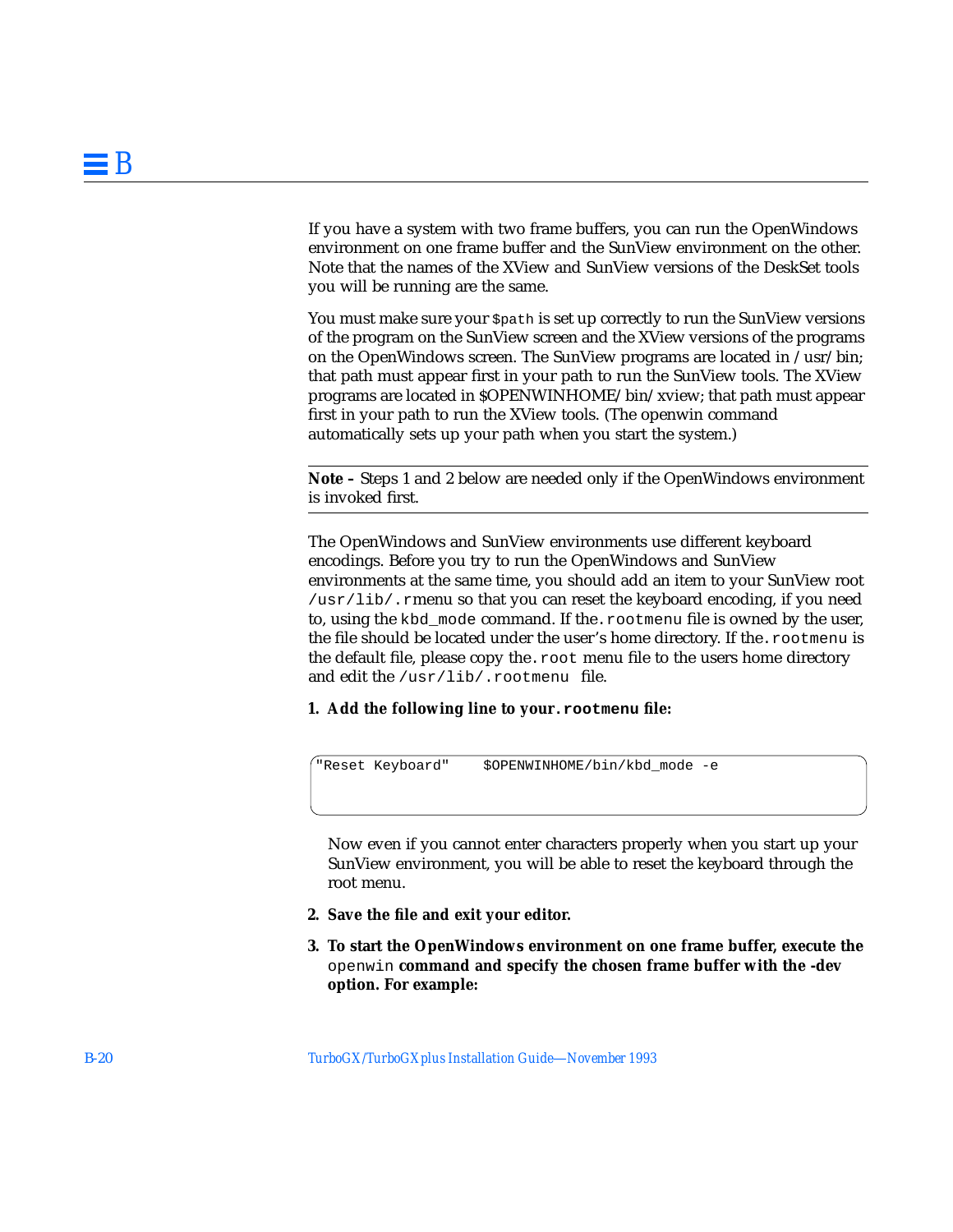example% **openwin -dev /dev/fb**

**4. Reset your path so that the path for the SunView versions of the DeskSet tools appears before the path for the XView versions. For example, if you are using the C shell, use the following command:**

example% **set path=(/usr/bin \$path)**

If you are using the Bourne shell, use the following command:

example\$ **PATH=/usr/bin:\$PATH; export PATH**

**5. Enter the following command to verify if that device file already exists for the desired frame buffer:**

example# **ls -l /dev/cgsix1**

If the device file already exists, you will see a message that will be similar to the one shown below. If you see such a message, skip steps 6, 7, and 8 and go to step 9. If the system responds with the "not found" message, continue with step 6.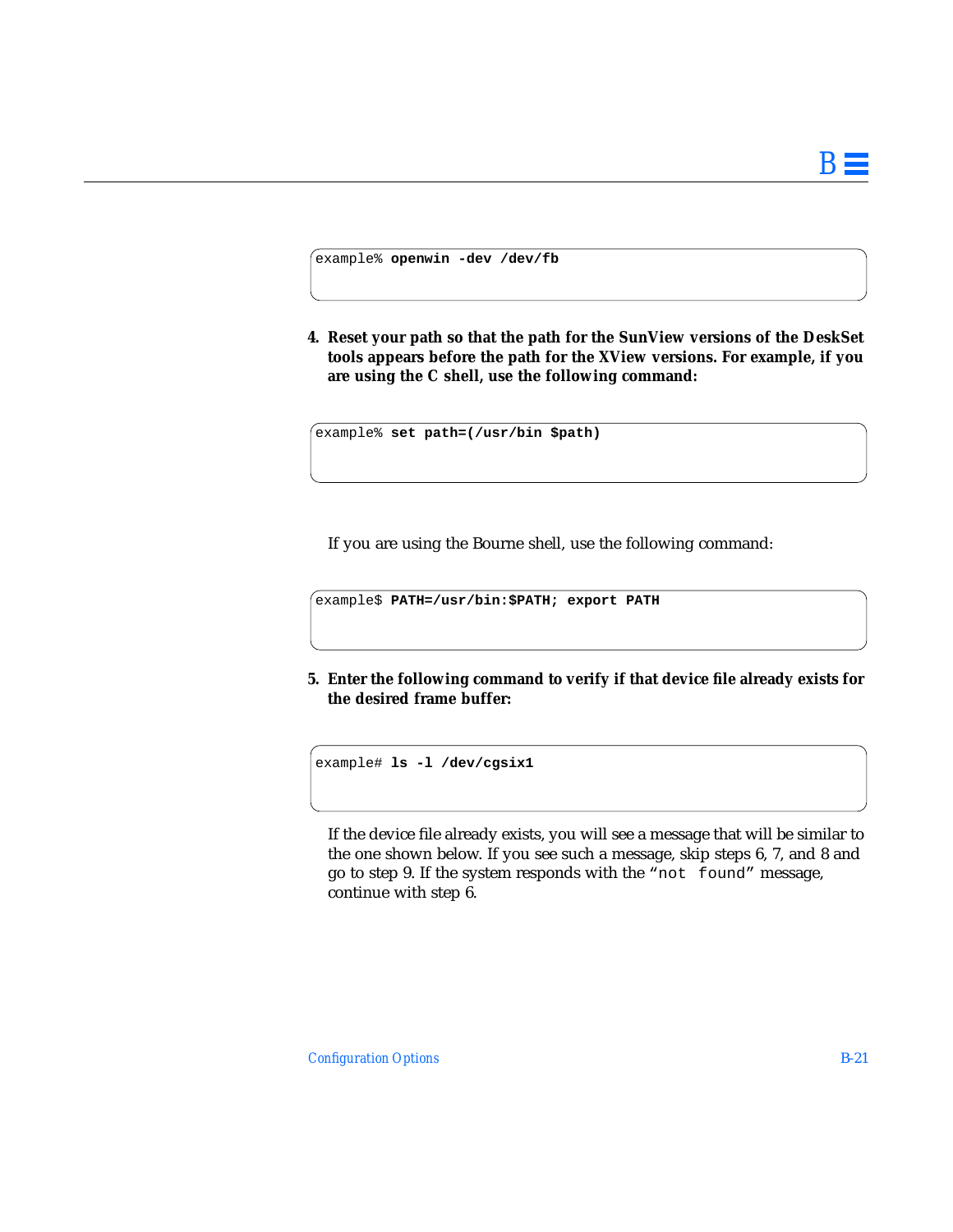

crw-rw-rw- 1 root 67, 0 Jan 10 1991 /dev/cgsix1

**6. Become superuser. Create a device file for your second frame buffer as shown in the following example. (The second frame buffer is assumed to be cgsix1.)**

example# **cd /dev** example# **MAKEDEV cgsix1**

This creates a device file for the second frame buffer.

**7. Verify the newly created file by typing:**

example# **ls -l /dev/cgsix1**

The system will display a message similar to the following message indicating that the device file has been successfully created:

crw-rw-rw- 1 root 67, 0 Jan 10 1991 /dev/cgsix1

- **8. Exit the superuser mode.**
- **9. Start the SunView environment using the** sunview **command and specify the second frame buffer with the** -d **command-line option. For example:**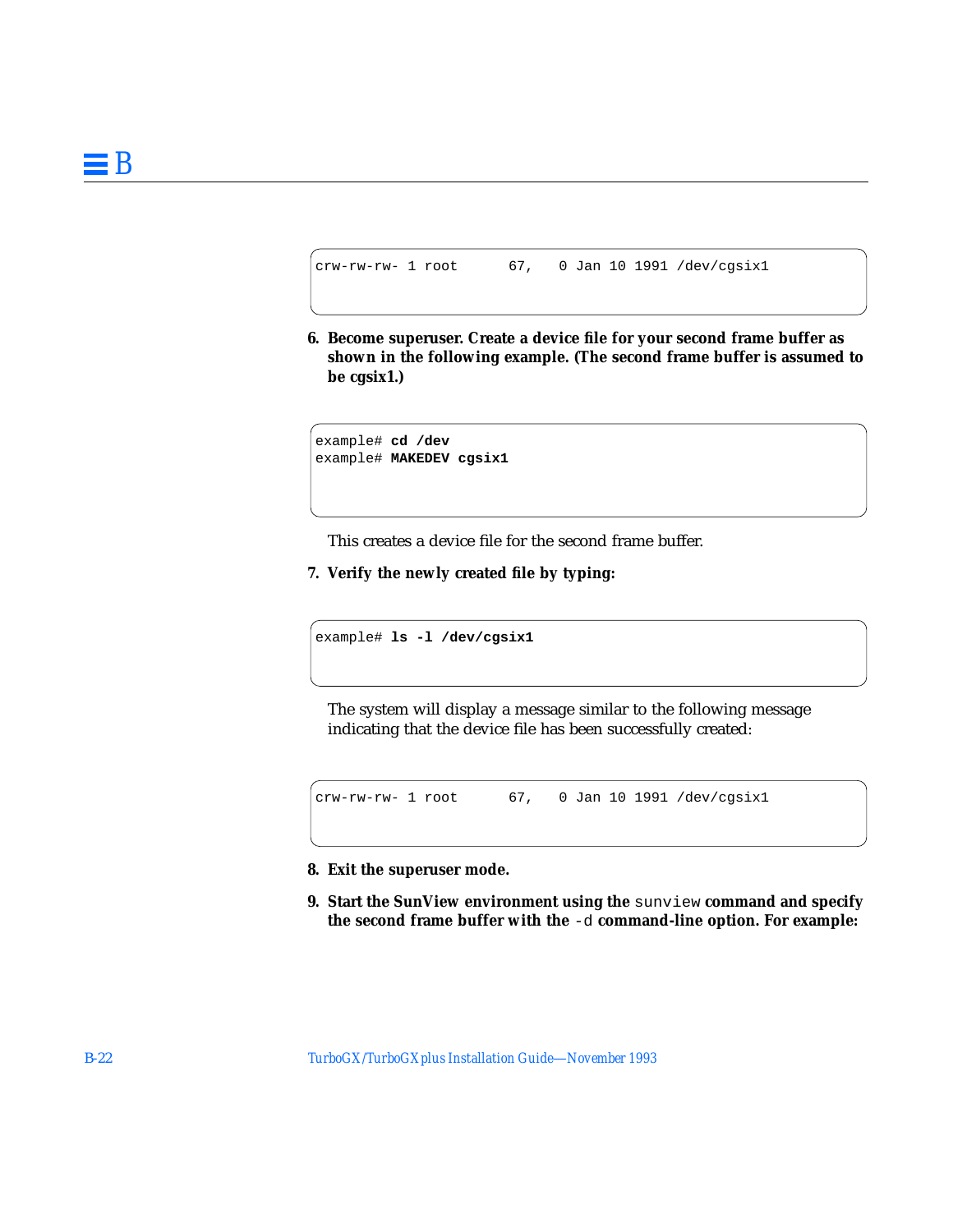example% **sunview -d /dev/cgsix1 &**

**10. Run the** adjacentscreens **command to provide alternating access to the two displays. For example, if the** cgsix1 **screen is to the left of the** fb **screen, type:**

example% **adjacentscreens /dev/fb -l /dev/cgsix1**

**11. Check to make sure you can enter characters properly on the screen running the SunView environment. If not, select the "Reset Keyboard" item from the root menu.**

**Note –** The -l parameter indicates that the cursor will exit the screen to the left. This may be changed to  $-r$  to enable the cursor to exit the screen to the right.

## *B.12 Running Multiple Monitors in the SunView Environment*

The sunview program runs on either a monochrome or color screen. Each monitor on a machine with multiple monitors may have a separate SunView environment running. The keyboard and mouse input devices can be shared between the screens. Using adjacentscreens command, you can set up the pointer to slide from one screen to another.

Two monitors are assumed to be attached to the system. To set up the SunView environment on two monitors:

- **1. Invoke** sunview **on the first display as you normally would. This starts an instance of the SunView environment on the default frame buffer** (/dev/fb)**. For Example:**
- **2. Enter the following command to verify that a device file already exists for the desired frame buffer:**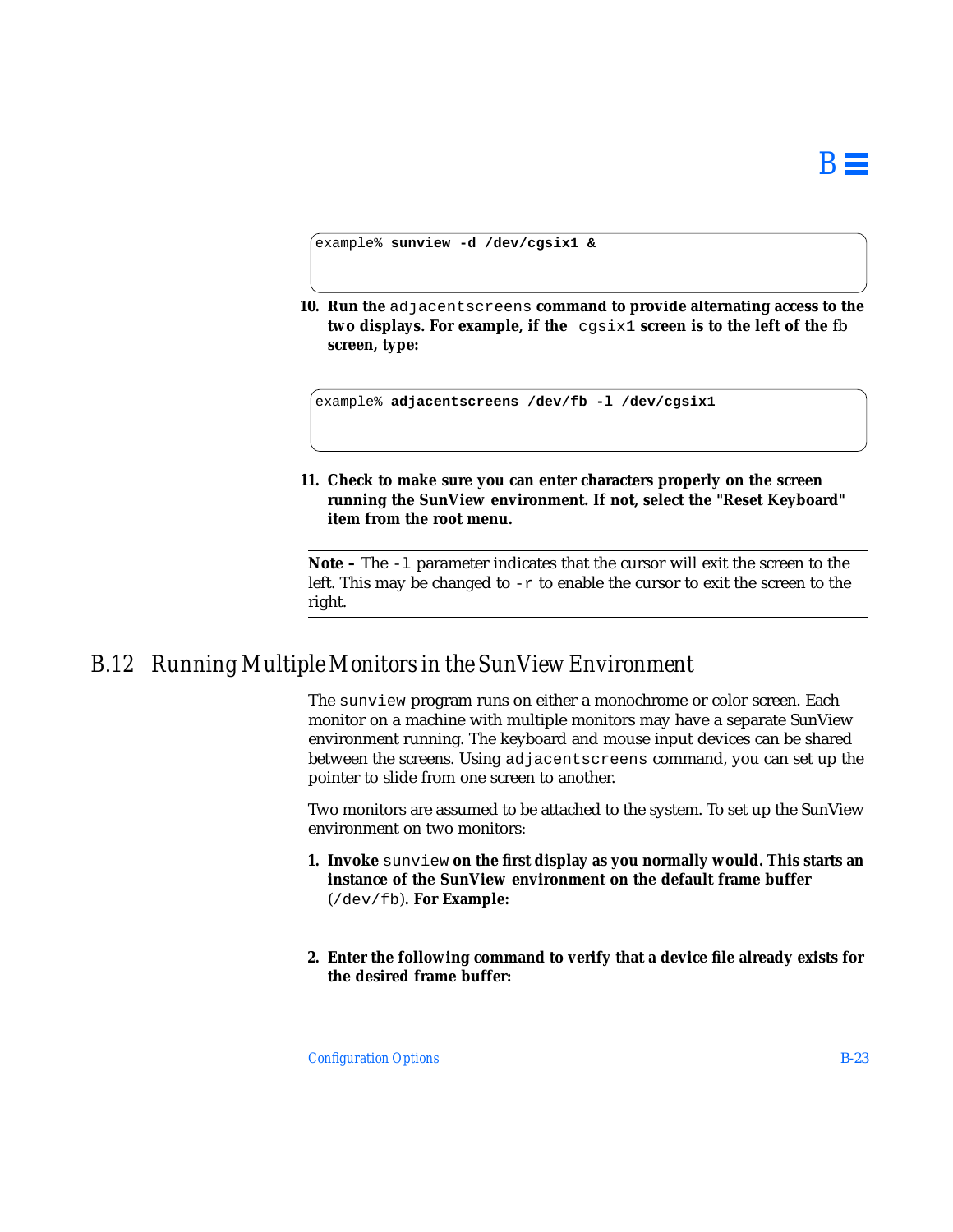

example% **sunview**

example# **ls -l /dev/cgsix1**

If the device file already exists, a message will display similar to the one shown below. If you see such a message, skip steps 3, 4, and 5 and go to step 6. If the system responds with the "not found" message, continue with step 3.

crw-rw-rw- 1 root 67, 0 Jan 10 1991 /dev/cgsix1

**3. Become superuser as described earlier. Create a device file for your second frame buffer as shown in the following example. (The second frame buffer is assumed to be** cgsix1**.)**

example# **cd /dev** example# **MAKEDEV cgsix1**

This creates a device file for the second frame buffer.

**4. Verify the newly created file by typing:**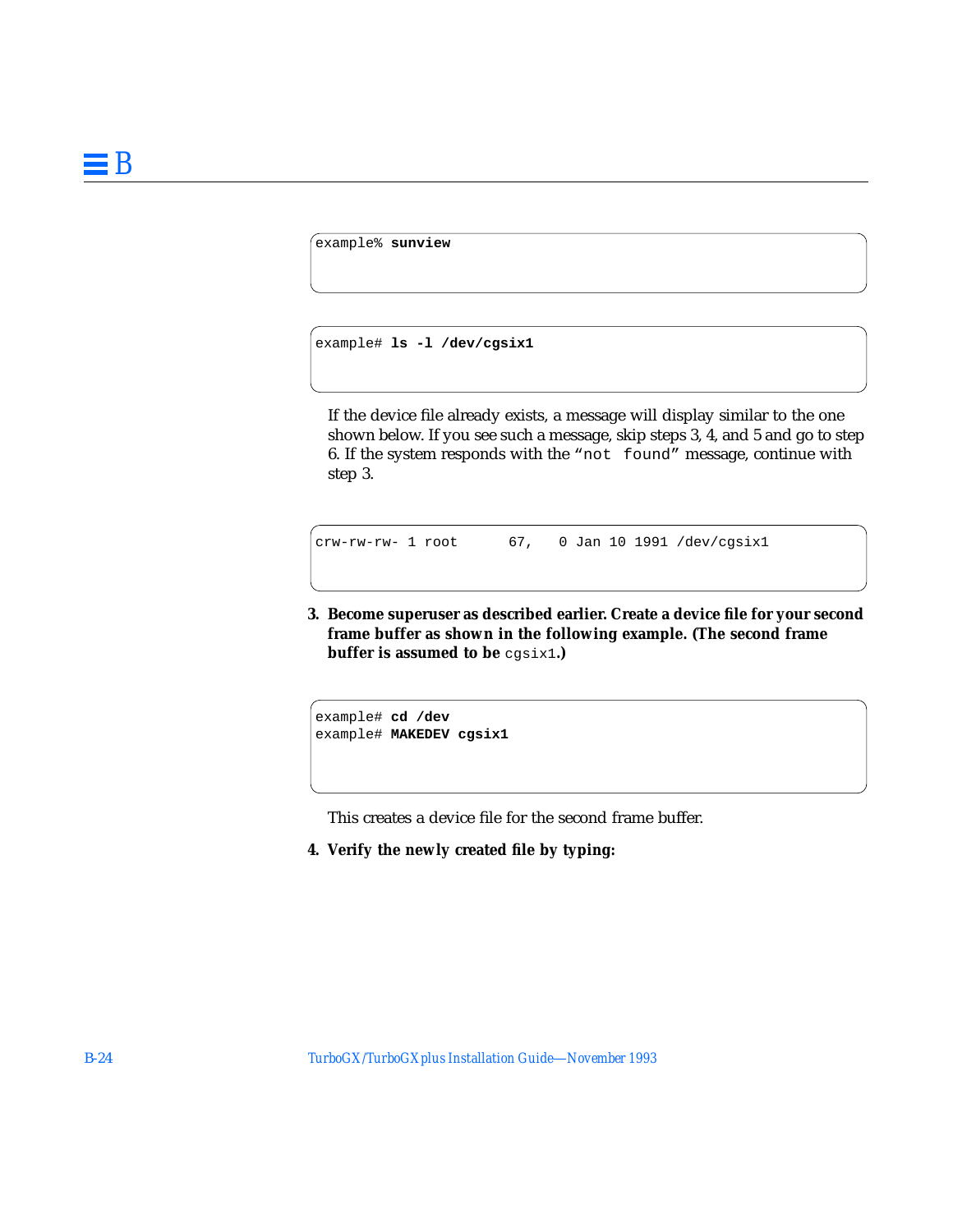example# **ls -l /dev/cgsix1**

The system will display a message similar to the one shown below indicating that the devicefile has been successfully created:

crw-rw-rw- 1 root 67, 0 Jan 10 1991 /dev/cgsix1

- **5. Exit the superuser mode.**
- **6. To start the SunView environment on the second device, open a Shell Tool window and enter this command:**

example% **sunview -d /dev/cgsix1 &**

This starts the SunView environment on another device. In this example, the device name of /dev/cgsix1 was used. The name of your frame buffer may be different.

**7. In the same Shell Tool, enter this command:**

```
example% adjacentscreens /dev/fb -r /dev/cgsix1
```
**Note –** The -r parameter indicates that the cursor will exit the screen to the right. This may be changed to -1 to enable the cursor to exit the screen to the left.

For more information, consult the sunview man page (man sunview).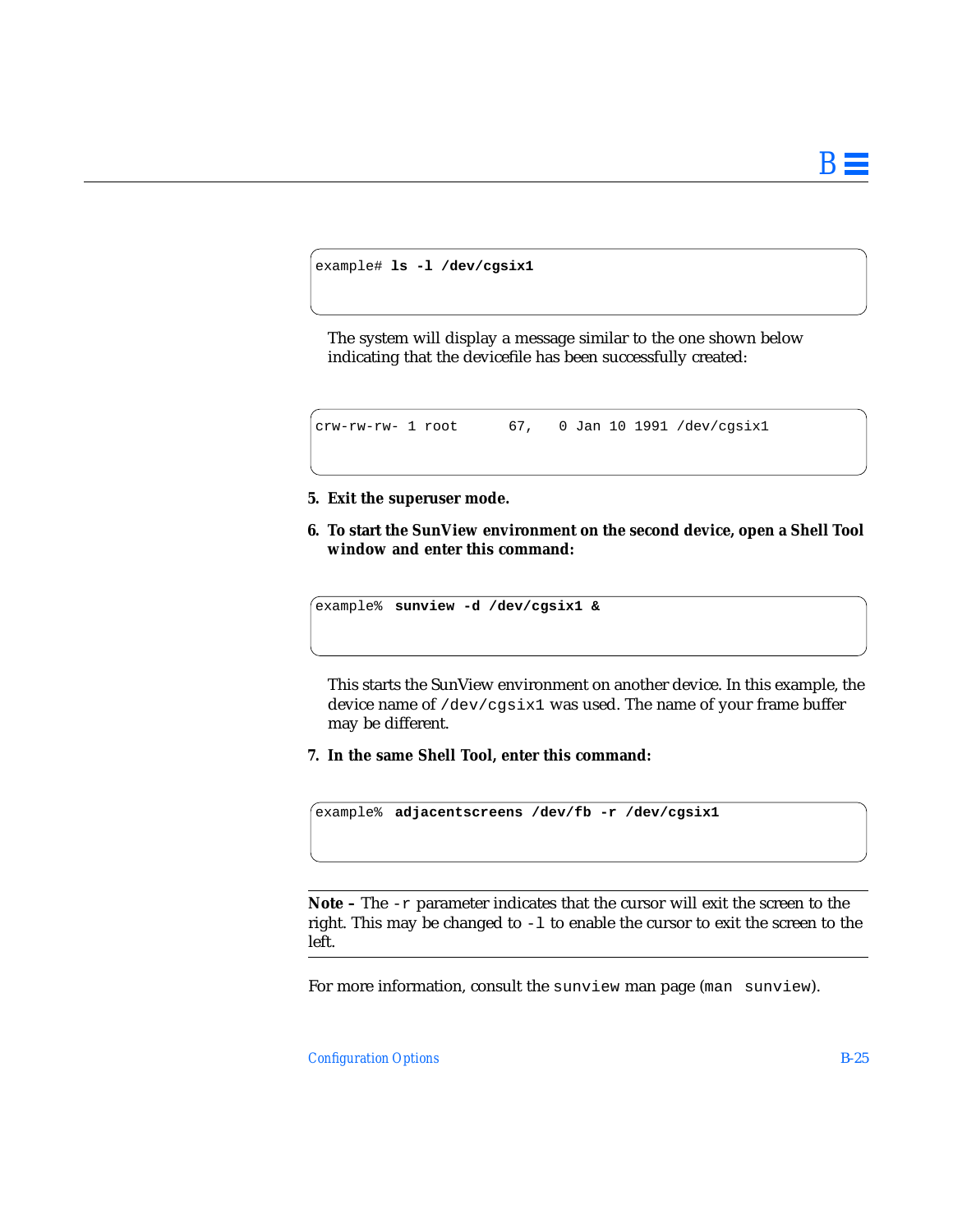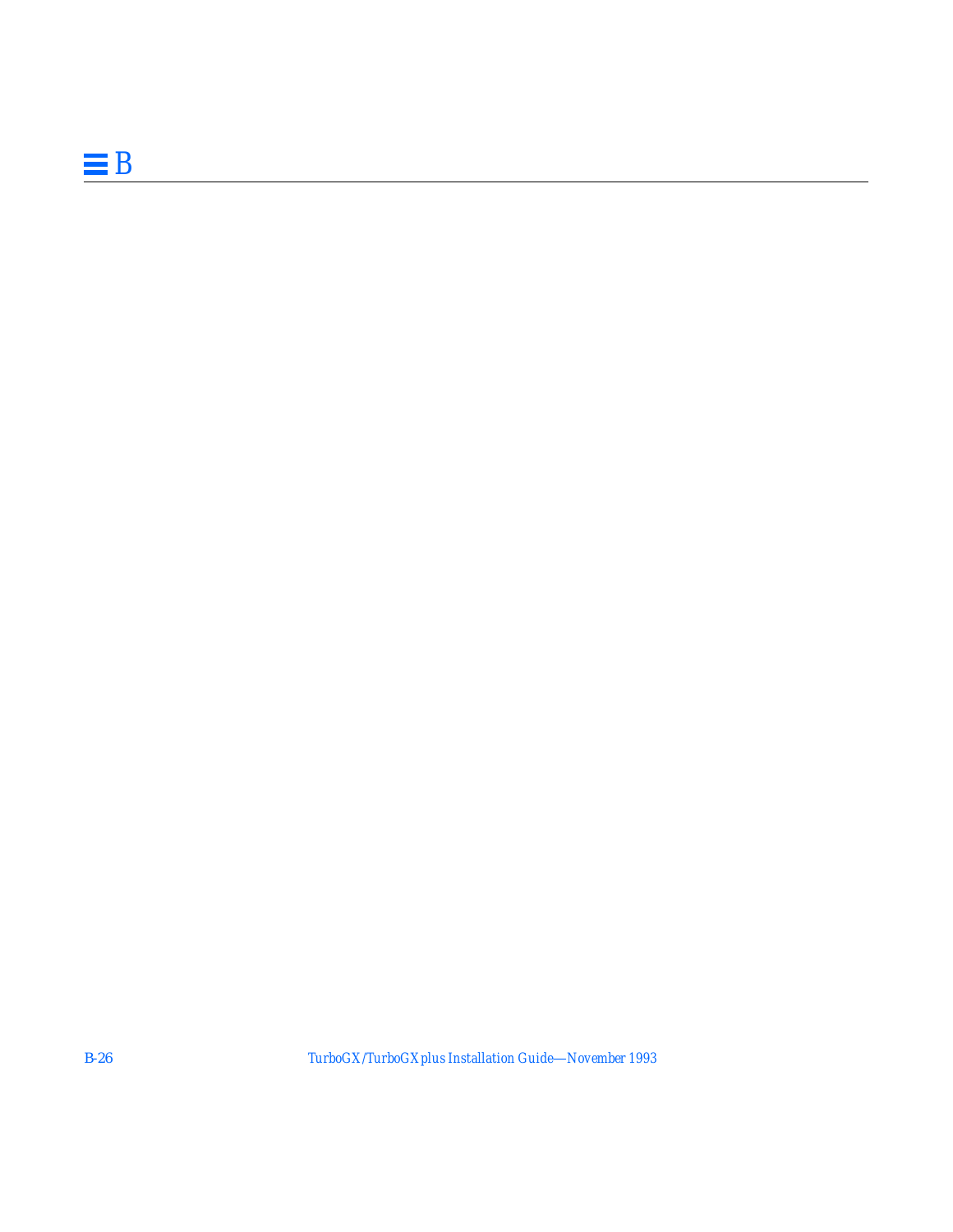# $V$ *ideo Cable and Interface Signals*



This appendix describes the video cable and SBus interface signals.

# *C.1 Video Cable Signals*

The Sun Class B monitor connector (13W3) is a D-type subminiature socket housing with coax cavities. Table C-1 describes the connectors.

| <b>Parameter</b>    | <b>Description</b> |
|---------------------|--------------------|
| Shell size          | В                  |
| Arrangement         | 13W <sub>3</sub>   |
| Number of contacts  | 10                 |
| Contact size        | #20                |
| Coax or HV cavities | 3                  |

*Table C-1* Monitor Connector Cable

Figure C-1 shows the Sun Class B monitor connector. The monitor side pinout is described in Table C-2.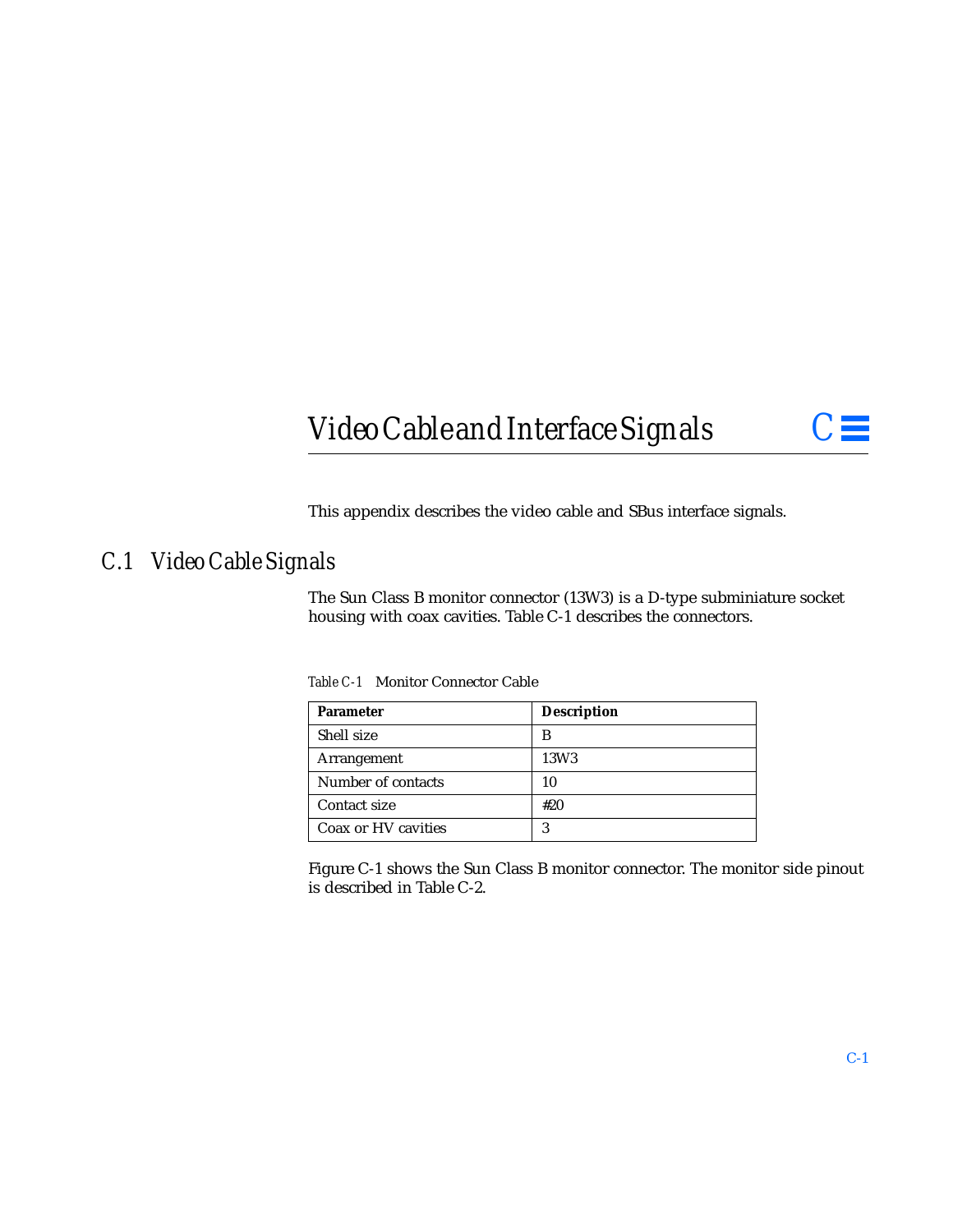



*Figure C-1* Sun Class B Monitor Connector (13W3)

*Table C-2* Monitor Side Pinout

| Pin            | <b>Function</b> | <b>Sun Usage</b>                               |
|----------------|-----------------|------------------------------------------------|
| A <sub>1</sub> | Red             | Coaxial receptacle 75 Ohm                      |
| A2             | Green           | Coaxial receptacle 75 Ohm<br>(grayscale video) |
| A <sub>3</sub> | Blue            | Coaxial receptacle 75 Ohm                      |
| $\overline{c}$ | Reserved        | N/C                                            |
| 6              | Reserved        | N/C                                            |
| 5              | <b>CSYNC</b>    | Combined H/V Sync                              |
| 3              | S <sub>2</sub>  | See Table C-3                                  |
| 8              | S <sub>1</sub>  | See Table C-3                                  |
| 9              | S <sub>0</sub>  | See Table C-3                                  |
| $\overline{4}$ | $GND *$         | Pin reference to frame<br>buffer ground only   |
| 1              | Reserved        | N/C                                            |
| 7              | Reserved        | N/C                                            |
| 10             | Cgnd            |                                                |

GND \* = Logic ground, Pin 4 N/C = Not Connected

Table C-3 shows the sense pin allocation.

C-2 *TurboGX/TurboGXplus Installation Guide*—*November 1993*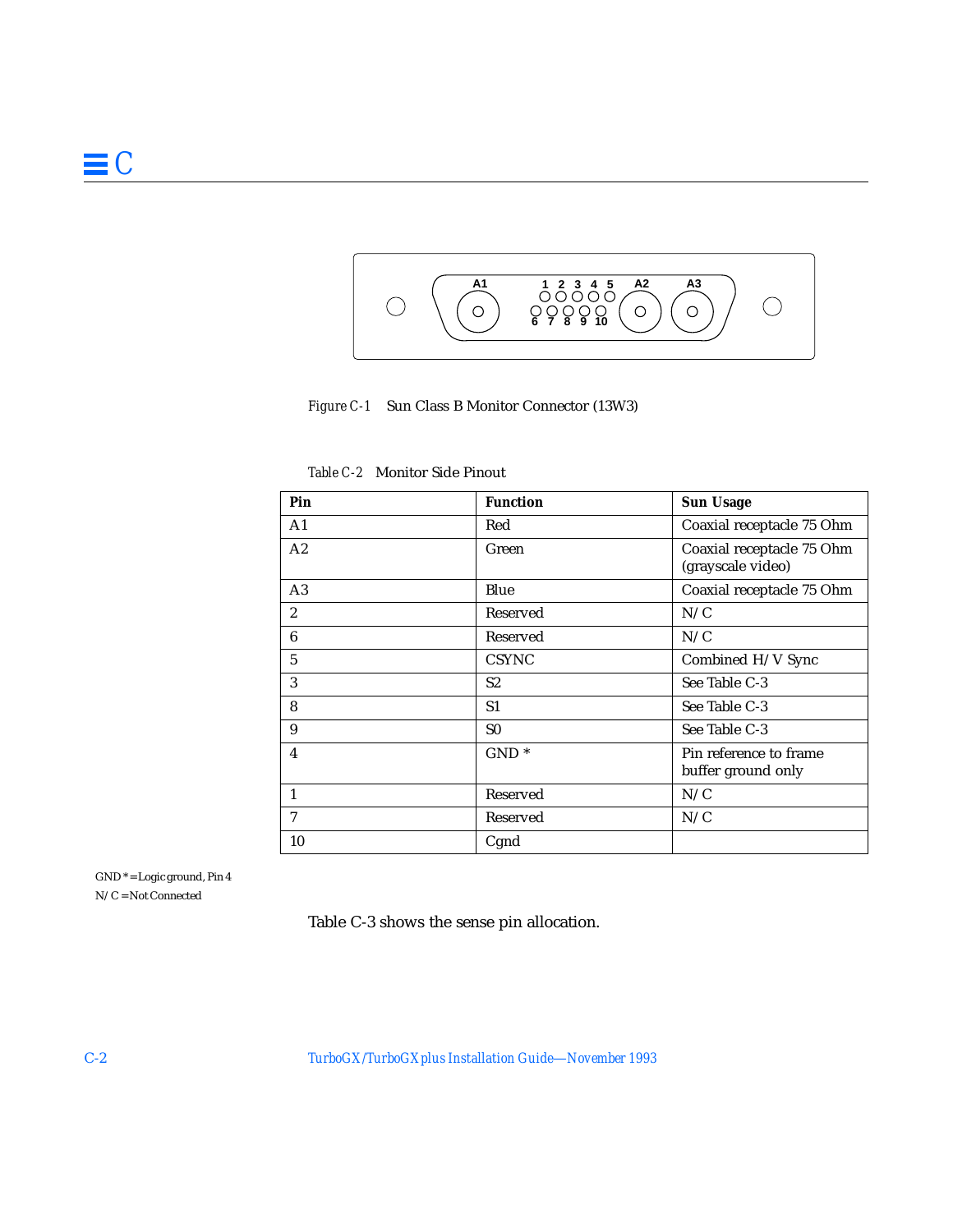

| Code             | <b>Scan Rate</b>        | Pin 3<br>Sense 2 | Pin 8<br>Sense 1 | Pin 9<br>Sense 0 |
|------------------|-------------------------|------------------|------------------|------------------|
| 7No Monitor      | $1152 \times 90066$ Hz  | N/C              | N/C              | N/C              |
| 6                | $1152 \times 900$ 76 Hz | N/C              | N/C              | $GND *$          |
| $\overline{5}$   | $1024 \times 768$ 60 Hz | N/C              | $GND *$          | N/C              |
| $\overline{4}$   | $1152 \times 900$ 76 Hz | N/C              | $GND *$          | $GND *$          |
| 3                | $1152 \times 90066$ Hz  | $GND *$          | N/C              | N/C              |
| $\overline{2}$   | $1280 \times 1024$ 76Hz | $GND *$          | N/C              | $GND *$          |
| 1                | 1600 x 1280 76Hz        | $GND *$          | $GND *$          | N/C              |
| $\boldsymbol{0}$ | 1024 x 768 77 Hz        | $GND *$          | $GND *$          | $GND *$          |
|                  |                         |                  |                  |                  |

#### *Table C-3* Sense Pin Allocation

N/C = Not Connected GND \* = Frame buffer ground, Pin 4

*Video Cable and Interface Signals* C-3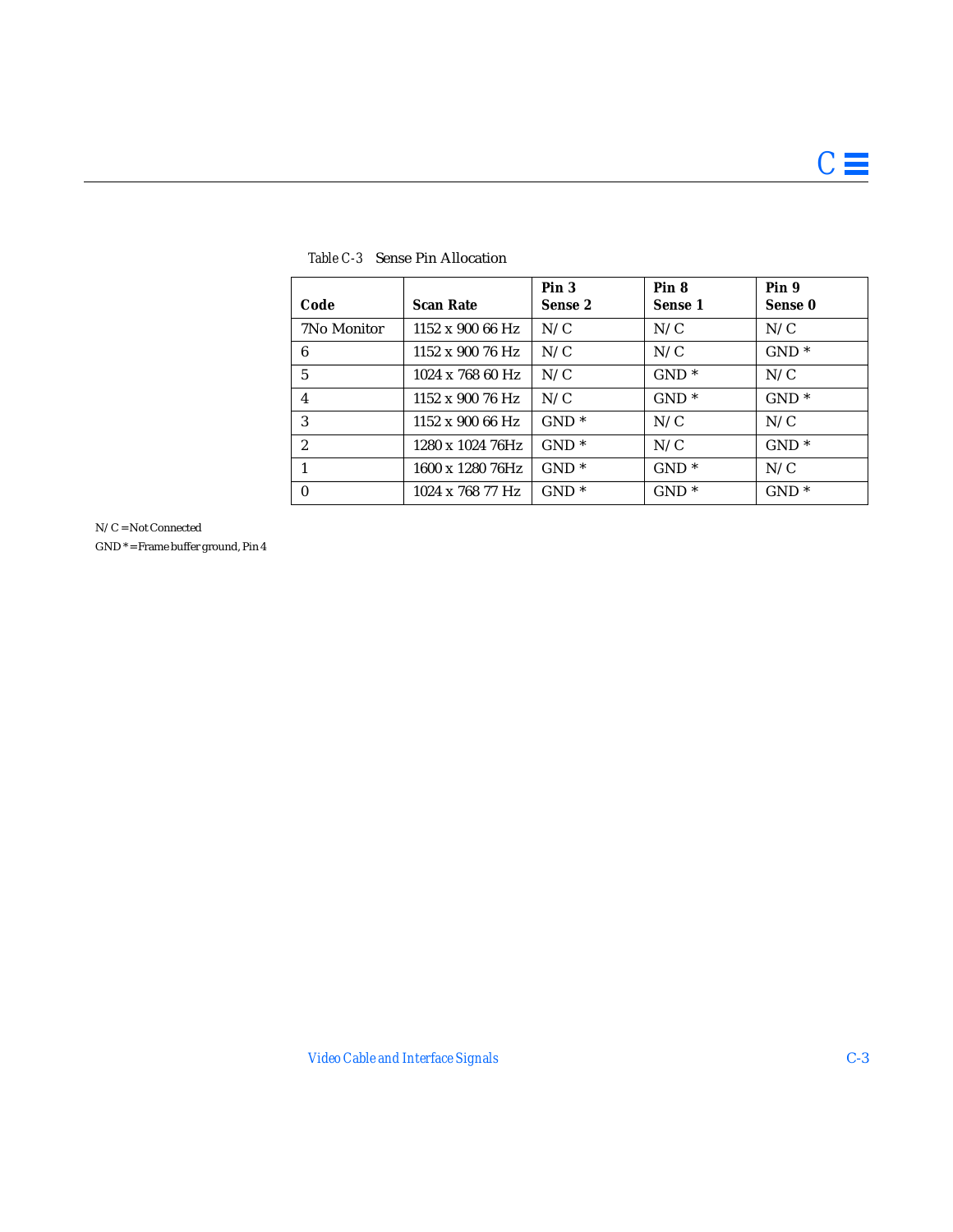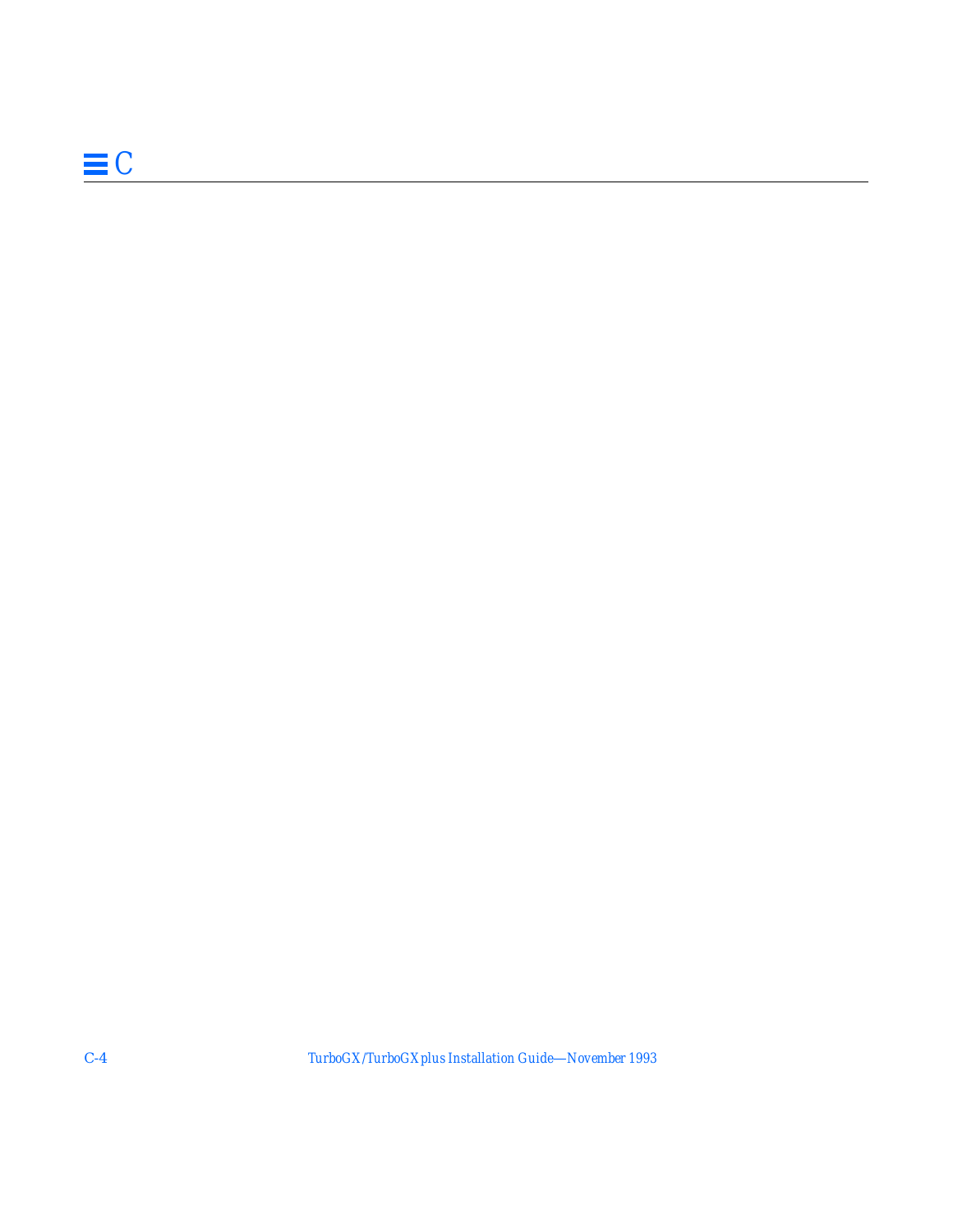# *Troubleshooting D*

This appendix describes the troubleshooting procedure. Some procedures are simple; others are complex and should be performed only by an experienced user of Sun hardware.

# *D.1 Checking the* fcode-debug *Parameter*

Skip this information if you have not changed the fcode-debug parameter.

**Note –** The fcode-debug parameter is set to false at the factory and does not need to be changed. If you have changed it to true for CPU PROMs older than version 2.0, the system will not boot.

Refer to the following documents for details:

| 800-4251 | Open Boot PROM Toolkit User's Guide describes how to use<br>your system's open boot PROM. This guide is for system<br>administrators, software or hardware developers, and<br>advanced users. Use this guide if your system boot PROM<br>version is older than 2.0. |
|----------|---------------------------------------------------------------------------------------------------------------------------------------------------------------------------------------------------------------------------------------------------------------------|
| 800-5674 | Introduction to Open Boot 2.0 describes how to use your<br>system's 2.0 open boot PROM. This guide is for system<br>administrators, software or hardware developers, and<br>advanced users. Use this guide if your system boot PROM<br>version is 2.0 or later.     |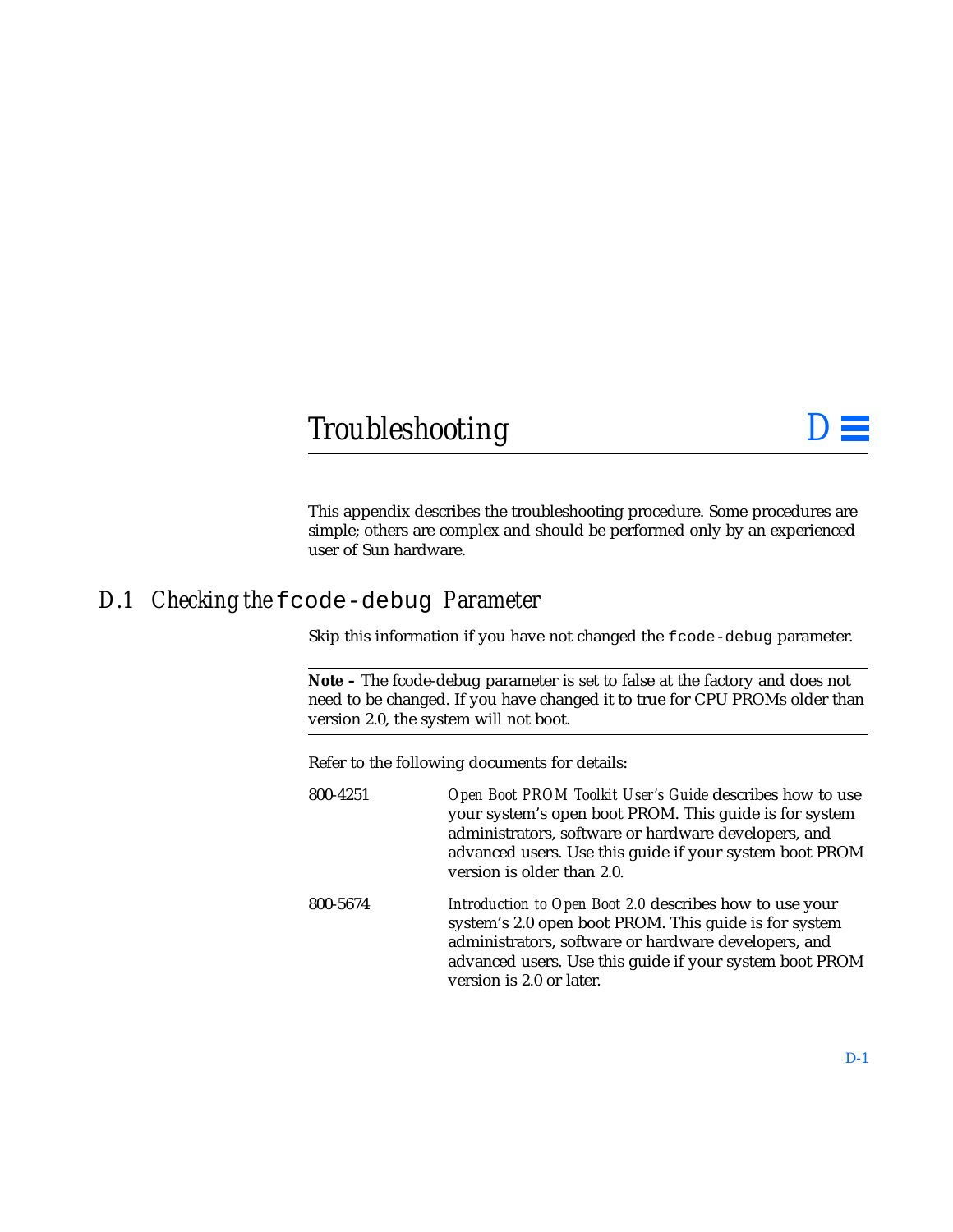

### *D.2 No Video Display*

If you do not see a video display after booting up the system, do the following in sequence:

- **1. Make sure the power cord is attached, the power is on, and the SPARCstation LED and the monitor LED are lit.**
- **2. Make sure the TurboGX/TurboGXplus card is installed properly and the cable is properly attached to the card and the monitor.** You may need to open the system unit.
- **3. Verify that you have the correct monitor and the monitor cable.** A 13W3 D-type monitor cable is required. Replace the monitor or the cable if necessary. Refer to Appendix B for a list of supported monitors.
- **4. Verify that you have reconfigured your system by executing** touch /reconfigure **(before shutdown) or** boot -r **(upon power up) command for a Solaris 2.x system.**
- **5. Verify that you have the proper boot prom revision level for your system type.**

For additional troubleshooting tips, refer to the *Installation Guide* that came with your system.

### *D.3 No Dark Border on the Screen*

Check to see that the switch at the rear of the monitor is at Underscan  $(-)$ position. If it is at Overscan (+) position, change its position to Underscan (−).

# *D.4 Partly Hidden or Shifted Icons*

Check to see that the switch at the rear of the monitor is at Underscan  $(-)$ position. If it is at Overscan (+) position, change its position to Underscan (−).

### *D.5 Resolution Problem*

This problem may occur if

**•** No monitor was attached to the system when the power was turned on

D-2 *TurboGX/TurboGXplus Installation Guide*—*November 1993*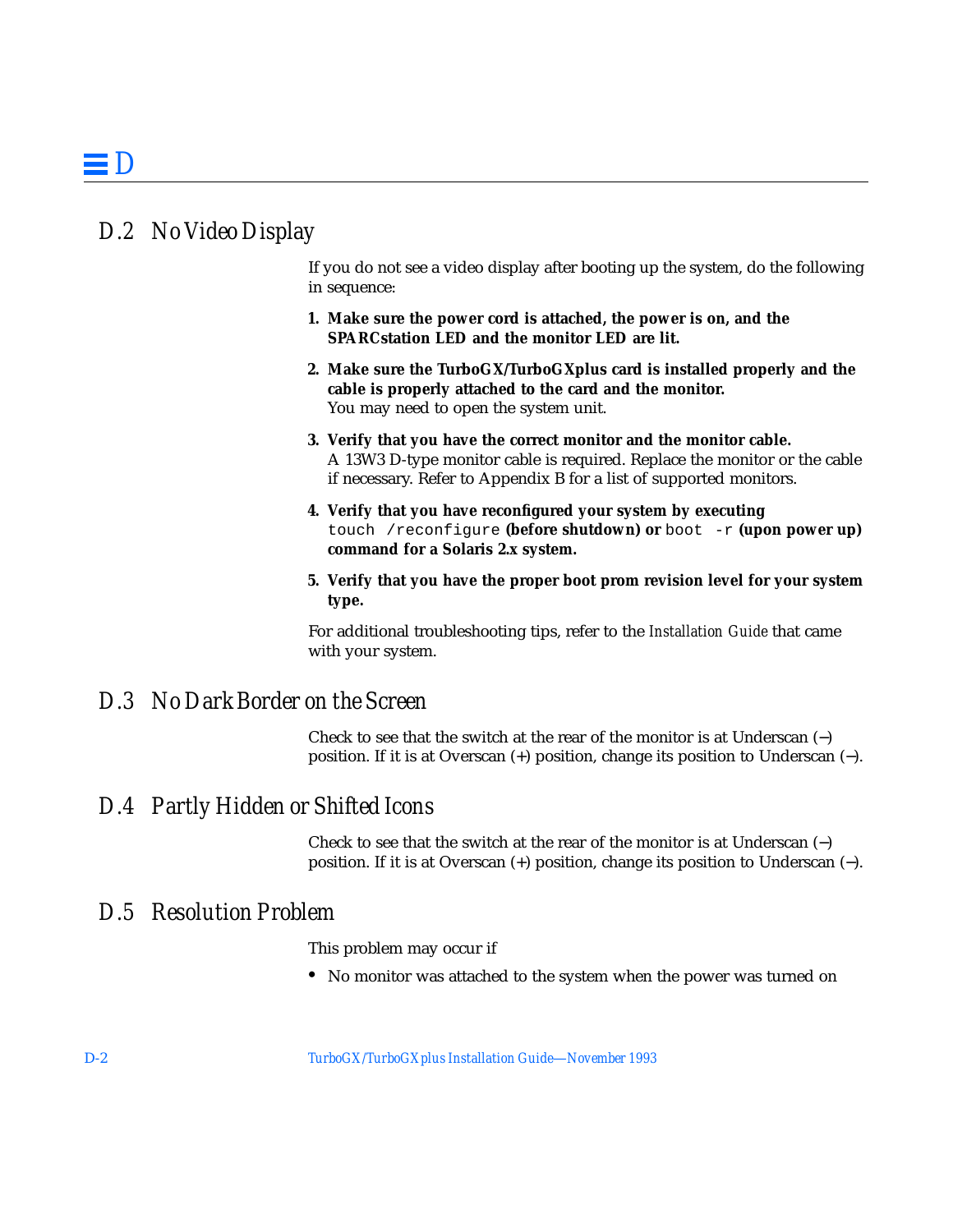- **•** Improper monitor is attached to the system
- **•** The monitor cable is either defective or not installed properly
- **•** The monitor is defective
- **•** The TurboGX/TurboGXplus card is defective
- If the seteny command was used, it may have been used improperly. Refer to Section 2.7, *Changing the Refresh Rate for Monitors* to check the settings.

To solve this problem:

- **1. Make sure that you are using the right monitor, and that the monitor cable is installed properly.**
- **2. Attach the proper monitor to the system and turn the CPU power off and on.**
- **3. If it does not resolve the problem, replace the monitor cable.**

If the problem still exists, call **1-800-USA-4SUN** (within the USA) or contact your Sun Sales Representative. If you are outside the USA, contact your nearest Sun service provider.

## *D.6 Checking the System Fuses*

**Note –** This procedure should be performed only if the system fails to boot up after performing the procedure described in section D2

The TurboGX/TurboGXplus card does not have a fuse or a circuit breaker; it gets its power from the CPU board. If the system fails to boot and the system LED is not lit, this does not necessarily mean that the TurboGX/TurboGXplus card is defective; a system fuse may be blown, or a circuit breaker may be turned off. These fuses or circuit breakers should be checked. The following section describes how to check them.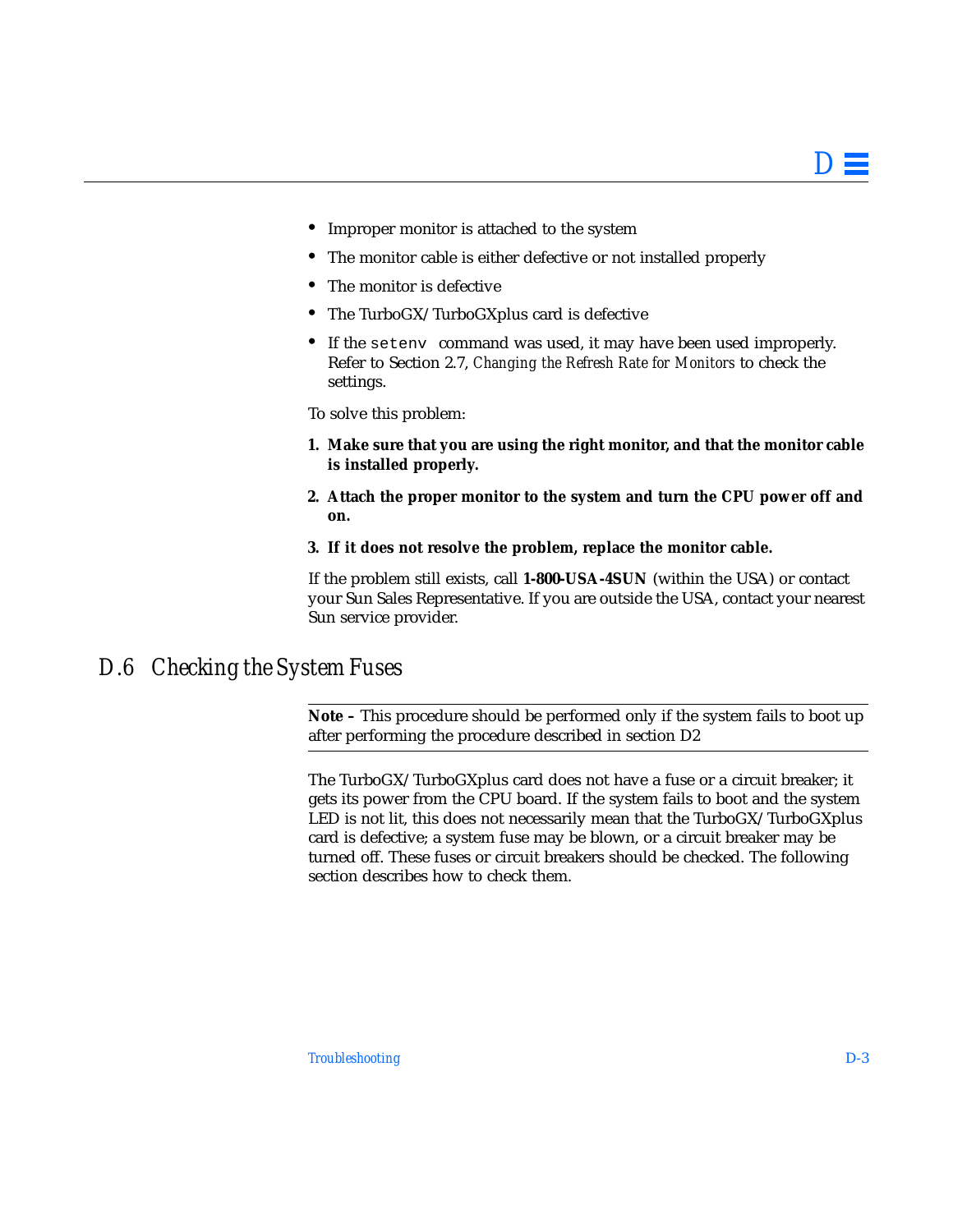# *D.6.1 SPARCstation 1, 1+, 2, SPARCstation IPC, IPX, LX, and SPARCclassic System Circuit Breakers*

The SPARCstation 2, SPARCstation IPC, IPX, LX, and SPARCclassic systems do not use conventional fuses. Instead, they use self-healing thermal devices (which normally never need to be replaced). This type of circuit breaker is turned off when it gets too hot. This condition is usually caused by a short. It requires removal of the object that caused the short. After the short condition is removed, the system needs a cool-off period.



**Warning –** Before performing this procedure, make sure the system power is turned off. Failure to comply may result in physical injury.

Do the following in sequence:

**1. If the short condition is outside the system unit, remove it.**

#### **2. Wait about ten minutes and reboot the system.**

If the previous procedure does not solve the problem, a short condition may exist inside the system unit. Do the following in sequence:

- **1. Remove the system unit cover.** Follow all the safety cautions and warnings.
- **2. Visually inspect and remove any foreign matter or metal pieces that might have been introduced in the TurboGX/TurboGXplus installation process.**
- **3. Close the system unit.**
- **4. Wait for about 10 minutes and reboot the system.**

If the problem still exists, contact Sun Microsystems at **1-800-USA-4SUN** (within the USA) or contact your Sun Sales Representative.

### *D.7 Running Sundiag*

The Sundiag tool is available to every user under the SunOS or Solaris operating system.

**Note –** SunView is not supported under Solaris 2.x.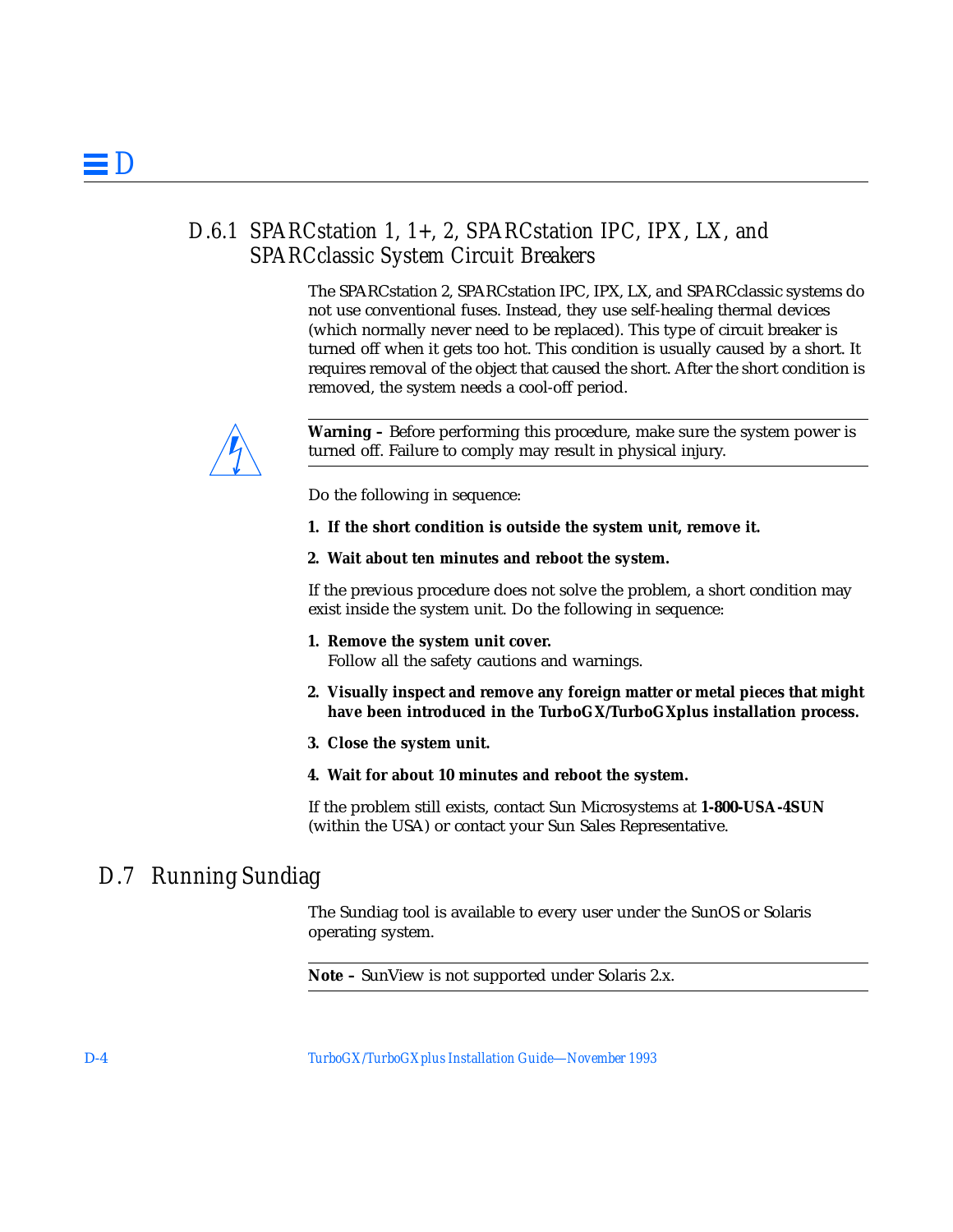

Refer to the *Sundiag User's Guide* for details.

*Troubleshooting* D-5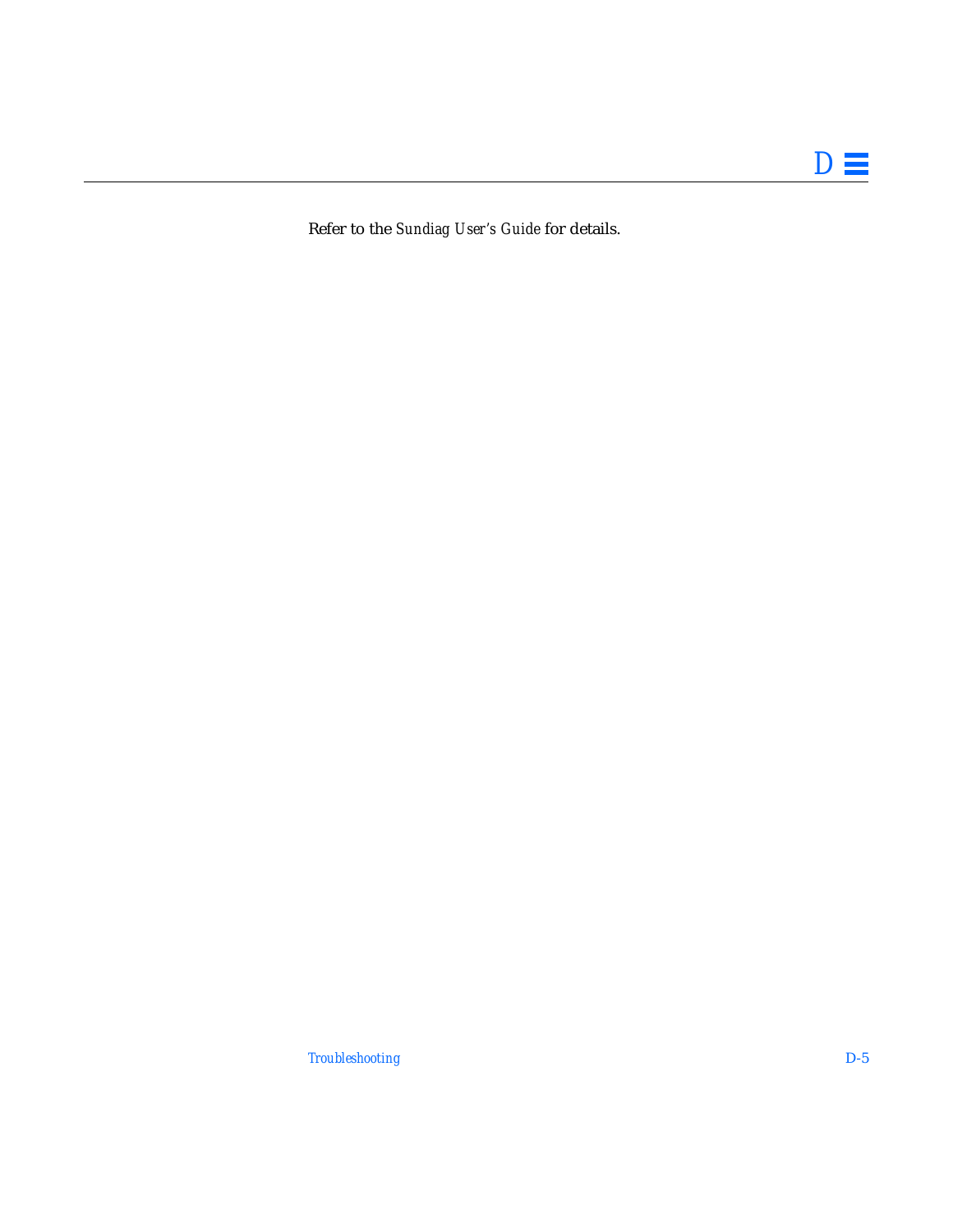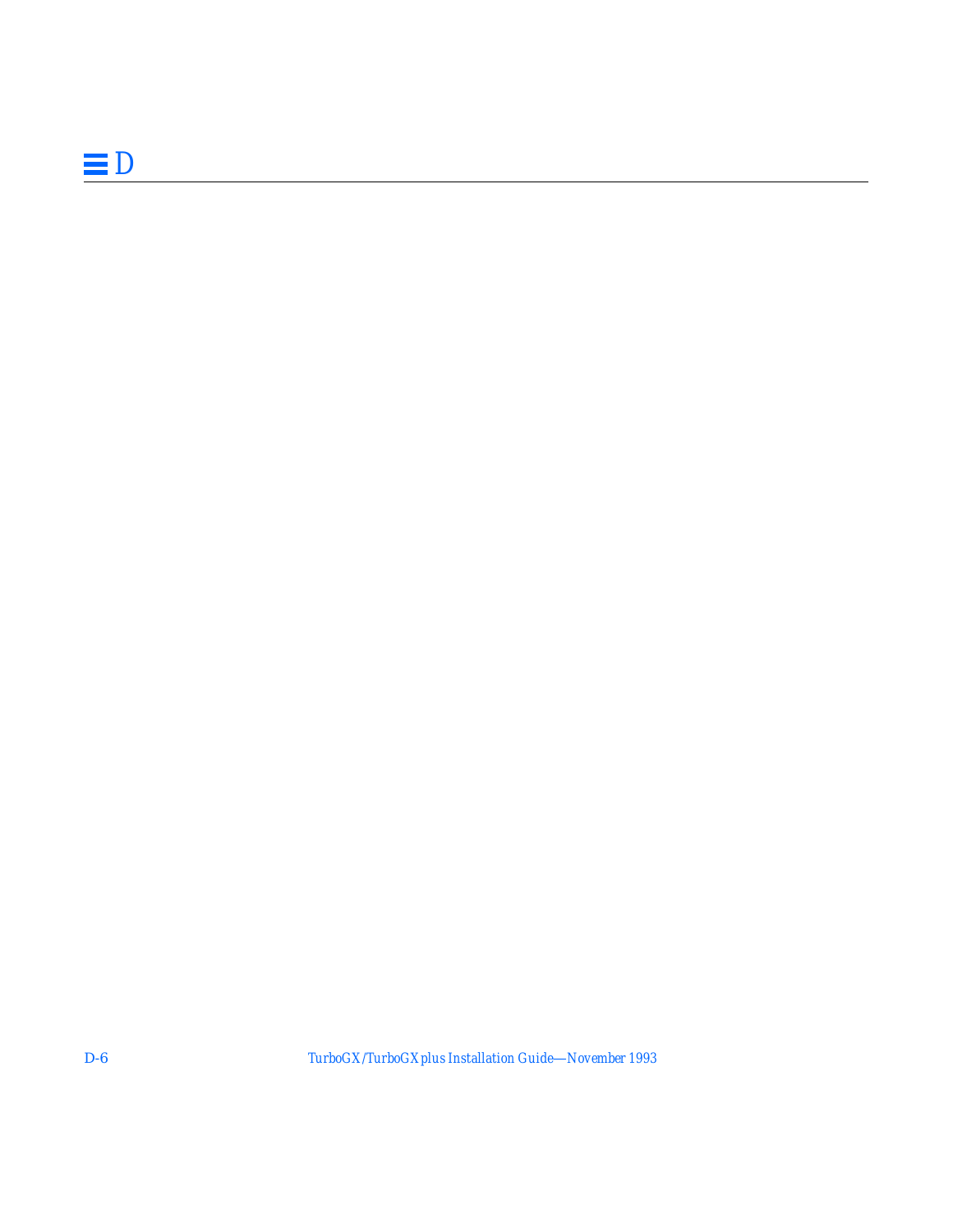# *Specifications E*



This appendix describes the TurboGX/TurboGXplus card specifications.

# *E.1 TurboGXplus Specifications Summary*

### *E.1.1 Physical Specifications*

Length: 146.70 mm (5.78 inches) Width: 83.82 mm (3.3 inches)

Weight: 189.95 grams (6.7 Oz.)

### *E.1.2 Electrical Input Requirements*

Current: 2 amps (maximum)

Power Requirements:  $+5$  volts  $\pm 5\%$ 

Heat dissipation: 10 watts

Load Condition: Running special code designed for exercising the frame buffer to the maximum power.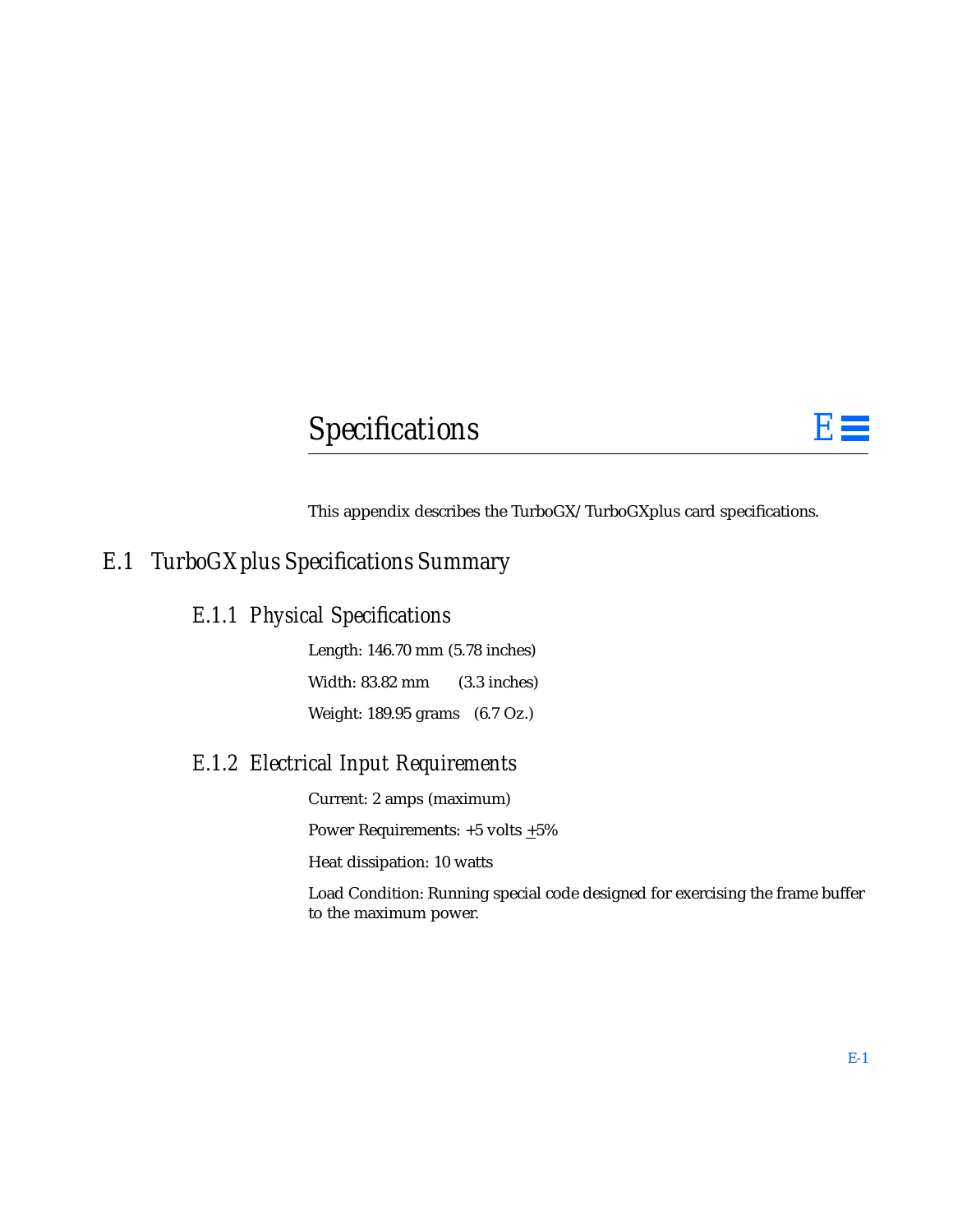### *E.1.3 Environmental Specifications*

Temperature range: Between 32 and 104 degrees Fahrenheit (0 and 40 degrees Celsius)

Humidity: Between 5% and 80% (relative noncondensing)

Altitude: Between 0 and 10,000 feet (0 and 3048 meters)

# *E.2 TurboGX Specifications Summary*

### *E.2.1 Physical Specifications*

Length: 146.70 mm (5.78 inches) Width: 83.82 mm (3.3 inches)

Weight: 189.95 grams (6.7 Oz.)

### *E.2.2 Electrical Input Requirements*

Current: 960 Milliampere (maximum)

Power Requirements:  $+5$  volts  $+5\%$ 

Heat dissipation: 5 watts

Load Condition: Running special code designed for exercising the frame buffer to the maximum power.

### *E.2.3 Environmental Specifications*

Temperature range: Between 32 and 104 degrees Fahrenheit (0 and 40 degrees Celsius)

Humidity: Between 5% and 80% (relative noncondensing)

Altitude: Between 0 and 10,000 feet (0 and 3048 meters)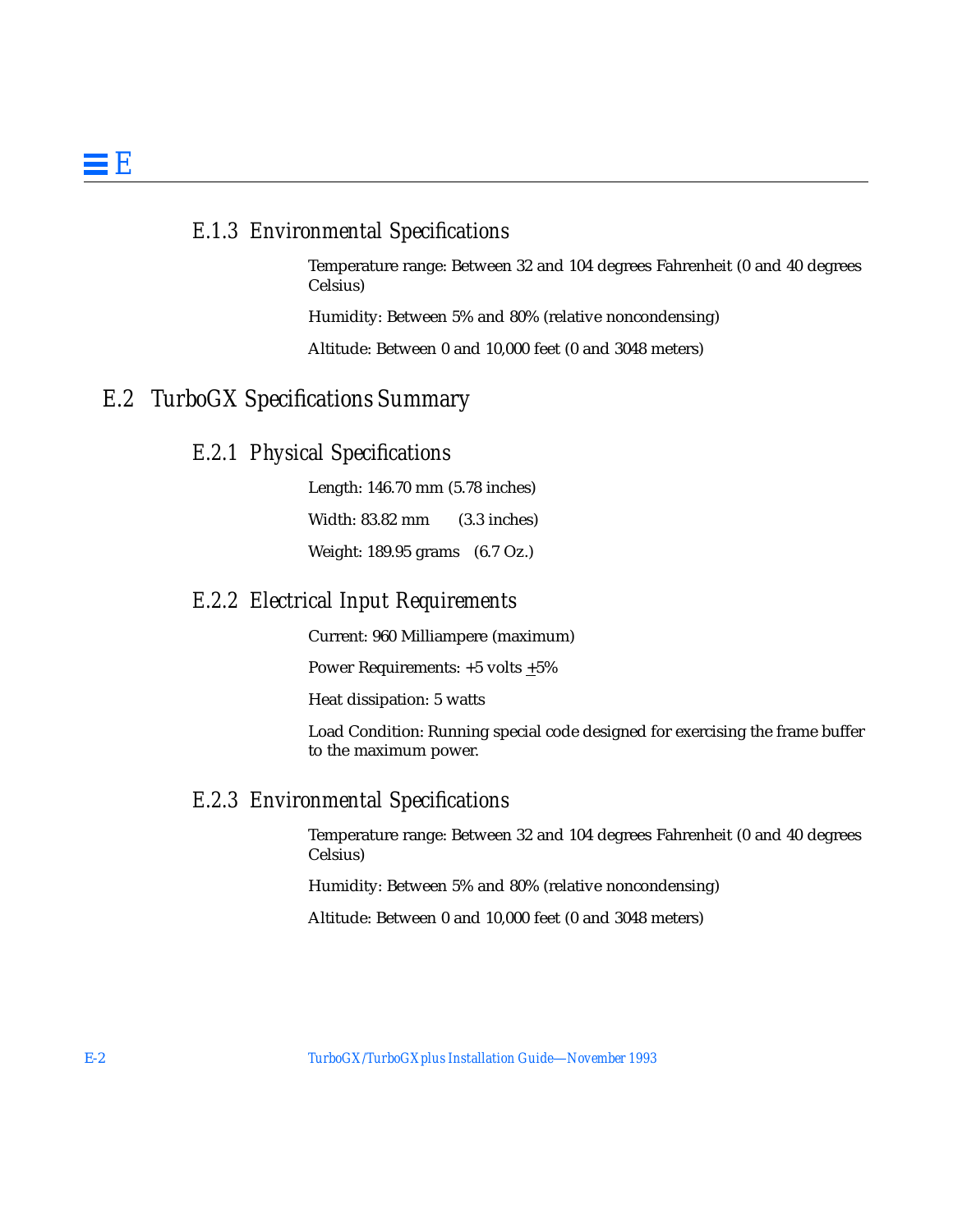

## *E.2.4 Interface Requirements*

Connector type: SBus (single slot)

## *E.2.5 Agency Certification*

- **•** FCC Class B
- **•** DOC Class B
- **•** VCCI Class 2
- **•** VDE Class B (vfg243/1991)
- **•** UL
- **•** CSA
- **•** TUV (EN60950/ISO9241-3)

The FCC and VCCI approvals are board level approvals. All of the other approvals are system level; that is, the approvals apply to the Sun system in which the board is installed.

## *E.2.6 Compatibility*

SBus compatible.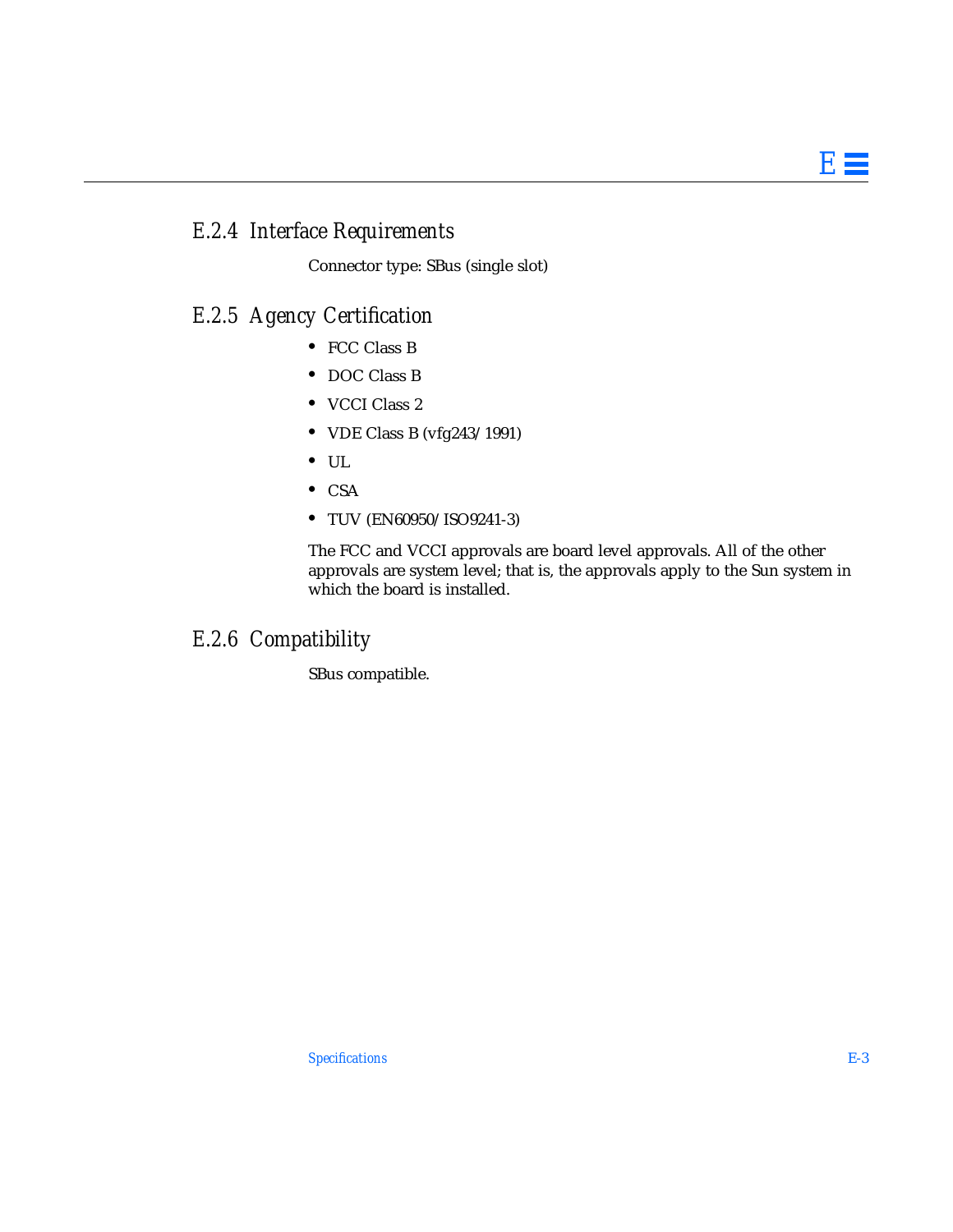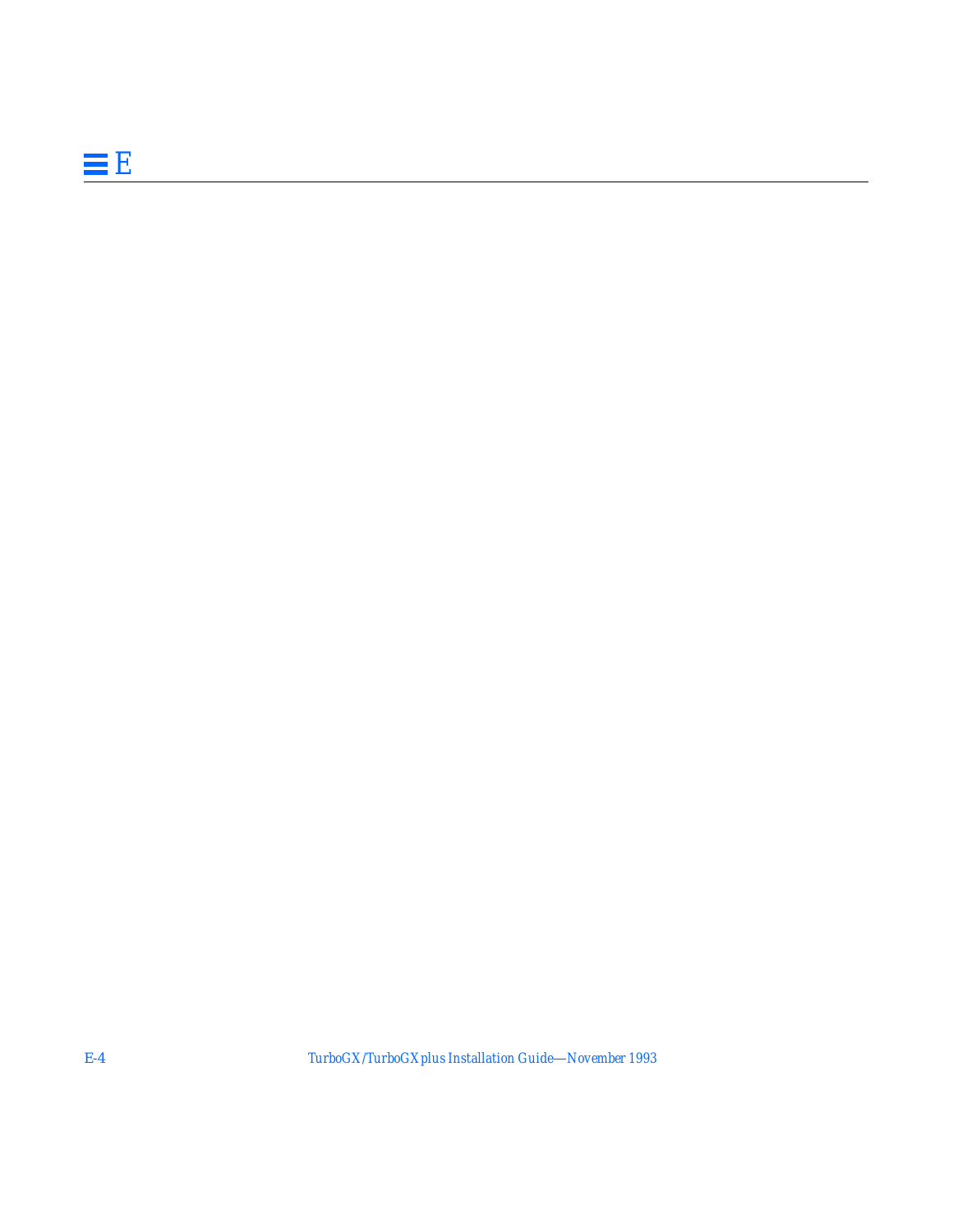# *Installing an SBus Card Bracket*  $A$ *dapter and Handle*



This appendix provides installation instructions on how to install the bracket adapter, and card handle before installing the SBus card into the following systems:

- **•** SPARCstation 1 and 1+
- **•** SPARCstation 2
- **•** SPARCstation IPC
- **•** SPARCstation IPX
- **•** SPARCstation LX
- **•** SPARCclassic
- **•** SPARCclassic X
- **•** SBus Expansion Subsystem

**Note –** Before the SBus card can be installed, the system needs to be powered down. If powering down this system affects other users or clients, the system administrator should warn them that the system is about to be powered down. For details refer to the system software documentation.

## *F.1 Handling Internal Components*

Keep in mind that many of the internal components of the system unit are delicate and sensitive to electrostatic discharge. The antistatic wrist strap should be attached to your wrist and to a bare metal portion of the system unit chassis, such as the power supply, before handling the boards or internal components. Failure to comply may result in permanent damage to a board.



**Caution –** Handle the card only by the non-conductive edges. To avoid damage to the card, do not touch the components on the card or any metal parts. Make sure the system power is turned off and the power switch is in the off position. Also make sure that the green light-emitting diode (LED) at the front of the system is not lit.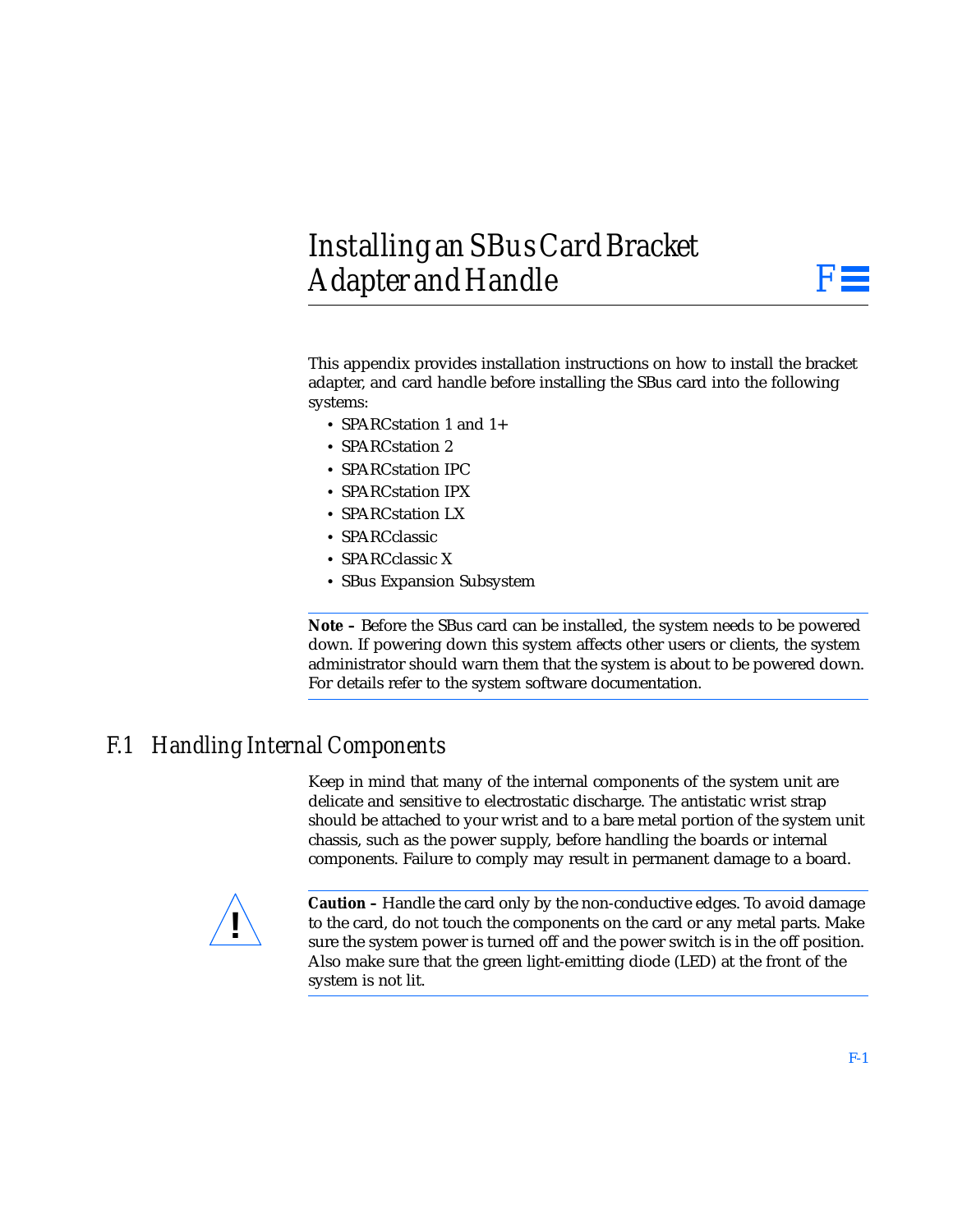$\equiv$ 

## *F.2 Removing an SBus Card*

If the SBus card is replacing an existing card, remove the card as shown in Figure F-1.



*Figure F-1* Removing an SBus Card

F-2 *TurboGX/TurboGXplus Installation Guide*—*November 1993*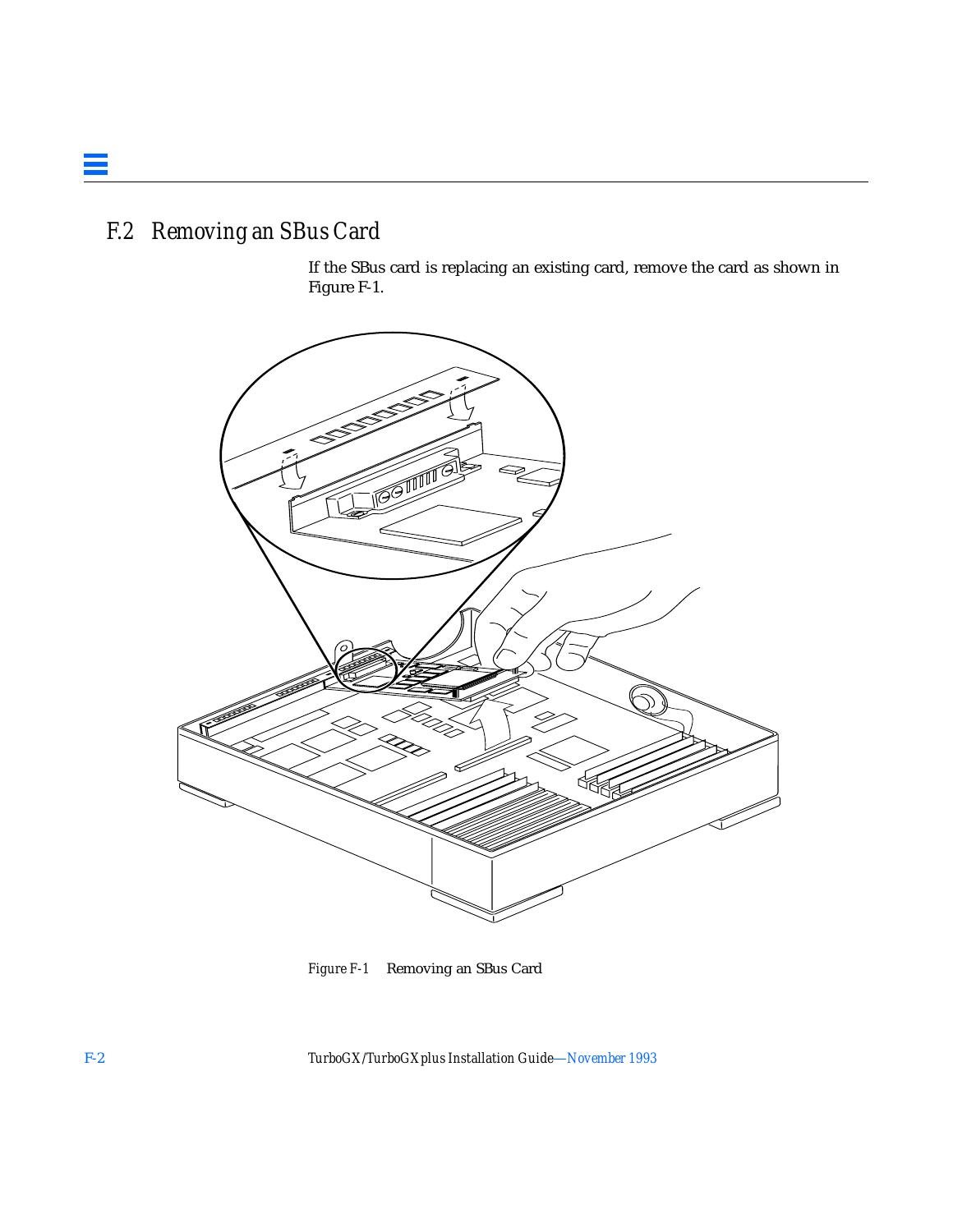## *F.3 Removing a Double-Wide SBus Card*

To remove a double-wide SBus card, grasp the card by the edge closest to the SBus connectors, and gently pull the card upward. When the card is free, disengage the tab from the back panel as shown in Figure F-2.



*Figure F-2* Removing a double-wide SBus card

*Installing an SBus Card Bracket Adapter and Handle* F-3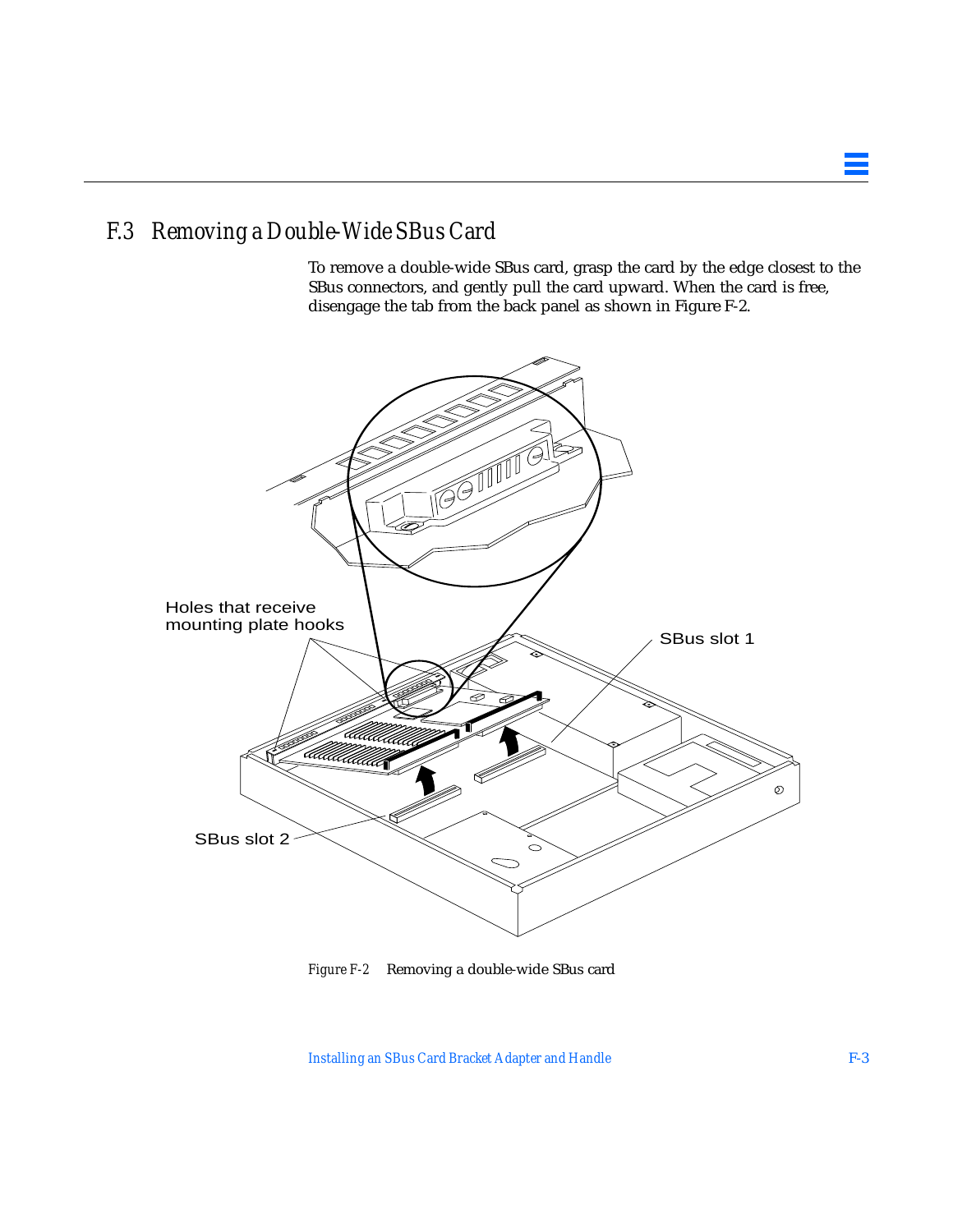$\frac{1}{\sqrt{2}}$ 

## *F.4 Installing the Card Handle*

Install the card handle on the card as shown in Figure F-3



*Figure F-3* Installing the Card Handle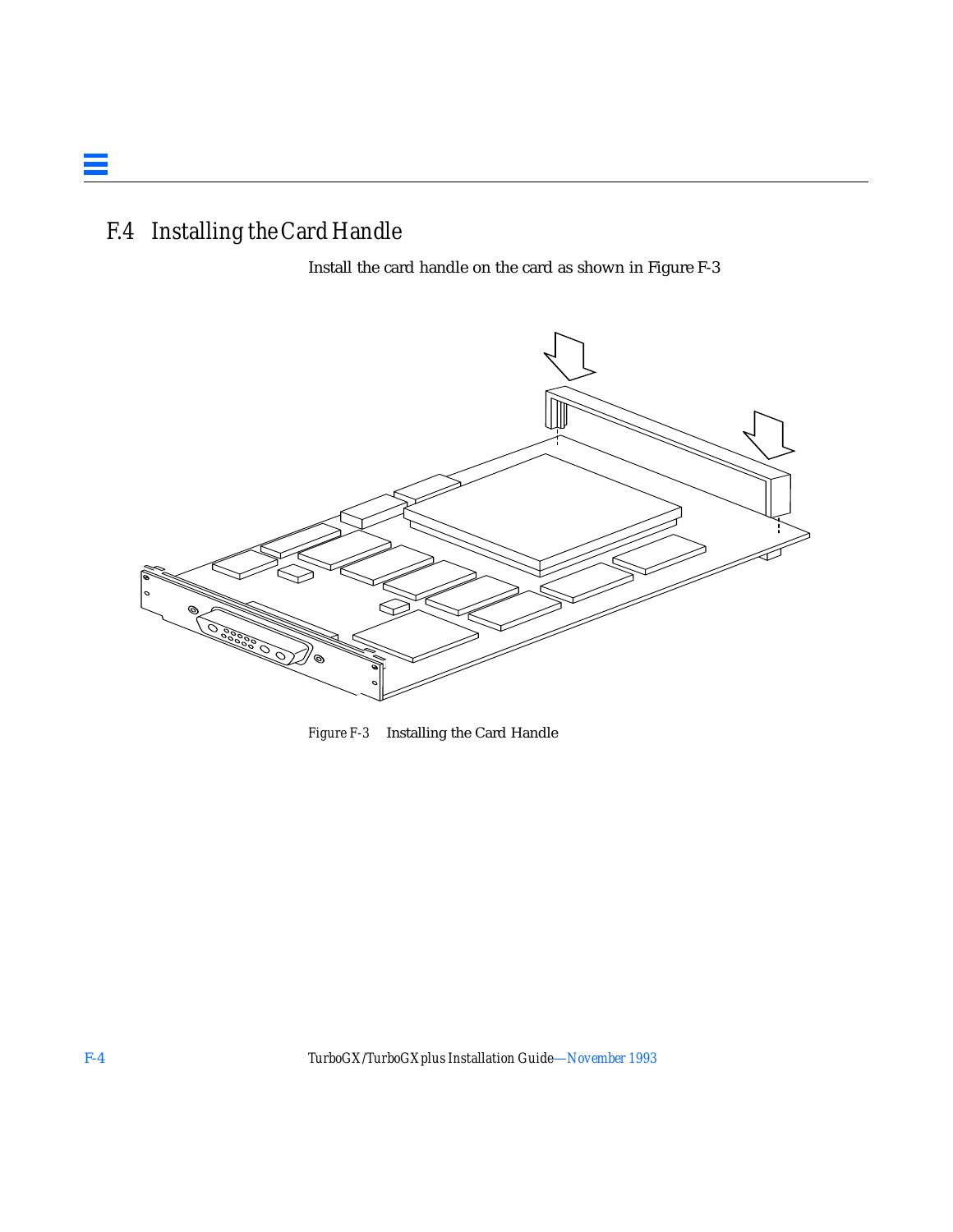## *F.5 Installing the Bracket Adapter*

Install the bracket adapter assembly on the SBus card as shown in Figure F-4



*Figure F-4* Installing the Bracket Adapter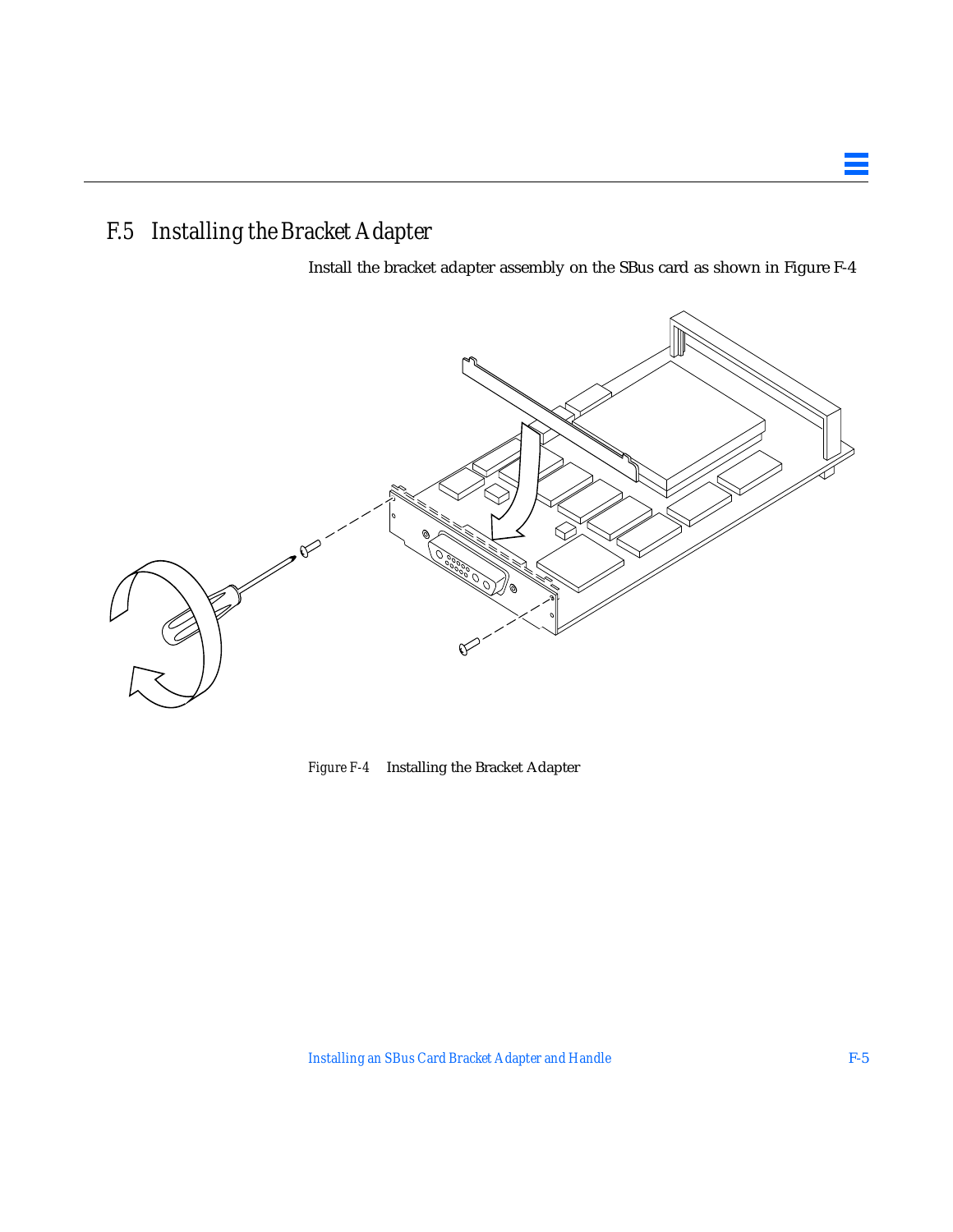*F.6 Installing an SBus Card*

 $\equiv$ 

When the SBus card is configured properly, install the card in the slot as shown in Figure F-5.



*Figure F-5* Installing an SBus Card

F-6 *TurboGX/TurboGXplus Installation Guide*—*November 1993*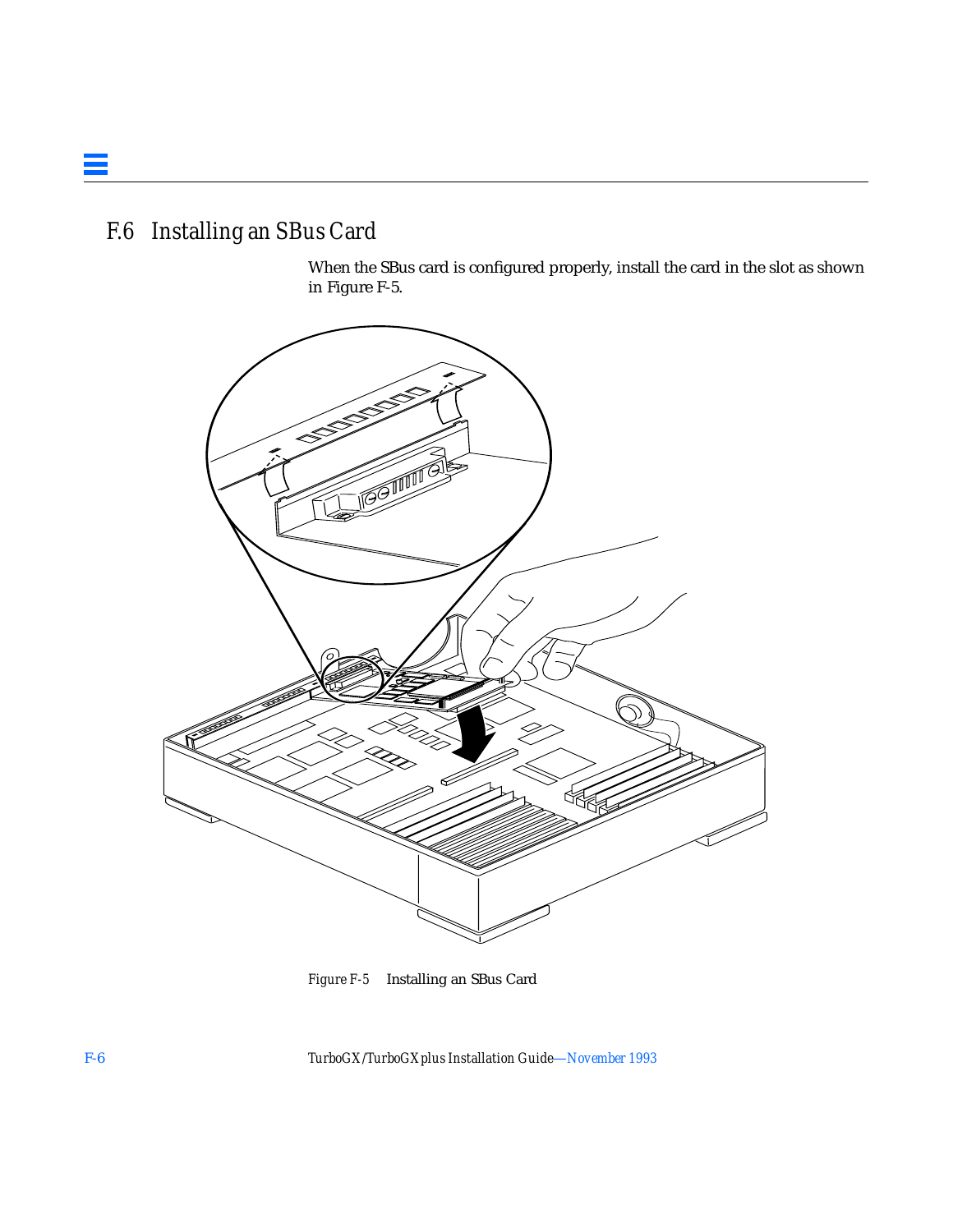# *Index*

## **A**

agency certification, E - 3 audience, xiii

### **B**

boot PROM CPU, D - 1

## **C**

cautions installation, 1 -2 Changing the Polling Order, B - 3 checking available frame buffers, B - 13 fcode-debug, D - 1 system fuses, D - 3 circuit breakers SPARCstation 1, 1+, 2, IPC, IPX, LX, and Classic, D - 4 compatibility, E - 3 Configuring Multiple Monitors using UNIX Script, B - 10

### **D**

device file names, B - 12

## **E**

ESD kit, 1 -2

## **F**

field replaceable units, A - 1

**G** GFX Rev 2, 2 -2

## **H**

handling internal components, F -1

## **I**

installation instructions general, 2 -1 installation summary SPARCstation 10, F -1 interface requirements, E - 3

### **M**

monitors supported, B - 2 multiple monitor configuration, B - 6 multiple monitor, programming, B - 7 multiple monitors